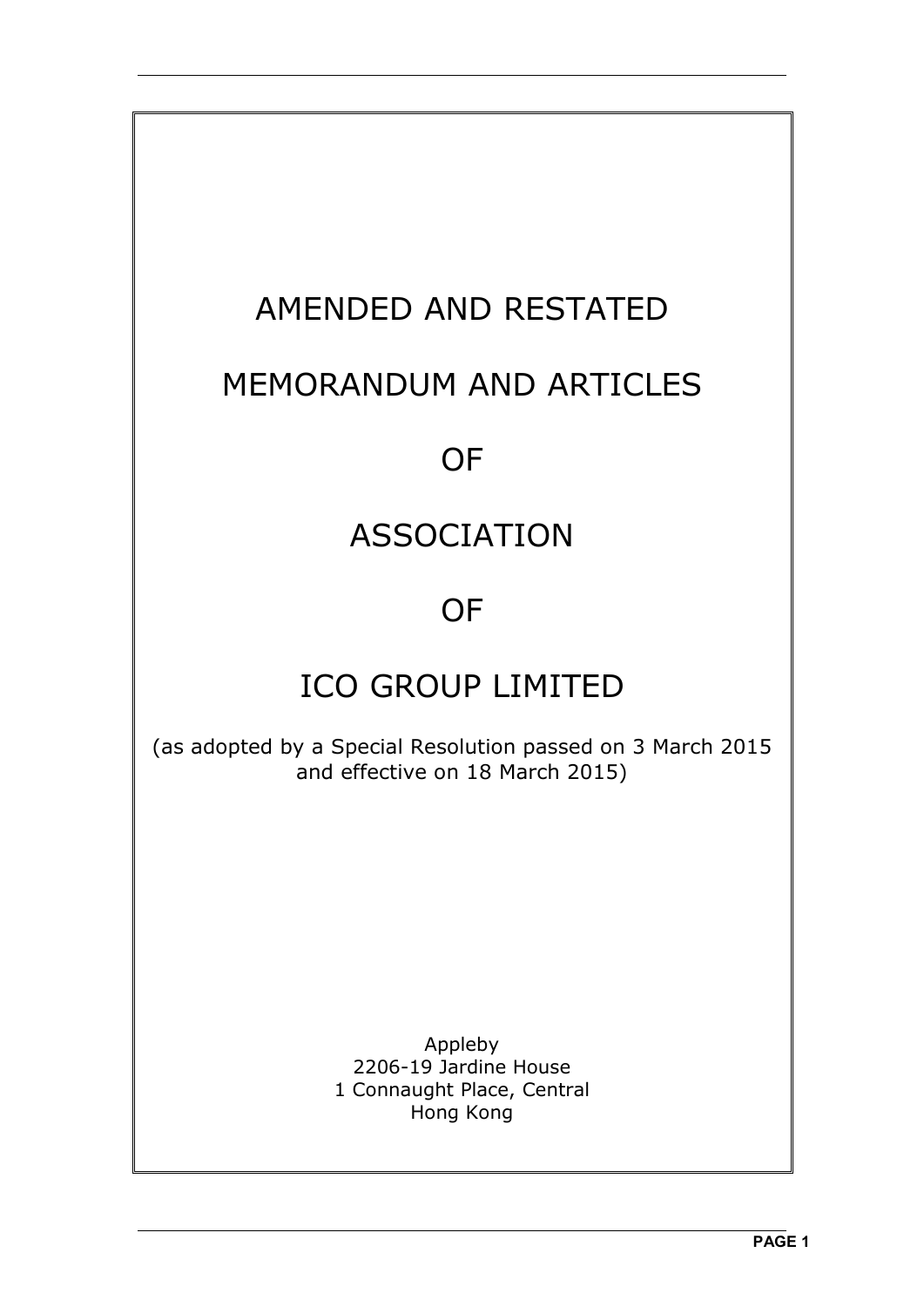## **TABLE OF CONTENTS**

| SHARES, WARRANTS AND MODIFICATION OF RIGHTS  11       |  |
|-------------------------------------------------------|--|
| REGISTER OF SHAREHOLDERS AND SHARE CERTIFICATES 15    |  |
|                                                       |  |
|                                                       |  |
|                                                       |  |
|                                                       |  |
|                                                       |  |
|                                                       |  |
|                                                       |  |
|                                                       |  |
| APPOINTMENT OF PROXY AND CORPORATE REPRESENTATIVE  28 |  |
|                                                       |  |
|                                                       |  |
|                                                       |  |
|                                                       |  |
|                                                       |  |
|                                                       |  |
|                                                       |  |
|                                                       |  |
|                                                       |  |
|                                                       |  |
|                                                       |  |
|                                                       |  |
|                                                       |  |
|                                                       |  |
|                                                       |  |
|                                                       |  |
|                                                       |  |
|                                                       |  |
|                                                       |  |
|                                                       |  |
|                                                       |  |
|                                                       |  |
|                                                       |  |
|                                                       |  |
|                                                       |  |
|                                                       |  |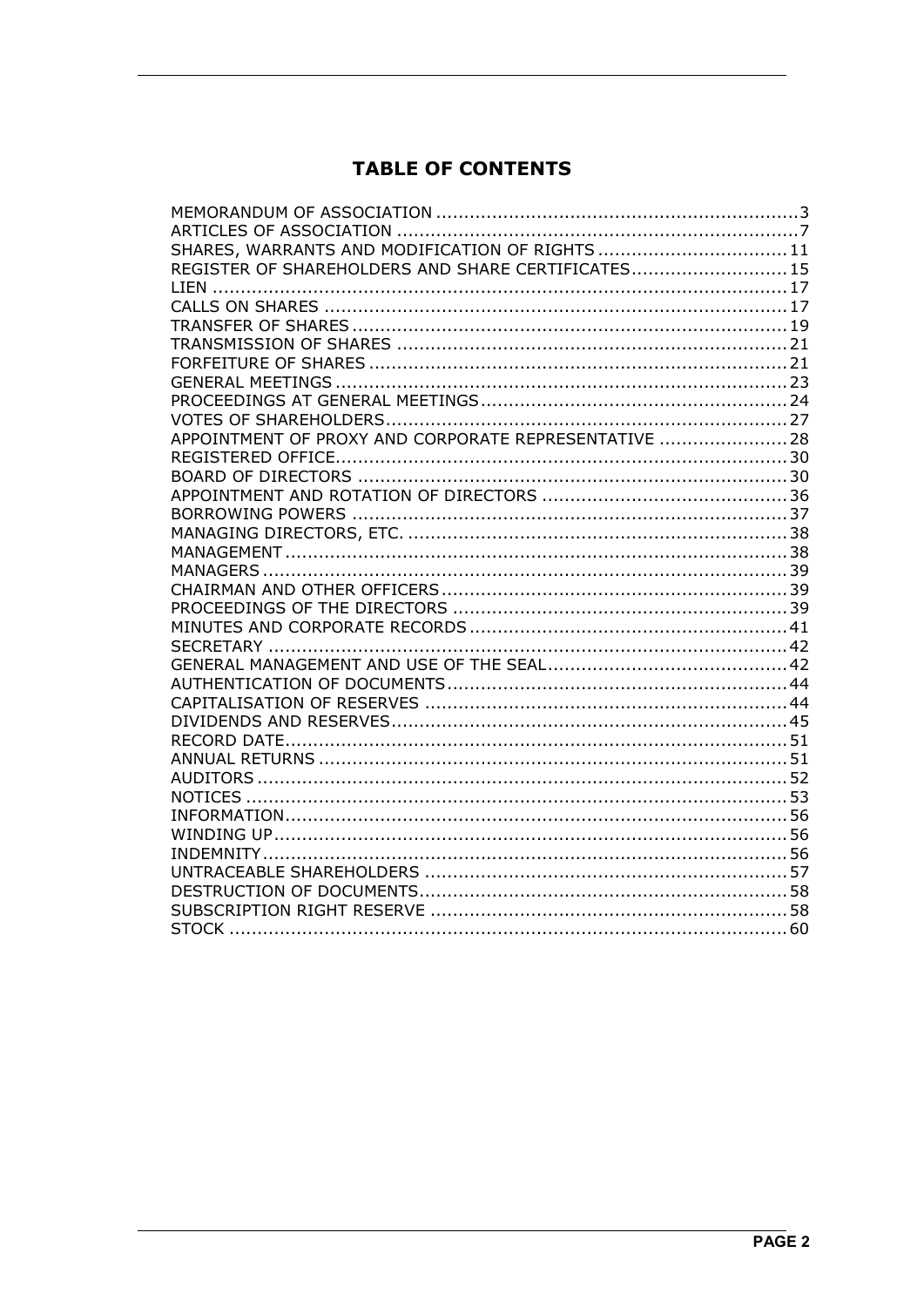## **THE COMPANIES LAW (AS REVISED)**

### **EXEMPTED COMPANY LIMITED BY SHARES**

## **AMENDED AND RESTATED**

### **MEMORANDUM OF ASSOCIATION**

## **OF**

## **ICO GROUP LIMITED**

### **(the "Company")**

#### **(Adopted by a Special Resolution passed on 3 March 2015 and effective on 18 March 2015)**

- 1. The name of the Company is ICO Group Limited.
- 2. The registered office will be situate at the offices of Appleby Trust (Cayman) Ltd., Clifton House, 75 Fort Street, PO Box 1350, Grand Cayman KY1-1108, Cayman Islands or at such other place in the Cayman Islands as the Directors may from time to time decide.
- 3. The objects for which the Company is established are unrestricted and except as prohibited or limited by the laws of the Cayman Islands, the Company shall have full power and authority to carry out any object and shall have and be capable of from time to time and at all times exercising any and all of the powers at any time or from time to time exercisable by a natural person or body corporate in any part of the world whether as principal, agent, contractor or otherwise.
- 4. Without prejudice to the generality of the foregoing, the objects of the Company shall include, but without limitation, the following:-
	- 4.1 To carry on the business of an investment company and for that purpose to acquire and hold, either in the name of the Company or in that of any nominee, land and real estate, gold and silver bullion, shares (including shares in the Company), stocks, debentures, debenture stock, bonds, notes, obligations and securities issued or guaranteed by any company wherever incorporated or carrying on business and debentures, debenture stock, bonds, notes, obligations and securities issued or guaranteed by any government, sovereign, ruler, commissioners, public body or authority, supreme, dependent, municipal, local or otherwise in any part of the world.
	- 4.2 To lend money with or without security either at interest or without and to invest money of the Company in such manner as the Directors think fit.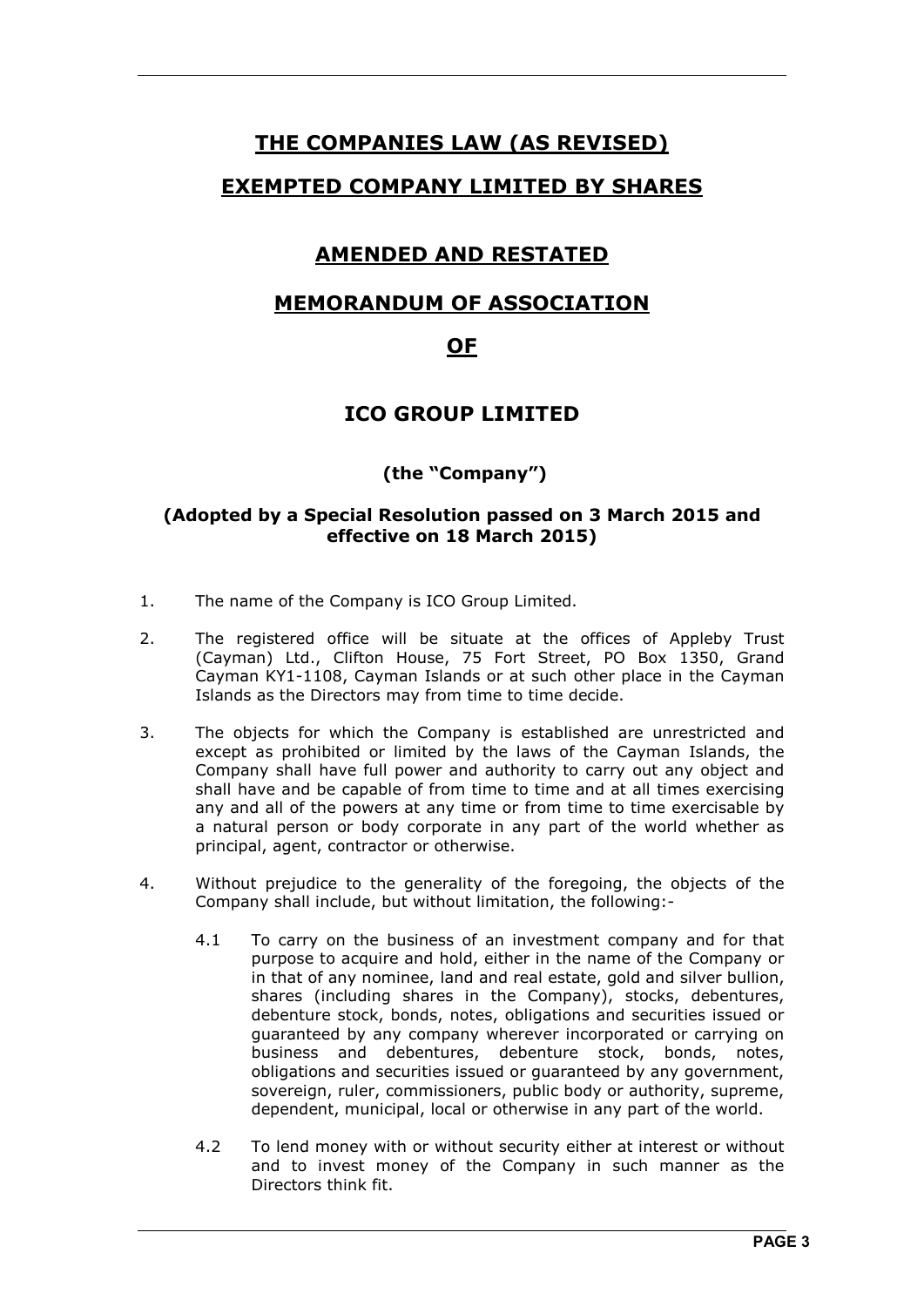- 4.3 To acquire by purchase, lease, exchange, or otherwise lands, houses, buildings and other property or any interest in the same in any part of the world.
- 4.4 To carry on the business of a commodity, commodity futures and forward contracts trader and for that purpose to enter into spot, future or forward contracts for the purchase and sale of any commodity including, but without prejudice to the generality of the foregoing, any raw materials, processed materials, agricultural products, produce or livestock, gold and silver bullion, specie and precious or semi-precious stones, goods, articles, services, currencies, rights and interests which may now or in the future be bought and sold in commerce and whether such trading is effected on an organised commodity exchange or otherwise and either to take delivery of, or to sell or exchange any such commodities pursuant to any contract capable of being entered into on any such commodities exchange.
- 4.5 To carry on whether as principals, agents or otherwise the business of providing and supplying goods, equipment, materials and services of whatsoever nature, and of financiers, company promoters, realtors, financial agents, land owners and dealers in or managers of companies, estates, lands, buildings, goods, materials, services, stocks, leases, annuities and securities of whatsoever type or kind.
- 4.6 To purchase or otherwise acquire and hold any rights, privileges, concessions, patents, patent rights, licences, secret processes and any real or personal property of any kind whatsoever.
- 4.7 To build, equip, furnish, outfit, repair, purchase, own, charter and lease steam, motor, sail or other vessels, ships, boats, tugs, barges, lighters or other property to be used in the business of shipping, transportation, chartering and other communication and transport operations for the use of the Company or for others, and to sell, charter, lease, mortgage, pledge or transfer the same or any interest therein to others.
- 4.8 To carry on the business of importers, exporters and merchants of goods, produce, stores and articles of all kinds both wholesale and retail, packers, customs brokers, ship agents, warehousemen, bonded or otherwise and carriers and to transact every kind of agency, factor and brokerage business or transaction which may seem to the Company directly or indirectly conducive to its interests.
- 4.9 To carry on the business of consultants in connection with all manner of services and advisers on all matters relating to companies, firms, partnerships, charities, political and non-political persons and organisations, governments, principalities, sovereign and republican states and countries and to carry on all or any of the businesses of financial, industrial, development, architectural, engineering, manufacturing, contracting, management, advertising, professional business and personal consultants and to advise upon the means and methods for extending, developing, marketing and improving all types of projects, developments, businesses or industries and all systems or processes relating to such businesses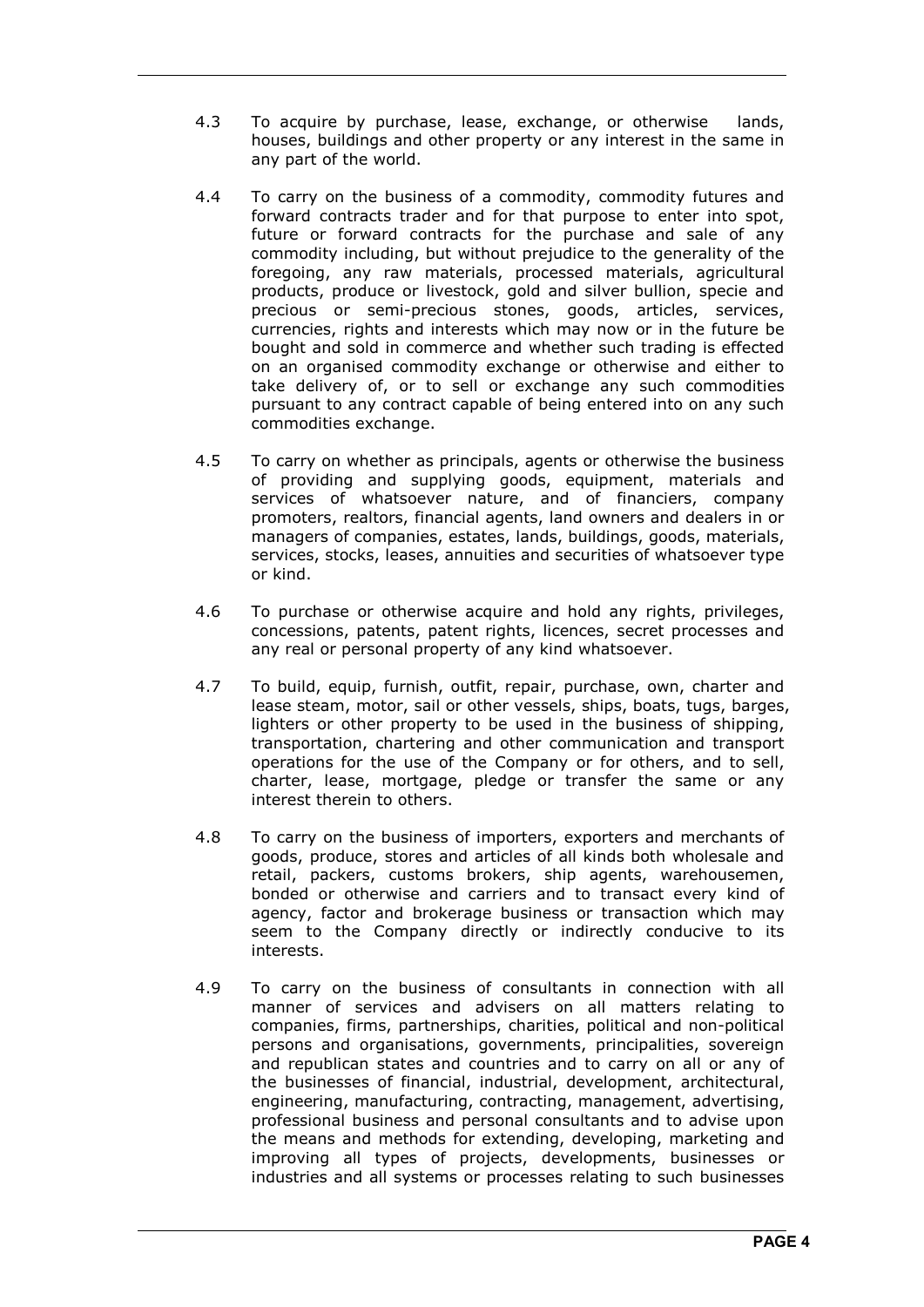and the financing, planning, distribution, marketing and sale thereof.

- 4.10 To act as a management company in all branches of that activity and without limiting the generality of the foregoing, to act as managers of investments and hotels, estates, real property, buildings and businesses of every kind and generally to carry on business as managers, consultants or agents for or representatives of owners of property of every kind, manufacturers, funds, syndicates, persons, firms and companies for any purpose whatsoever.
- 4.11 To carry on any other trade or business which may seem to the Company capable of being carried on conveniently in connection with any business of the Company.
- 4.12 To borrow or raise money by the issue of ordinary debenture stock or on mortgage or in such other manner as the Company shall think fit.
- 4.13 To draw, make, accept, endorse, discount, execute and issue all instruments both negotiable and non-negotiable and transferable including promissory notes, bills of exchange, bills of lading, warrants, debentures and bonds.
- 4.14 To establish branches or agencies in the Cayman Islands and elsewhere and to regulate and to discontinue the same.
- 4.15 To distribute any of the property of the Company among the members of the Company in specie.
- 4.16 To acquire and take over the whole or any part of the business, property and liabilities of any person or persons, firm or company or to take or otherwise acquire and hold shares, stock, debentures or other securities of or interest in any other company carrying on any business or possessed of any property or rights.
- 4.17 To grant pensions, allowances, gratuities and bonuses to employees or ex-employees of the Company or the dependents of such persons and to support, establish or subscribe to any charitable or other institutions, clubs, societies or funds or to any national or patriotic fund.
- 4.18 To lend and advance moneys or give credit to such persons and on such terms as may be thought fit and to guarantee or stand surety for the obligations of any third party whether such third party is related to the Company or otherwise and whether or not such guarantee or surety is to provide any benefits to the Company and for that purpose to mortgage or charge the Company's undertaking, property and uncalled capital or any part thereof, on such terms and conditions as may be thought expedient in support of any such obligations binding on the Company whether contingent or otherwise.
- 4.19 To enter into partnership or into any arrangements for sharing profits, union of interests, co-operation, joint venture, reciprocal concession, amalgamation or otherwise with any person or persons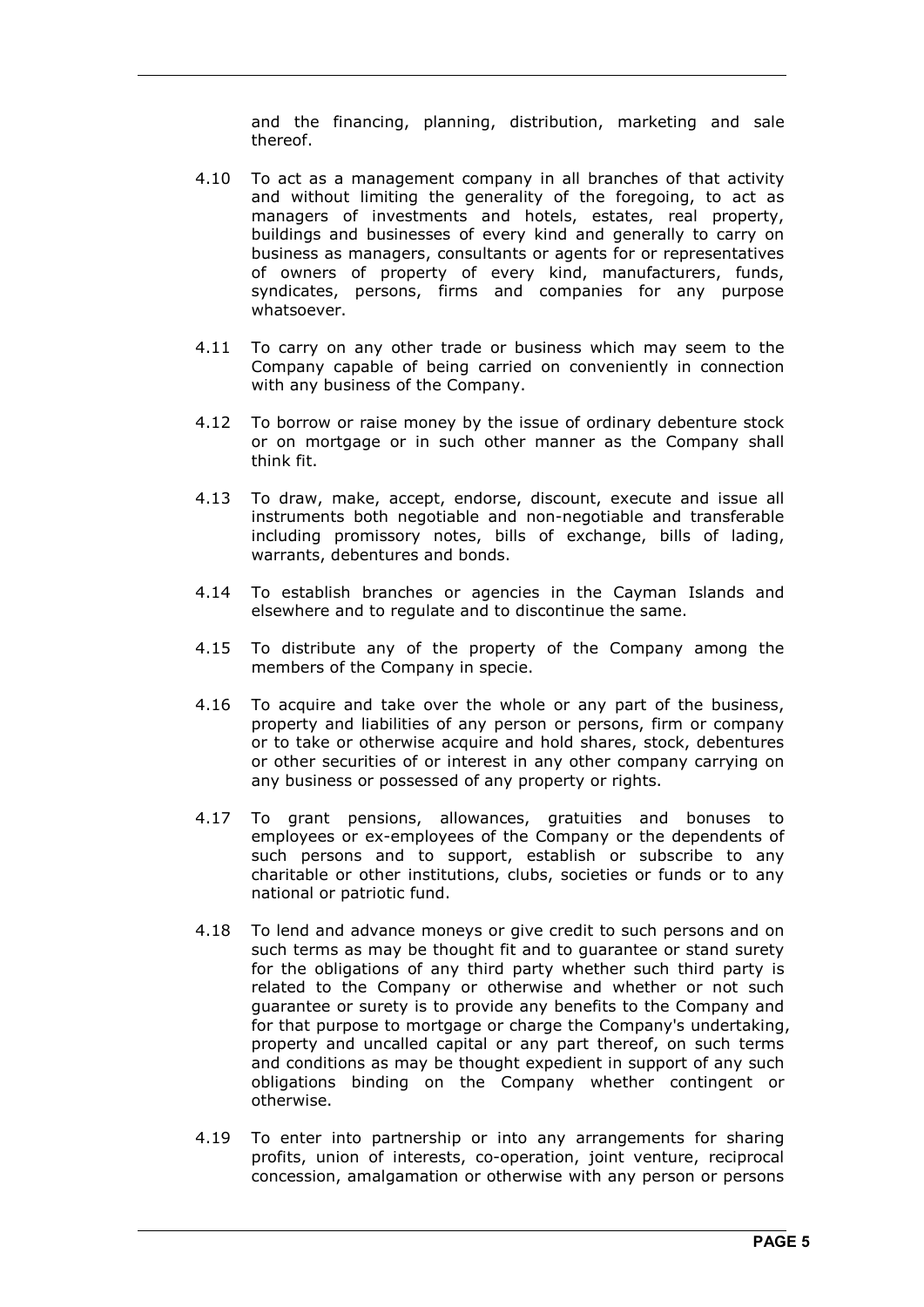or company engaged or interested or about to become engaged or interested in the carrying on or conduct of any business or enterprise from which this Company would or might derive any benefit whether direct or indirect and to lend money, guarantee the contracts of or otherwise assist any such person or company and to take subscribe for or otherwise acquire shares and securities of any such company and to sell, hold, re-issue with or without guarantee or otherwise deal with the same.

- 4.20 To enter into any arrangements with any authorities, municipal or local or otherwise and to obtain from any such authority any rights, privileges or concessions which the Company may think it desirable to obtain and to carry out, exercise and comply with any such arrangements, rights, privileges or concessions.
- 4.21 To do all such things as are incidental to or which the Company may think conducive to the attainment of the above objects or any of them.
- 5. If the Company is registered as an exempted company as defined in the Cayman Islands Companies Law, it shall have the power, subject to the provisions of the Cayman Islands Companies Law and with the approval of a special resolution, to continue as a body incorporated under the laws of any jurisdiction outside of the Cayman Islands and to be de-registered in the Cayman Islands.
- 6. The liability of the members of the Company is limited.
- 7. The authorised share capital of the Company is HK\$100,000,000.00 consisting of 10,000,000,000 shares of HK\$0.01 each with the power for the Company to increase or reduce the said capital and to issue any part of its capital, original or increased, with or without any preference, priority or special privilege or subject to any postponement of rights or to any conditions or restrictions; and so that, unless the condition of issue shall otherwise expressly declare, every issue of shares, whether declared to be preference or otherwise, shall be subject to the power hereinbefore contained.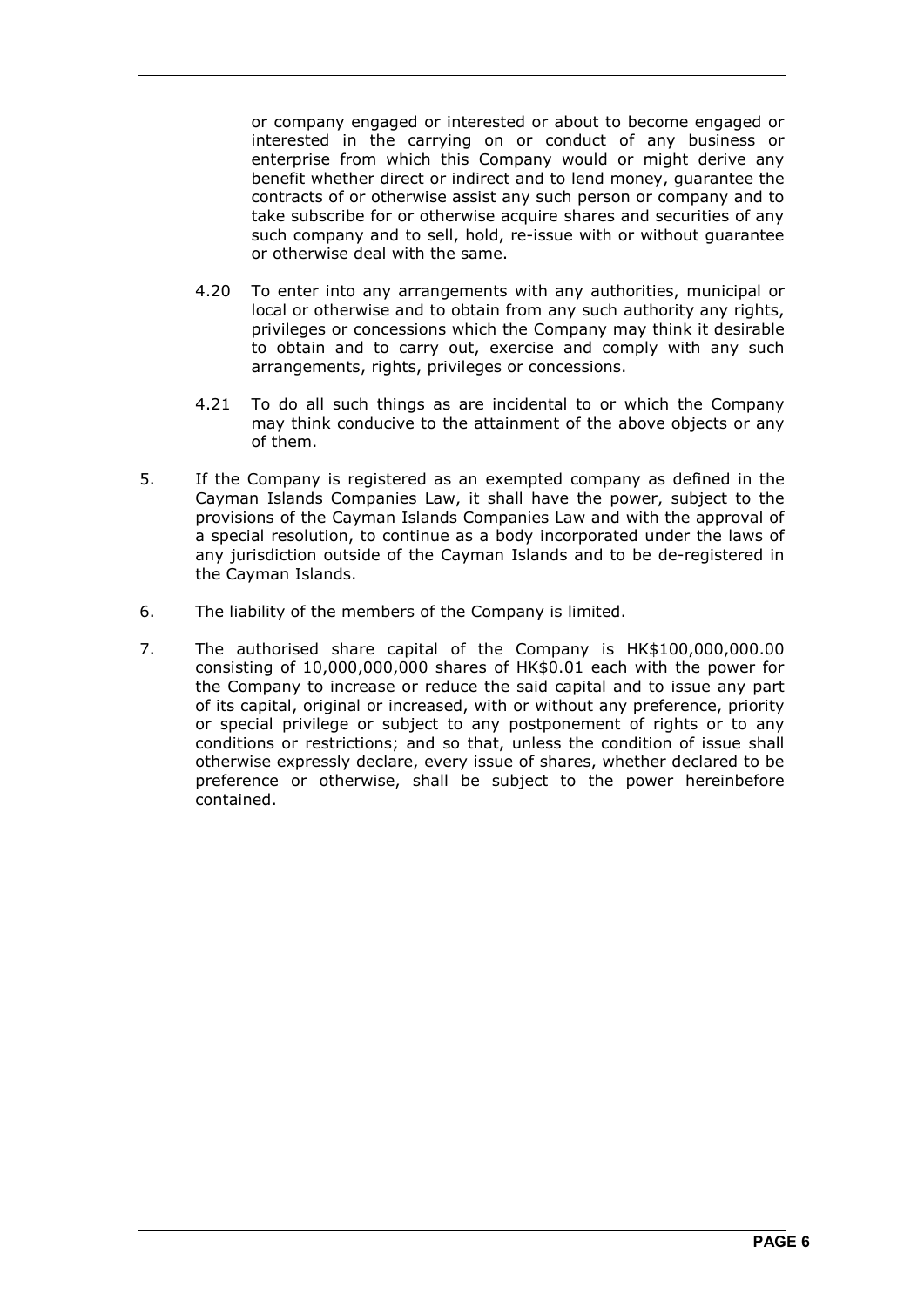## **THE COMPANIES LAW (AS REVISED)**

## **EXEMPTED COMPANY LIMITED BY SHARES**

## **AMENDED AND RESTATED**

## **ARTICLES OF ASSOCIATION**

### **OF**

## **ICO GROUP LIMITED**

### (adopted by a Special Resolution passed on 3 March 2015 and effective on 18 March 2015)

- 1. (a) Table "A" of the Companies Law (as revised) shall not apply to the Company.
- (b) Any marginal notes, titles or lead in references to Articles and the index of Marginal the Memorandum and Articles of Association shall not form part of the Notes Memorandum or Articles of Association and shall not affect their interpretation. In interpreting these Articles of Association, unless there be something in the subject or context inconsistent therewith:

"**address**" shall have the ordinary meaning given to it and shall include any Definitions facsimile number, electronic number or address or website used for the purposes of any communication pursuant to these Articles;

> "appointor" means in relation to an alternate Director, the Director who appointed the alternate to act as his alternate;

> "Articles" means these Articles of Association in their present form and all supplementary, amended or substituted articles for the time being in force;

> "Auditors" means the persons appointed by the Company from time to time to perform the duties of auditors of the Company ;

> "Board" means the board of Directors of the Company as constituted from time to time or as the context may require the majority of Directors present and voting at a meeting of the Directors at which a quorum is present;

"Call" shall include any instalment of a call;

 "Chairman" means, except where the context otherwise requires, the Chairman presiding at any meeting of Shareholders or of the Board;

"Clearing House" means a clearing house recognized by the laws of the jurisdiction in which the Shares of the Company are listed or quoted with the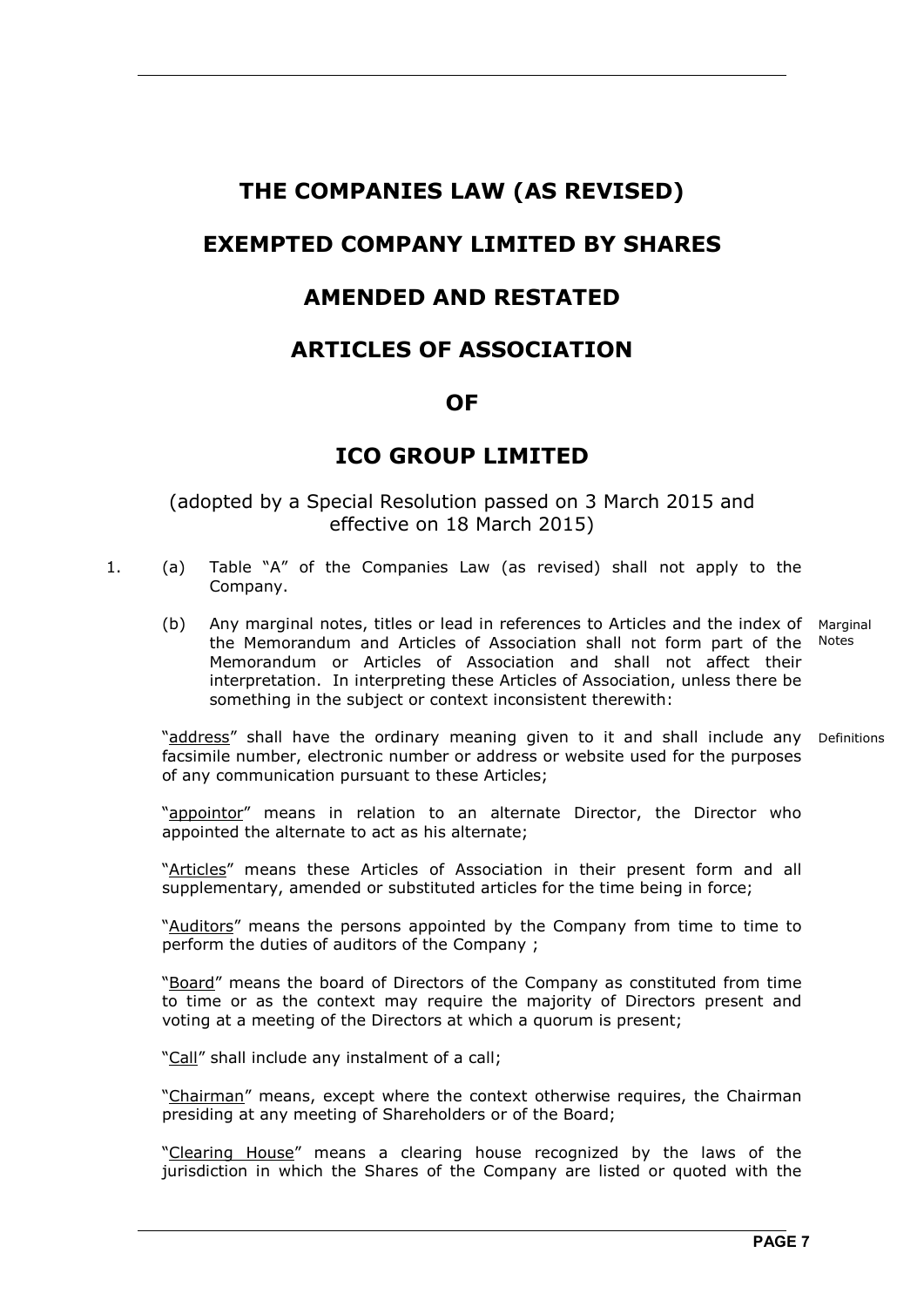permission of the Company on a stock exchange in such jurisdiction;

"Close Associates" shall have the same meaning as defined in the Listing Rules;

 "Companies Law" means the Companies Law (as revised) of the Cayman Islands as amended from time to time and every other act, order, regulation or other instrument having statutory effect (as amended from time to time) for the time being in force in the Cayman Islands applying to or affecting the Company, the Memorandum of Association and/or the Articles of Association;

"Companies Ordinance" means the Companies Ordinance, Cap. 622 of the Laws of Hong Kong as amended from time to time;

"Company" means the above named company;

 "Debenture" and "Debenture Holder" means and includes respectively "debenture stock" and "debenture stockholder";

 "Director" means such person or persons as shall be appointed to the Board from time to time;

 "Dividend" means dividends, distributions in specie or in kind, capital distributions and capitalisation issues;

 "Head Office" means such office of the Company as the Board may from time to time determine to be the principal office of the Company;

"HK Stock Exchange" means The Stock Exchange of Hong Kong Limited;

"HK\$" or " Hong Kong dollars" means Hong Kong dollars, the lawful currency for the time being of Hong Kong;

 "Holding Company" has the meaning ascribed to it by Section 13 of the Companies Ordinance;

 "Hong Kong" means the Hong Kong Special Administrative Region of the People's Republic of China;

"Listing Rules" shall mean the Rules Governing the Listing of Securities on the Growth Enterprise Market of The Stock Exchange of Hong Kong Limited (as amended from time to time);

"Month" means a calendar month;

 "Newspapers" means at least one English language daily newspaper and at least one Chinese language daily newspaper, in each case published and circulating generally in the Relevant Territory and specified or not excluded for this purpose by the stock exchange in the Relevant Territory;

 "Ordinary Resolution" means a resolution as described in Article 1(d) of these Articles;

"Paid" means, as it relates to a Share, paid or credited as paid;

 "Register" means the principal register and any branch register of Shareholders of the Company to be maintained at such place within or outside the Cayman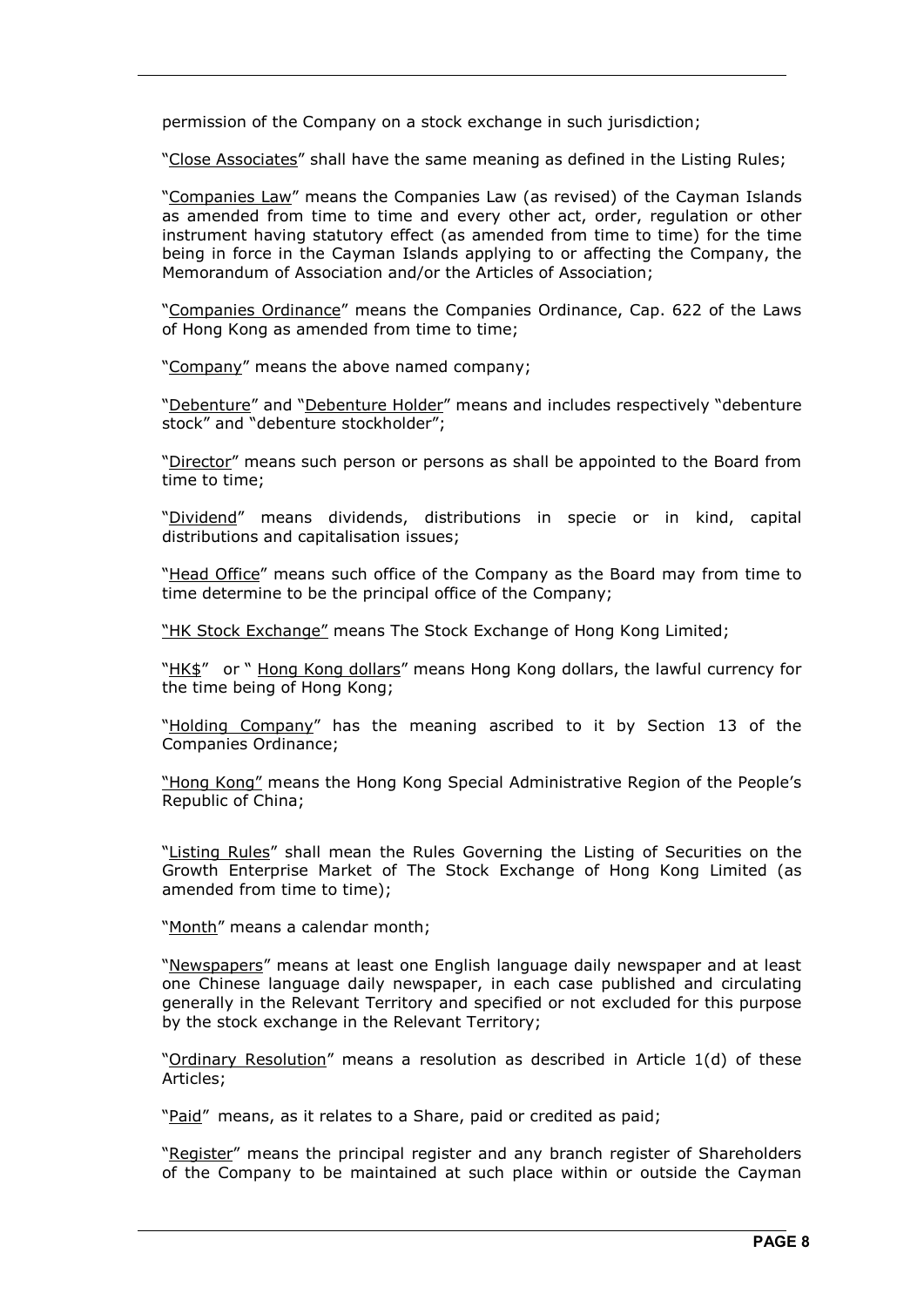Islands as the Board shall determine from time to time;

"Registered Office" means the registered office of the Company for the time being as required by the Companies Law;

 "Registration Office" means such place or places in the Relevant Territory or elsewhere where the Board from time to time determine to keep a branch register of Shareholders of the Company in respect of that class of share capital and where (except in cases where the Board otherwise agrees) transfers of other documents of title for Shares are to be lodged for registration and are to be registered;

 "Relevant Period" means the period commencing from the date on which any of the securities of the Company first become listed on the HK Stock Exchange to and including the date immediately before the day on which none of such securities are so listed (and so that if at any time listing of any such securities is suspended for any reason whatsoever and for any length of time, they shall nevertheless be treated, for the purpose of this definition, as listed);

"Relevant Territory" means Hong Kong or such other territory where any of the securities of the Company is listed on a stock exchange in that territory;

 "Seal" means the common seal of the Company and any one or more facsimile seals from time to time of the Company for use in the Cayman Islands or in any place outside the Cayman Islands;

"Secretary" means the person for the time being performing the duties of that office of the Company and includes any assistant, deputy, acting or temporary secretary;

"Securities Seal" shall mean a seal for use for sealing certificates for shares or other securities issued by the Company which is a facsimile of the Seal of the Company with the addition on its face of the words "Securities Seal";

 "Share" means a share in the share capital of the Company and includes stock except where a distinction between stock and Shares is expressed or implied;

"Shareholder" means the person who is duly registered in the Register as holder for the time being of any Share and includes persons who are jointly so registered;

 "Special Resolution" means a resolution as described in Article 1(c) of these Articles;

"Subsidiary" has the meaning ascribed to it by Section 15 of the Companies Ordinance;

 "Transfer Office" means the place where the principal register of Shareholders is located for the time being.

 In these Articles, unless there be something in the subject or context Generalinconsistent herewith:

- (i) words denoting the singular number shall include the plural number and vice versa;
- (ii) words importing any gender shall include every gender and words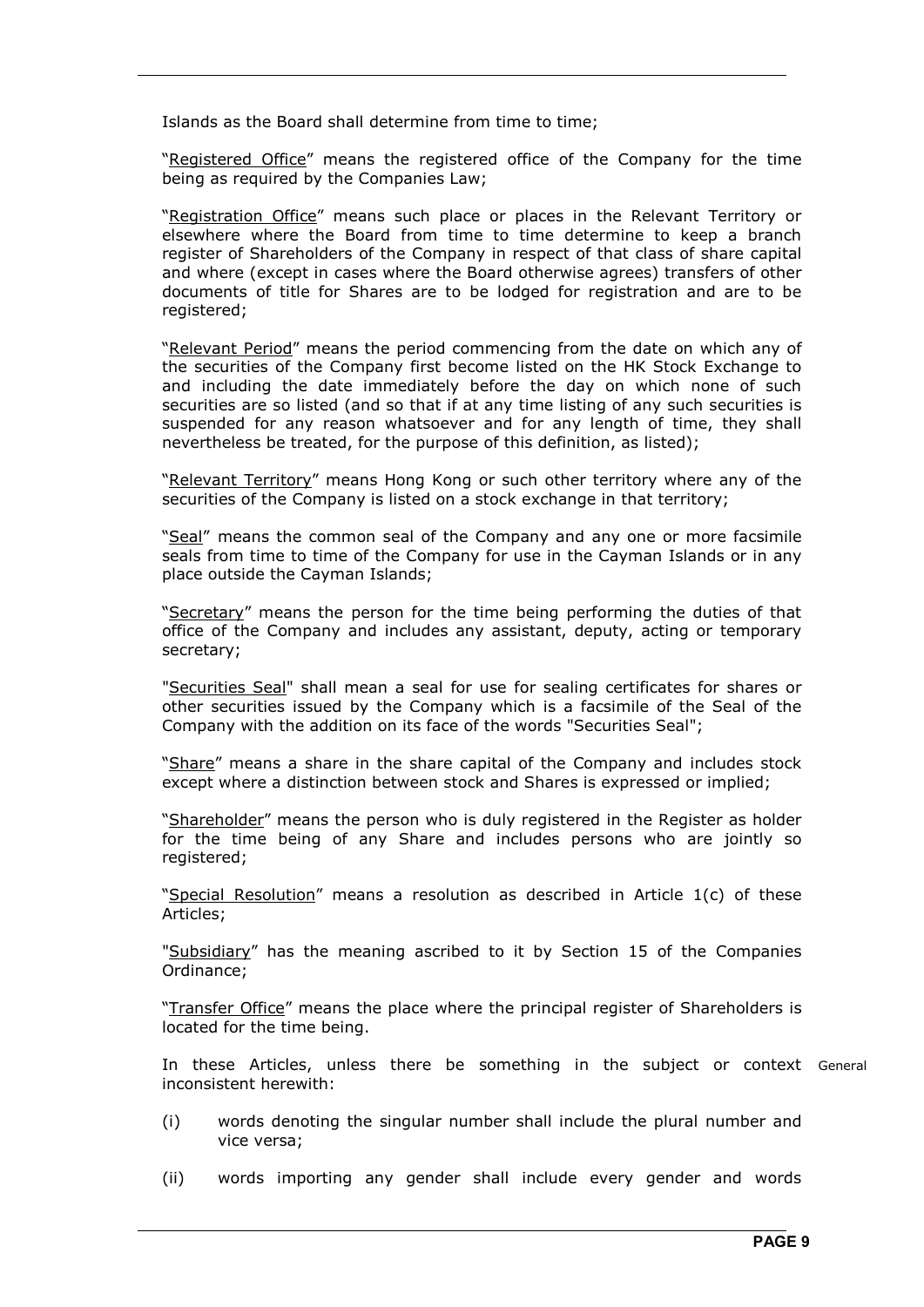importing persons shall include partnerships, firms, companies and corporations;

- (iii) subject to the foregoing provisions of this Article, any words or expressions defined in the Companies Law (except any statutory modification thereof not in force when these Articles become binding on the Company) shall bear the same meaning in these Articles, save that "company" shall where the context permits include any company incorporated in the Cayman Islands or elsewhere; and
- (iv) references to any statute or statutory provision shall be construed as relating to any statutory modification or re-enactment thereof for the time being in force.
- (c) At all times during the Relevant Period a resolution shall be a Special Resolution when it has been passed by a majority of not less than  $\frac{3}{4}$  of the votes cast by such Shareholders as, being entitled so to do, vote in person or by proxy or, in the cases of Shareholders which are corporations, by their respective duly authorised representatives at a general meeting of which not less than 21 days' notice, specifying (without prejudice to the power contained in the Articles to amend the same) the intention to propose the resolution as a Special Resolution, has been duly given. Provided that, except in the case of an annual general meeting if it is so agreed by a majority in number of the Shareholders having a right to attend and vote at any such meeting, being a majority together holding not less than 95 % in nominal value of the Shares giving that right (or, in the case of an annual general meeting, by all Shareholders of the Company having that right), a resolution may be proposed and passed as a Special Resolution at a meeting of which less than 21 days' notice has been given. Special Resolution
	- (d) A resolution shall be an Ordinary Resolution when it has been passed by a simple majority of such Shareholders as, being entitled so to do, vote in person or, where proxies are allowed, by proxy or, in the case of any Shareholder being a corporation, by its duly authorised representative at a general meeting held in accordance with these Articles and of which not less than 14 days' notice has been duly given. Ordinary Resolution
	- (e) A resolution in writing signed (in such manner as to indicate, expressly or impliedly, unconditional approval) by or on behalf of all Shareholders for the time being entitled to receive notice of and to attend and vote at general meetings of the Company shall, for the purpose of these Articles, be treated as an Ordinary Resolution duly passed at a general meeting of the Company duly convened and held and, where relevant as a Special Resolution so passed. Any such resolution shall be deemed to have been passed at a meeting held on the date on which it was signed by the last person to sign, and where the resolution states a date as being the date of his signature thereof by any Shareholder the statement shall be prima facie evidence that it was signed by him on that date. Such a resolution may consist of several documents in the like form, and signed by one or more relevant Shareholders. Resolutions in writing
	- (f) A Special Resolution shall be effective for any purpose for which an Ordinary Resolution is expressed to be required under any provision of these Articles.

Special Resolution effective as **Ordinary** Resolution

App.13 2. To the extent that the same is permissible under Cayman Islands law and When Special

App.13 Part B Para.1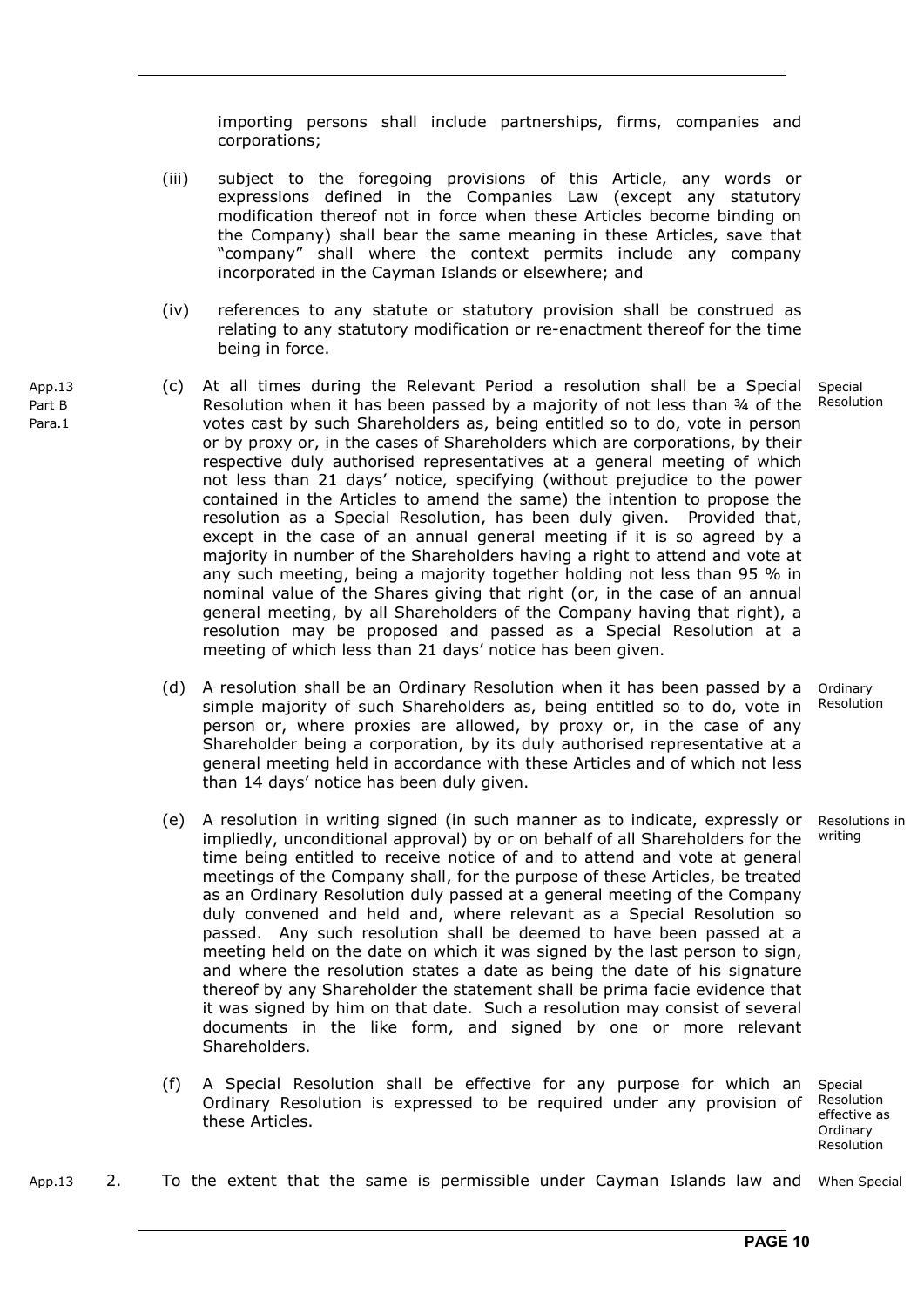Part B Para.1 subject to Article 13, a Special Resolution shall be required to alter the Memorandum of Association of the Company, to approve any amendment of the Articles or to change the name of the Company. Resolution is required

#### **SHARES, WARRANTS AND MODIFICATION OF RIGHTS**

- Ann<sub>3</sub> Para. 6 (1) 3. Without prejudice to any special rights or restrictions for the time being attaching to any Shares or any class of Shares including preference Shares, any Share may be issued upon such terms and conditions and with such preferred, deferred or other qualified or special rights, or such restrictions, whether in regard to Dividend, voting, return of capital or otherwise, as the Company may from time to time by Ordinary Resolution determine (or, in the absence of any such determination or so far as the same may not make specific provision, as the Board may determine) and any Share may be issued on the terms that it is liable to be redeemed upon the happening of a specified event or upon a given date and either at the option of the Company, or at the option of the holder. No Shares shall be issued to bearer. Issue of **Shares**
- App.3 Para. 2(2) 4. The Board may issue warrants to subscribe for any class of Shares or other securities of the Company, which warrants may be issued on such terms as the Board may from time to time determine. Where warrants are issued to bearer, no certificate thereof shall be issued to replace one that has been lost unless the Board is satisfied beyond reasonable doubt that the original certificate thereof has been destroyed and the Company has received an indemnity in such form as the Board shall think fit with regard to the issue of any such replacement certificate. Warrants
- App.3 Para. 6(2) App.13 Part B Para. 2(1) 5. (a) If at any time the share capital of the Company is divided into different classes of Shares, all or any of the special rights attached to any class (unless otherwise provided for by the terms of issue of the Shares of that class) may, subject to the provisions of the Companies Law, be varied or abrogated either with the consent in writing of the holders of not less than ¾ in nominal value of the issued Shares of that class or with the sanction of a Special Resolution passed at a separate general meeting of the holders of the Shares of that class. To every such separate general meeting the provisions of these Articles relating to general meetings shall mutatis mutandis apply, but so that the necessary quorum (other than at an adjourned meeting) shall be not less than 2 persons holding (or, in the case of a Shareholder being a corporation, by its duly authorised representative) or representing by proxy one-third in nominal value of the issued Shares of that class, that the quorum for any meeting adjourned for want of quorum shall be 2 Shareholders present in person (or in the case of the Shareholder being a corporation, by its duly authorised representative) or by proxy (whatever the number of Shares held by them) and that any holder of Shares of the class present in person (or in the case of the Shareholder being a corporation, by its duly authorised representative) or by proxy may demand a poll.
	- (b) The provisions of this Article shall apply to the variation or abrogation of the rights attached to the Shares of any class as if each group of Shares of the class differently treated formed a separate class the rights whereof are to be varied or abrogated.
	- (c) The special rights conferred upon the holders of any Shares or class of Shares shall not, unless otherwise expressly provided in the rights attaching to the terms of issue of such Shares be deemed to be altered by the creation or issue of further Shares ranking pari passu therewith.

How rights of shares may be modified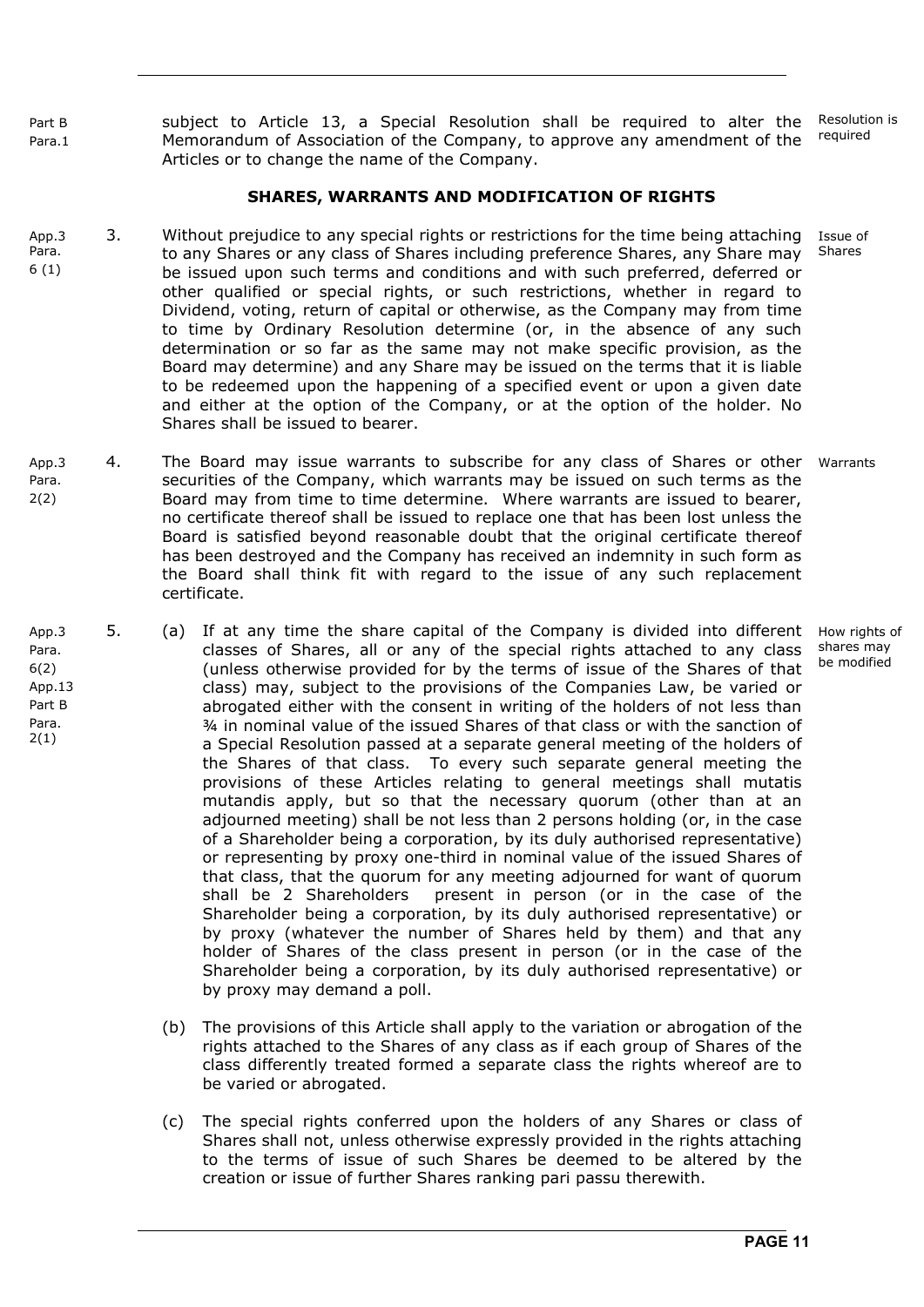- App.3 Para.9 6. The authorised share capital of the Company on the date of the adoption of these Articles is HK\$100,000,000.00 divided into 10,000,000,000 Shares of HK\$0.01 each. Authorised
	- 7. The Company in general meeting may from time to time, whether or not all the Shares for the time being authorised shall have been issued and whether or not all the Shares for the time being issued shall have been fully paid up, by Ordinary Resolution increase its share capital by the creation of new Shares, such new capital to be of such amount and to be divided into Shares of such class or classes and of such amounts in Hong Kong dollars or such other currency as the Shareholders may think fit and as the resolution may prescribe.
- App.3 Para. 6 (1) 8. Any new Shares shall be issued upon such terms and conditions and with such rights, privileges or restrictions attached thereto as the general meeting resolving upon the creation thereof shall direct, and if no direction be given, subject to the provisions of the Companies Law and of these Articles, as the Board shall determine; and in particular such Shares may be issued with a preferential or qualified right to participate in Dividends and in the distribution of assets of the Company and with a special right or without any right of voting.
	- 9. The Board may before the issue of any new Shares, determine that the same, or any of them, shall be offered in the first instance, and either at par or at a premium, to all the existing holders of any class of Shares in proportion as nearly as may be to the number of Shares of such class held by them respectively, or make any other provisions as to the allotment and issue such Shares, but in default of any such determination or so far as the same shall not extend, such Shares may be dealt with as if they formed part of the capital of the Company existing prior to the issue of the same.
- App3. Para. 6(1) 10. Except so far as otherwise provided by the conditions of issue or by these Articles, any capital raised by the creation of new Shares shall be treated as if it formed part of the original capital of the Company and such Shares shall be subject to the provisions contained in these Articles with reference to the payment of calls and instalments, transfer and transmission, forfeiture, lien, cancellation, surrender, voting and otherwise.
	- 11. (a) All unissued Shares and other securities of the Company shall be at the disposal of the Board and it may offer, allot (with or without conferring a right of renunciation), grant options over or otherwise dispose of them to such persons, at such times, for such consideration and generally on such terms (subject to Article 9) as it in its absolute discretion thinks fit, but so that no Shares shall be issued at a discount. The Board shall, as regards any offer or allotment of Shares, comply with the provisions of the Companies Law, if and so far as such provisions may be applicable thereto.
		- (b) Neither the Company nor the Board shall be obliged, when making or granting any allotment of, offer of, option over or disposal of Shares or other securities of the Company, to make, or make available, and may resolve not to make, or make available, any such allotment, offer, option or Shares or other securities to Shareholders or others with registered addresses in any jurisdiction outside of the Relevant Territory, or in any particular territory or territories being a territory or territories where, in the absence of a registration statement or other special formalities, this would or might, in the opinion of the Board, be unlawful or impracticable, or the existence or extent of the requirement for such registration statement or special formalities might be expensive (whether in absolute terms or in

Share Capital

Power to increase capital

On what conditions new shares may be issued

When to be offered to existing shareholders

New shares to form part of original capital

Unissued Shares at the disposal of the Directors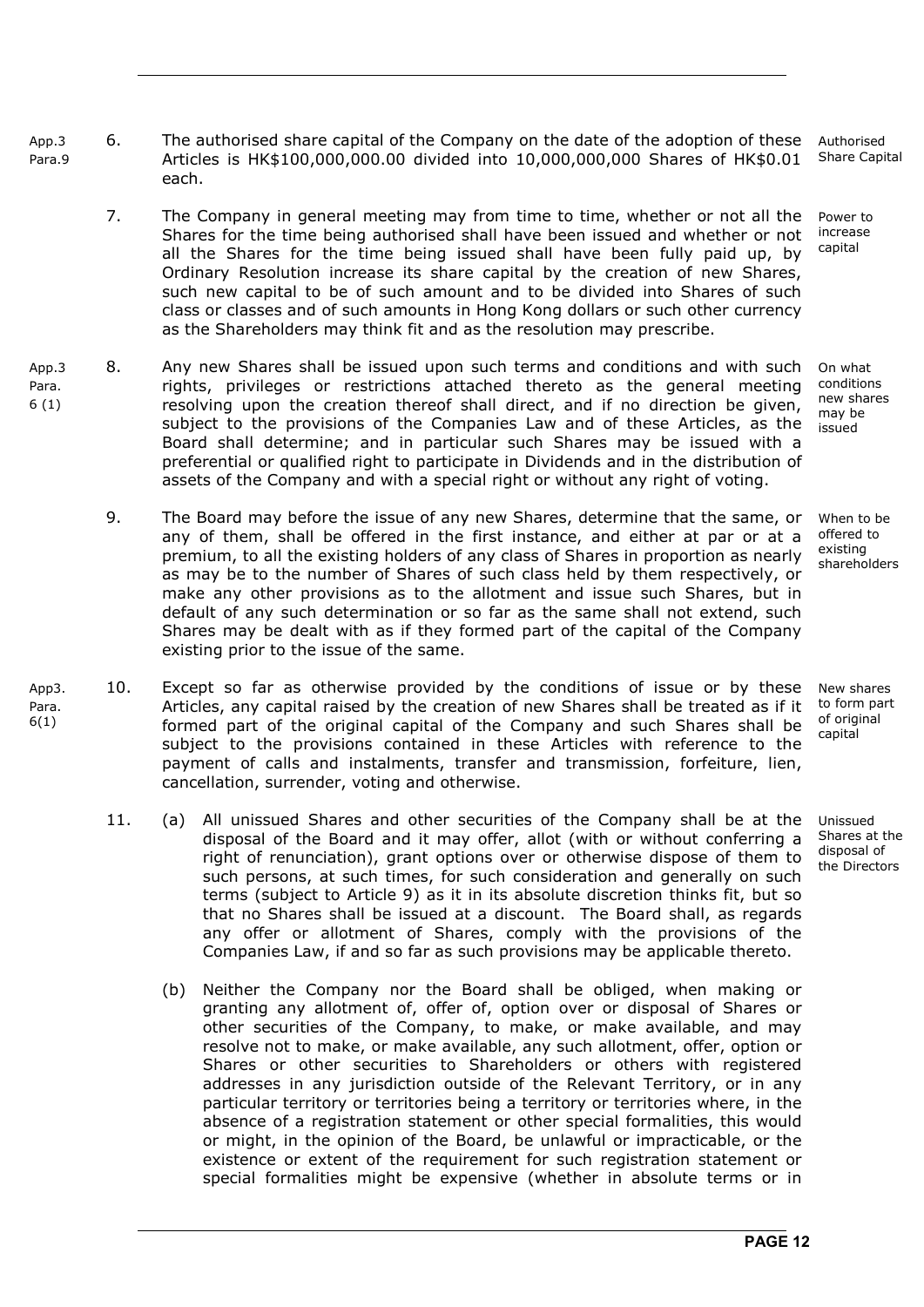relation to the rights of the Shareholder(s) who may be affected) or time consuming to determine. The Board shall be entitled to make such arrangements to deal with fractional entitlements arising on an offer of any unissued Shares or other securities as it thinks fit, including the aggregation and the sale thereof for the benefit of the Company. Shareholders who may be affected as a result of any of the matters referred to in this paragraph (b) shall not be, and shall be deemed not to be, a separate class of Shareholders for any purposes whatsoever.

- 12. (a) The Company may at any time pay commission to any person for subscribing or agreeing to subscribe (whether absolutely or conditionally) for any Shares or procuring or agreeing to procure subscriptions (whether absolute or conditional) for any Shares, but so that the conditions and requirements of the Companies Law shall be observed and complied with, and in each case the commission shall not exceed 10% of the price at which the Shares are issued. Company may pay
	- (b) If any Shares are issued for the purpose of raising money to defray the expenses of the construction of any works or buildings or the provision of any plant which cannot be made profitable within a period of one year, the Company may pay interest on so much of that share capital as is for the time being paid up for the period and, subject to any conditions and restrictions mentioned in the Companies Law, may charge the sum so paid by way of interest to capital as part of the cost of construction of the works or buildings, or the provisions of the plant. Defraying of expenses
- 13. The Company may from time to time by Ordinary Resolution: The Company may from time to time by Ordinary Resolution:
	- (a) increase its share capital as provided by Article 7; example 3 consolidation
	- (b) consolidate or divide all or any of its share capital into Shares of larger or smaller amount than its existing Shares; and on any consolidation of fully paid Shares into Shares of larger amount, the Board may settle any difficulty which may arise as it thinks expedient and in particular (but without prejudice to the generality of the foregoing) may as between the holders of Shares to be consolidated determine which particular Shares are to be consolidated into a consolidated Share, and if it shall happen that any person shall become entitled to fractions of a consolidated Share or Shares, such fractions may be sold by some person appointed by the Board for that purpose and the person so appointed may transfer the Shares so sold to the purchaser thereof and the validity of such transfer shall not be questioned, and so that the net proceeds of such sale (after deduction of the expenses of such sale) may either be distributed among the persons who would otherwise be entitled to a fraction or fractions of a consolidated Share or Shares rateably in accordance with their rights and interest or may be paid to the Company for the Company's benefit;
	- (c) divide its unissued Shares into several classes and attach thereto respectively any preferential, deferred, qualified or special rights, privileges or conditions;
	- (d) sub-divide its Shares or any of them into Shares of smaller amount than is fixed by the Memorandum of Association, subject nevertheless to the provisions of the Companies Law, and so that the resolution whereby any Share is sub-divided may determine that, as between the holders of the Shares resulting from such sub-division, one or more of the Shares may

capital,

and division of capital and

subdivision, cancellation of shares and redenomination etc.

commission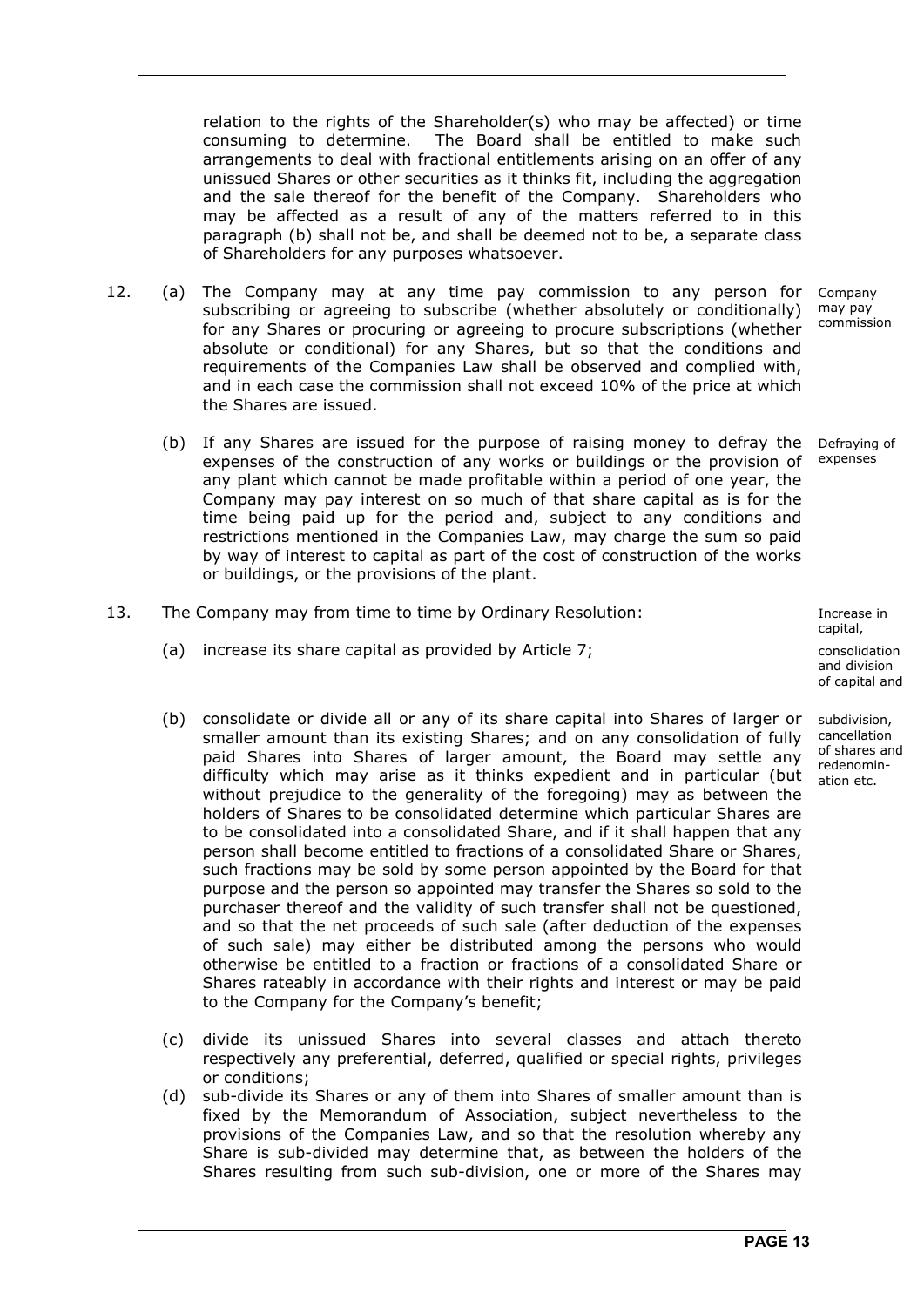have any such preferred or other special rights over, or may have such deferred rights or be subject to any such restrictions as compared with the others as the Company has power to attach to unissued or new Shares;

- (e) cancel any Shares which at the date of the passing of the resolution have not been taken or agreed to be taken by any person, and diminish the amount of its share capital by the amount of the Shares so cancelled;
- (f) make provision for the issue and allotment of Shares which do not carry any voting rights;
- (g) change the currency of denomination of its share capital; and
- (h) reduce its share premium account in any manner authorised, and subject to any conditions prescribed by law.
- 14. The Company may by Special Resolution reduce its share capital or undistributable reserve in any manner authorised, and subject to any conditions prescribed, by law. Reduction of capital
- 15. (a) Subject to the Companies Law, or any other law or so far as not prohibited by any law and subject to any rights conferred on the holders of any class of Shares, the Company shall have the power to purchase or otherwise acquire all or any of its own Shares (which expression as used in this Article includes redeemable Shares) provided that the manner and terms of purchase have first been authorised by an Ordinary Resolution of the Shareholders, and to purchase or otherwise acquire warrants and other securities for the subscription or purchase of its own Shares, and shares and warrants and other securities for the subscription or purchase of any shares in any company which is its Holding Company and may make payment therefor in any manner and terms authorised or not prohibited by law, including out of capital, or to give, directly or indirectly, by means of a loan, a guarantee, an indemnity, the provision of security or otherwise howsoever, financial assistance for the purpose of or in connection with a purchase or other acquisition made or to be made by any person of any Shares or warrants or other securities in the Company or any company which is a Holding Company of the Company and should the Company purchase or otherwise acquire its own Shares or warrants or other securities neither the Company nor the Board shall be required to select the Shares or warrants or other securities to be purchased or otherwise acquired rateably or in any other manner and terms as between the holders of Shares or warrants or other securities of the same class or as between them and the holders of Shares or warrants or other securities of any other class or in accordance with the rights as to Dividends or capital conferred by any class of Shares provided always that any such purchase or other acquisition or financial assistance shall only be made in accordance with the relevant code, rules or regulations issued from time to time by the HK Stock Exchange and/or the Securities and Futures Commission of Hong Kong from time to time in force.
	- (b) (i) Subject to the provisions of the Companies Law and the Memorandum of Association of the Company, and to any special rights conferred on the holders of any Shares or attaching to any class of Shares, Shares may be issued on the terms that they may, at the option of the Company or the holders thereof, be liable to be redeemed on such terms and in such manner, including out of capital, as the Board may deem fit.

Company to purchase its own securities and to finance the same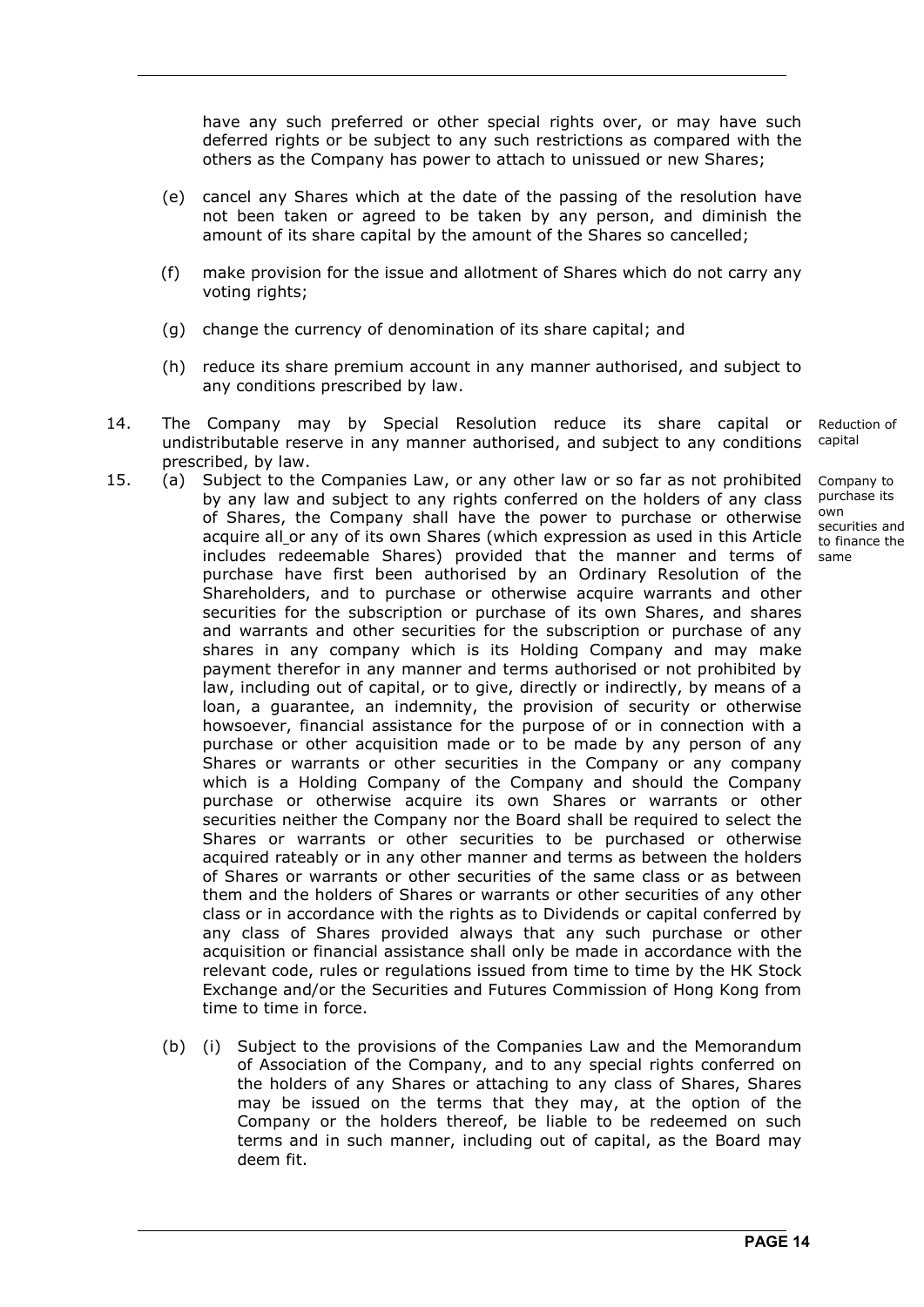App.3 Para. 8(1) 8(2)

App.13 Part B Para. 3(2)

App.13 Part B Para. 3(2)

App.13 Part B Para. 3(2)

- (ii) Where the Company purchases for redemption a redeemable Share, purchases not made through the market or by tender shall be limited to a maximum price, and if purchases are by tender, tenders shall be available to all Shareholders alike.
- (c) (i) The purchase or redemption of any Share shall not be deemed to give rise to the purchase or redemption of any other Share.
	- (ii) The holder of the Shares being purchased or redeemed shall be bound to deliver up to the Company at the Head Office or such other place as the Board shall specify the certificate(s) thereof for cancellation and thereupon the Company shall pay to him the purchase or redemption monies in respect thereof.

#### **REGISTER OF SHAREHOLDERS AND SHARE CERTIFICATES**

- 16. Except as otherwise expressly provided by these Articles or as required by law or as ordered by a court of competent jurisdiction, no person shall be recognised by the Company as holding any Share upon any trust and, except as aforesaid, the Company shall not be bound by or be compelled in any way to recognise (even when having notice thereof) any equitable, contingent, future or partial interest in any Share or any interest in any fractional part of a Share or any other right or claim to or in respect of any Shares except an absolute right to the entirety thereof of the registered holder.
- 17. (a) The Board shall cause to be kept the Register and there shall be entered therein the particulars required under the Companies Law. Share
- (b) Subject to the provisions of the Companies Law, if the Board considers it necessary or appropriate, the Company may establish and maintain a principal or branch register of Shareholders at such location as the Board thinks fit and, during the Relevant Period, the Company shall keep its principal or a branch register of Shareholders in Hong Kong.
- (c) During the Relevant Period (except when the Register is closed), any Shareholder may inspect during business hours any Register maintained in Hong Kong without charge and require the provision to him of copies or extracts thereof in all respects as if the Company were incorporated under and were subject to the Companies Ordinance.
	- (d) The Register may be closed at such time or for such period not exceeding in the whole 30 days in each year as the Board may determine.
	- 18. (a) Every person whose name is entered as a Shareholder in the Register shall be entitled to receive within the relevant time limit as prescribed in the Companies Law or as the HK Stock Exchange may from time to time determine, whichever is shorter, after allotment or lodgement of a transfer (or within such other period as the conditions of issue shall provide or is required by the applicable rules of the stock exchange of the Relevant Territory) one certificate for all his Shares, or, if he shall so request, in a case where the allotment or transfer is of a number of Shares in excess of the number for the time being forming a stock exchange board lot for the purposes of the stock exchange of the Relevant Territory on which the Shares are listed upon payment of such sum (in the case of a transfer, not exceeding in the case of any share capital listed on a stock exchange in Hong Kong, HK\$2.50 or such other sum as may from time to time be

Register

Local or branch register

Share certificates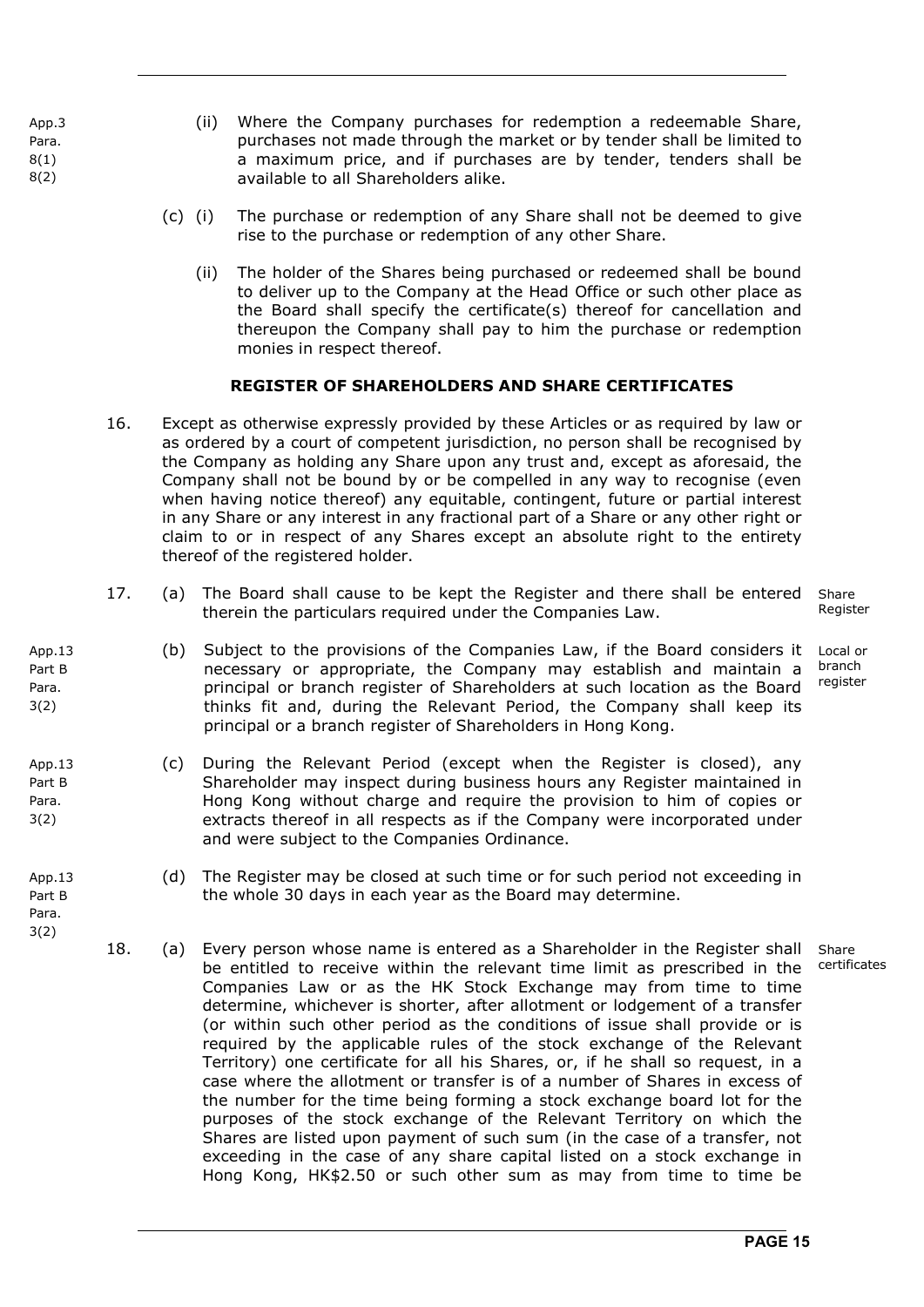allowed or not prohibited under the Listing Rules, and in the case of any other Shares, such sum in such currency as the Board may from time to time determine to be reasonable in the territory in which the relevant Register is situated, or otherwise such other sum as the Company may by Ordinary Resolution determine) for every certificate after the first as the Board may from time to time determine, such number of certificates for Shares in stock exchange board lots or whole multiples thereof as he shall request and one for the balance (if any) of the Shares in question, provided that in respect of a Share or Shares held jointly by several persons the Company shall not be bound to issue a certificate or certificates to each such person, and the issue and delivery of a certificate or certificates to one of the joint holders shall be sufficient delivery to all such holders.

- (b) The Company may, in the event of a change in the form of definitive Share certificate adopted by the Board, issue new definitive certificates to all holders of Shares appearing on the Register in replacement of old definitive certificates issued to such holders. The Board may resolve whether or not to require the return of the old certificates as a condition precedent to the issue of replacement certificates and, as regards any old certificates which have been lost or defaced, to impose such conditions (including as to indemnity) as the Board shall see fit. If the Board elects not to require the return of the old certificates, the same shall be deemed to have been cancelled and of no further effect for all purposes.
- App.3 Para. 2(1) 19. Every certificate for Shares, warrants or debentures or representing any other form of securities of the Company shall be issued under the Seal of the Company, which for this purpose may be a duplicate Seal.
- App.3 Para. 10(1); 10(2) 20. Every share certificate hereafter issued shall specify the number and class of Shares in respect of which it is issued and the amount paid thereon and may otherwise be in such form as the Board may from time to time prescribe. A share certificate shall relate to only one class of Shares, and where the capital of the Company includes Shares with different voting rights, the designation of each class of Shares, other than those which carry the general right to vote at general meetings, must include the words "restricted voting" or "limited voting" or "nonvoting" or some other appropriate designation which is commensurate with the rights attaching to the relevant class of Shares.

1(3)

- App.3 Para. 21. (a) The Company shall not be bound to register more than 4 persons as joint Joint holders holders of any Share.
	- (b) If any Shares shall stand in the names of 2 or more persons, the person first named in the Register shall be deemed to be sole holder thereof as regards service of notice and, subject to the provisions of these Articles, all or any other matter connected with the Company, except the transfer of the Share.
	- 22. If a share certificate is defaced, lost or destroyed, it may be replaced on payment of such fee, if any, (not exceeding, in the case of any share capital listed on a stock exchange in Hong Kong, HK\$2.50 or such other sum as may from time to time be allowed or not prohibited under the Listing Rules, and, in the case of any other capital, such sum in such currency as the Board may from time to time determine to be reasonable in the territory in which the relevant Register is situated, or such other sum as the Company may by Ordinary Resolution determine) as the Board shall from time to time determine and on such terms and conditions, if any, as to publication of notices, evidence and indemnity as the Board thinks fit and in the case of wearing out or defacement,

Share certificates to be sealed

Share certificate to specify number and class of shares

Replacement of share certificates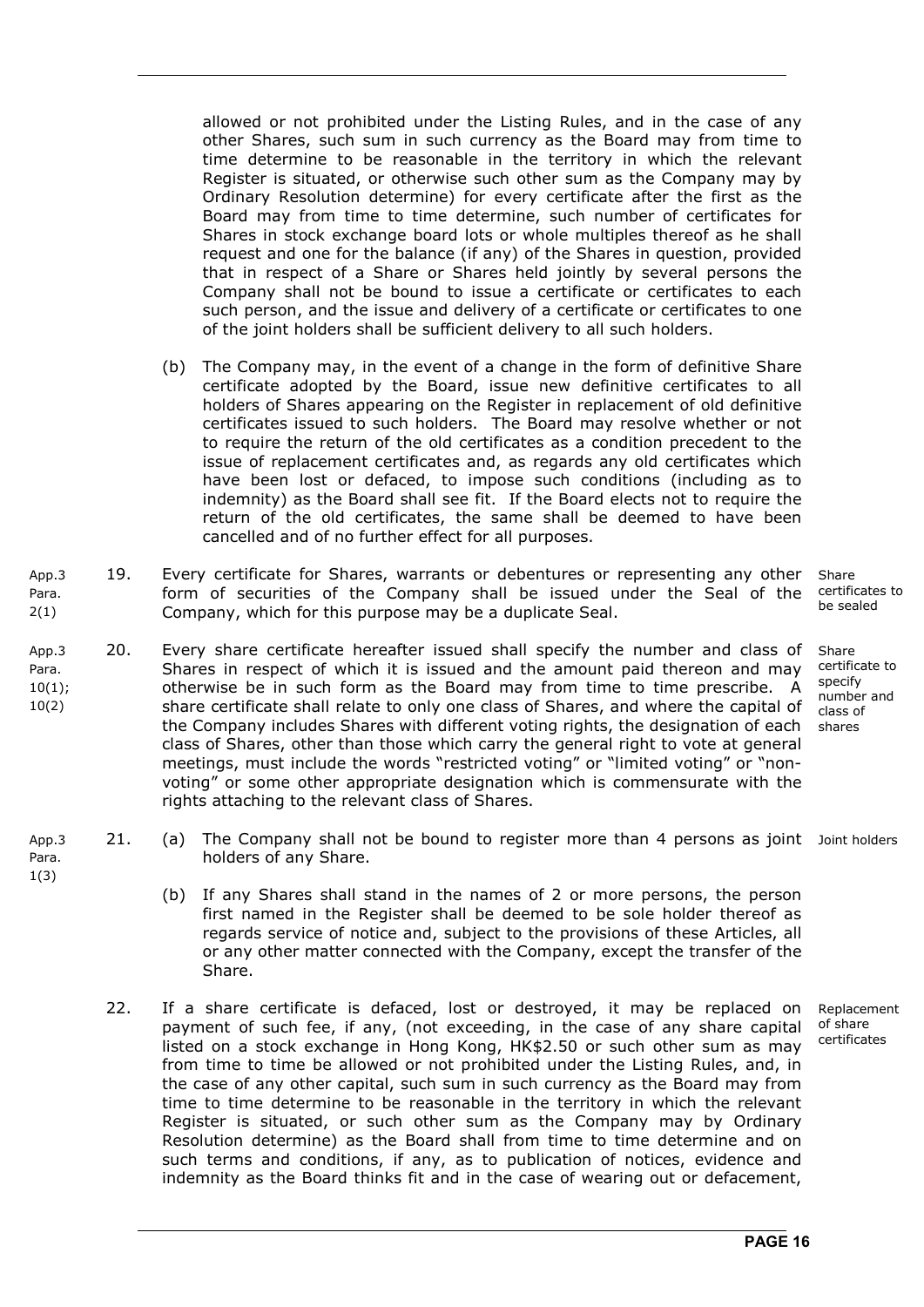after delivery up of the old certificate. In the case of destruction or loss, the person to whom such replacement certificate is given shall also bear and pay to the Company all costs and out-of-pocket expenses incidental to the investigation by the Company of the evidence of such destruction or loss and of such indemnity.

#### **LIEN**

- App.3 Para. 1(2) 23. The Company shall have a first and paramount lien on every Share (not being a fully paid Share) for all moneys, whether presently payable or not, called or payable at a fixed time in respect of that Share; and the Company shall also have a first and paramount lien and charge on all Shares (other than fully paidup Shares) standing registered in the name of a Shareholder, whether singly or jointly with any other person or persons, for all the debts and liabilities of such Shareholder or his estate to the Company and whether the same shall have been incurred before or after notice to the Company of any equitable or other interest of any person other than such Shareholder, and whether the period for the payment or discharge of the same shall have actually arrived or not, and notwithstanding that the same are joint debts or liabilities of such Shareholder or his estate and any other person, whether a Shareholder of the Company or not. The Company's lien (if any) on a Share shall extend to all Dividends and bonuses declared in respect thereof. The Board may at any time either generally or in any particular case waive any lien that has arisen, or declare any Share to be exempt wholly or partially from the provisions of this Article. Company's lien
	- 24. The Company may sell, in such manner as the Board thinks fit, any Shares on which the Company has a lien, but no sale shall be made unless some sum in respect of which the lien exists is presently payable or the liability or engagement in respect of which such lien exists is liable to be presently fulfilled or discharged, nor until the expiration of 14 days after a notice in writing, stating and demanding payment of the sum presently payable or specifying the liability or engagement and demanding fulfilment or discharge thereof and giving notice of intention to sell in default, shall have been given, in the manner in which notices may be sent to Shareholders of the Company as provided in these Articles, to the registered holder for the time being of the Shares, or the person entitled by reason of such holder's death, bankruptcy or winding-up to the Shares. lien
	- 25. The net proceeds of such sale after the payment of the costs of such sale shall be applied in or towards payment or satisfaction of the debt or liability or engagement in respect whereof the lien exists, so far as the same is presently payable, and any residue shall (subject to a like lien for debts or liabilities not presently payable as existed upon the Shares prior to the sale) be paid to the person entitled to the Shares at the time of the sale. For the purpose of giving effect to any such sale, the Board may authorise some person to transfer the Shares sold to the purchaser thereof and may enter the purchaser's name in the Register as holder of the Shares, and the purchaser shall not be bound to see the application of the purchase money, nor shall his title to the Shares be affected by any irregularity or invalidity in the proceedings relating to the sale.

#### **CALLS ON SHARES**

26. The Board may from time to time make such calls as it thinks fit upon the Shareholders in respect of any moneys unpaid on the Shares held by them respectively (whether on account of the nominal value of the Shares or by way of premiums) and not by the conditions of allotment thereof made payable at a fixed time. A call may be made payable either in one sum or by instalments. Calls/ instalments

Sale of shares subject to

Application of proceeds of sale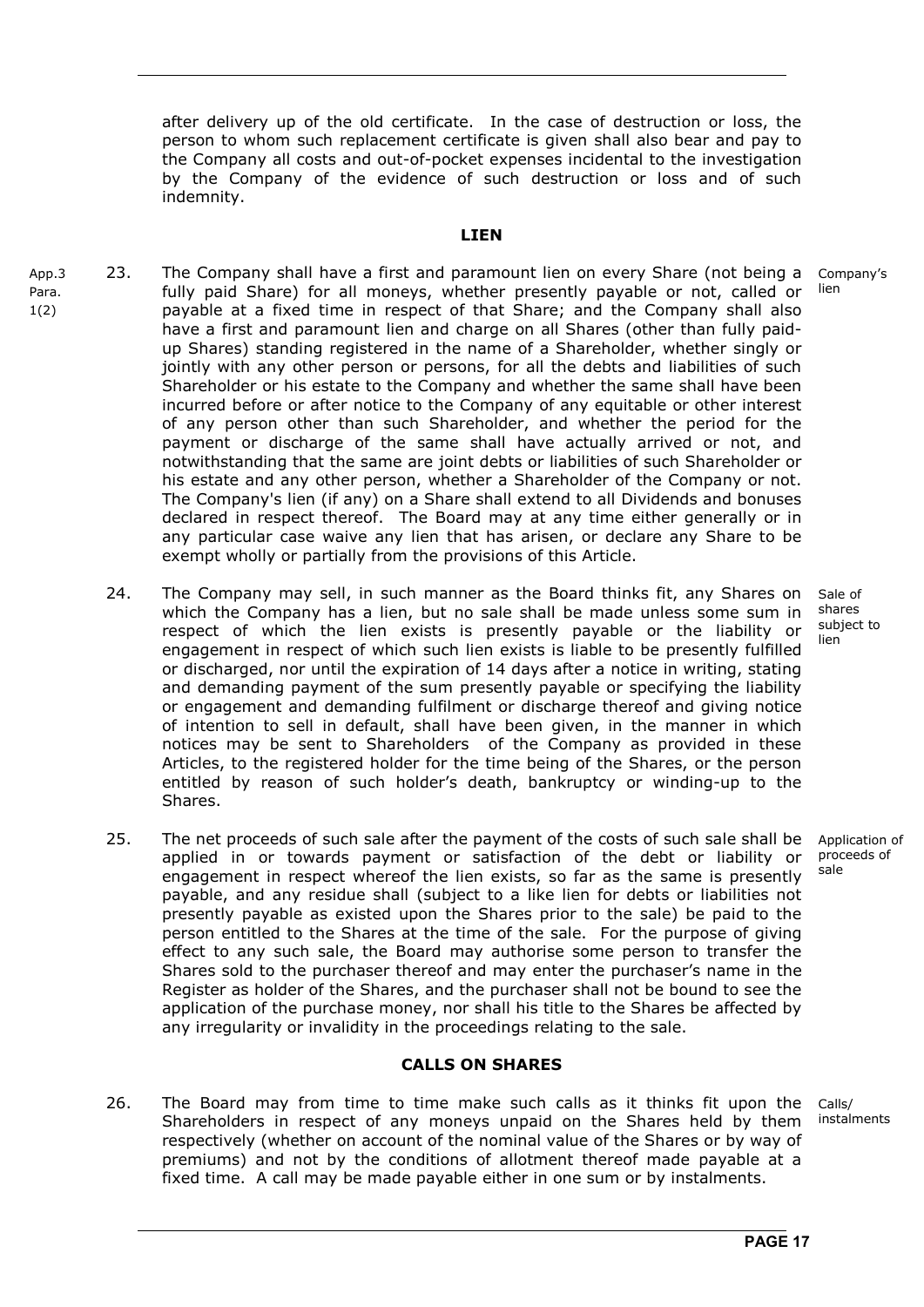- 27. At least 14 days' notice of any call shall be given to the relevant Shareholders specifying the time and place of payment and to whom such call shall be paid. Notice of call
- 28. A copy of the notice referred to in Article 27 shall be sent to relevant Shareholders in the manner in which notices may be sent to Shareholders by the Company as herein provided. Copy of notice to be sent to shareholders
- 29. In addition to the giving of notice in accordance with Article 28, notice of the person appointed to receive payment of every call and of the times and places appointed for payment may be given to the relevant Shareholders by notice to be inserted at least once in the Newspapers. Notice of call may be given
- 30. Every Shareholder upon whom a call is made shall pay the amount of every call so made on him to the person and at the time or times and place or places as the Board shall appoint.
- 31. A call shall be deemed to have been made at the time when the resolution of the Board authorising such call was passed.

32. The joint holders of a Share shall be severally as well as jointly liable for the payment of all calls and instalments due in respect of such Share or other moneys due in respect thereof. Liability of joint holders

- 33. The Board from time to time at its discretion may extend the time fixed for any call, and may extend such time as regards all or any of the Shareholders, whom due to residence outside the Relevant Territory or other cause the Board may deem entitled to any such extension but no Shareholder shall be entitled to any such extension except as a matter of grace and favour.
- 34. If the sum payable in respect of any call or instalment is not paid before or on the day appointed for payment thereof, the person or persons from whom the sum is due shall pay interest on the same at such rate not exceeding 20% per annum as the Board shall fix from the day appointed for the payment thereof to the time of the actual payment, but the Board may waive payment of such interest wholly or in part.
- 35. No Shareholder shall be entitled to receive any Dividend or bonus or to be present or vote (save as proxy or authorised representative for another Shareholder) at any general meeting, either personally, or (save as proxy or authorised representative for another Shareholder) by proxy, or be reckoned in a quorum, or to exercise any other privilege as a Shareholder until all calls or instalments due from him to the Company, whether alone or jointly or jointly and severally with any other person, together with interest and expenses (if any) shall have been paid. Suspension of privileges while call unpaid
- 36. On the trial or hearing of any action or other proceedings for the recovery of any money due for any call, it shall be sufficient to prove that the name of the Shareholder sued is entered in the Register as the holder, or one of the holders, of the Shares in respect of which such debt accrues; that the resolution of the Board making the call has been duly recorded in the minute book of the Board; and that notice of such call was given to the Shareholder sued, in pursuance of these Articles, and it shall not be necessary to prove the appointment of the Directors who made such call, nor any other matters whatsoever, but the proof of the matters aforesaid shall be conclusive evidence of the debt.

Evidence in action for call

Time and place for payment of call

When call deemed to have been made

Board may extend time fixed for call

Interest on unpaid calls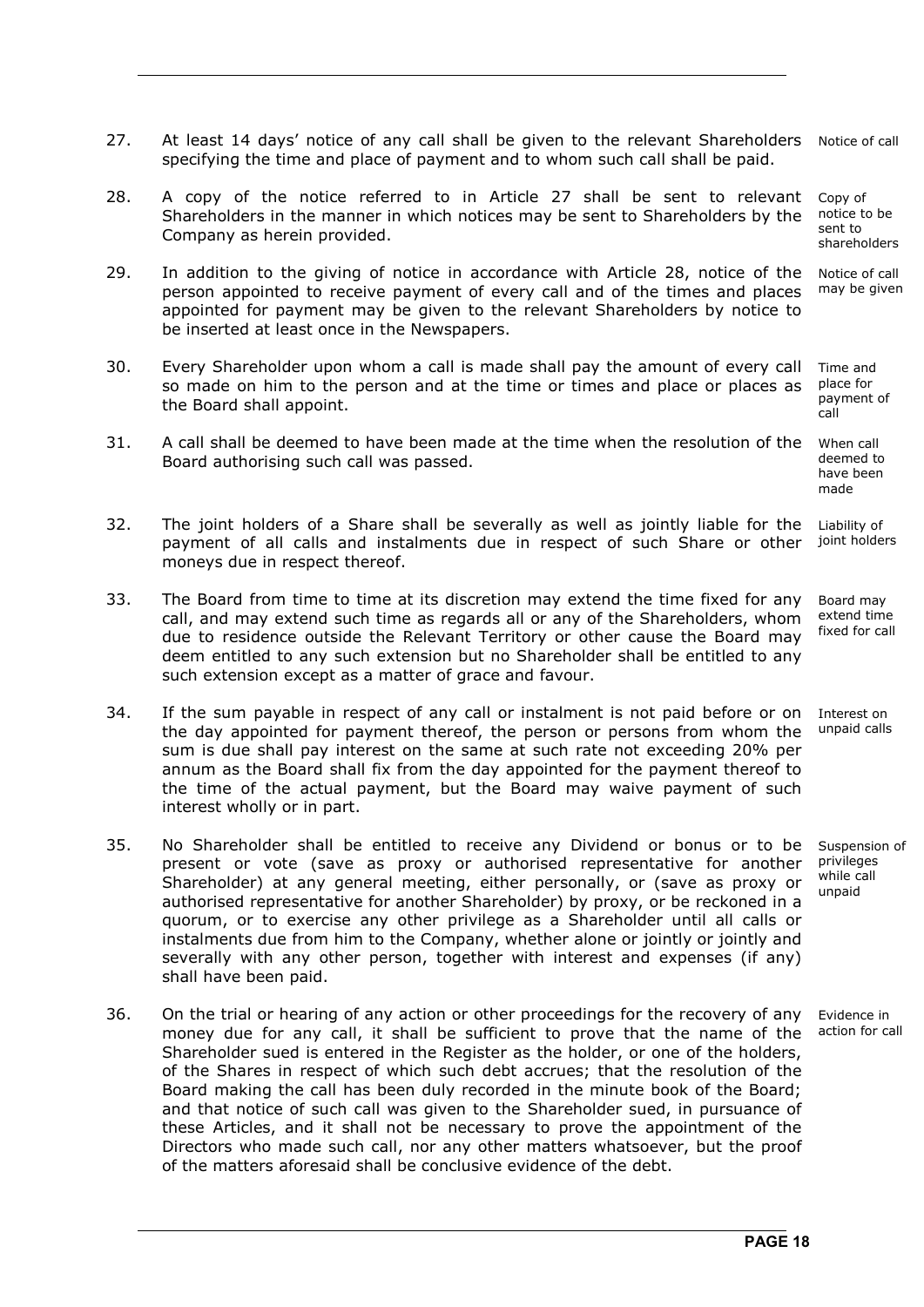- 37. (a) Any sum which by the terms of allotment of a Share is made payable upon allotment or at any fixed date, whether on account of the nominal value of the Share and/or by way of premium, shall for all purposes of these Articles be deemed to be a call duly made and notified and payable on the date fixed for payment, and in case of non-payment all the relevant provisions of these Articles as to payment of interest and expenses, forfeiture and the like, shall apply as if such sums had become payable by virtue of a call duly made and notified.
	- (b) The Board may on the issue of Shares differentiate between the allottees or holders as to the amount of calls to be paid and the time of payment.

Shares may be issued subject to different conditions as to calls, etc.

Sums payable on allotment deemed a call

App.3 Para. 3(1) 38. The Board may, if it thinks fit, receive from any Shareholder willing to advance the same, and either in money or money's worth, all or any part of the money uncalled and unpaid or instalments payable upon any Shares held by him, and in respect of all or any of the moneys so advanced may pay interest at such rate (if any) not exceeding 20% per annum, as the Board may decide but a payment in advance of a call shall not entitle the Shareholder to receive any Dividend or to exercise any other rights or privileges as a Shareholder in respect of the Share or the due portion of the Shares upon which payment has been advanced by such Shareholder before it is called up. The Board may at any time repay the amount so advanced upon giving to such Shareholder not less than one Month's notice in writing of its intention on that behalf, unless before the expiration of such notice the amount so advanced shall have been called up on the Shares in respect of which it was advanced.

#### **TRANSFER OF SHARES**

- 39. Subject to the Companies Law, all transfers of Shares shall be effected by transfer in writing in the usual or common form or in such other form as the Board may accept provided always that it shall be in such a form prescribed by the HK Stock Exchange and may be under hand only or, if the transferor or transferee is a Clearing House (or its nominee(s)), under hand or by machine imprinted signature or by such other means of execution as the Board may approve from time to time. Form of transfer
- App.3 Para.  $1(1)$ 40. The instrument of transfer of any Share shall be executed by or on behalf of the transferor and by or on behalf of the transferee provided that the Board may dispense with the execution of the instrument of transfer by the transferor or the transferee or accept mechanically executed transfers in any case in which it in its absolute discretion thinks fit to do so. The transferor shall be deemed to remain the holder of the Share until the name of the transferee is entered in the Register in respect thereof. Nothing in these Articles shall preclude the Board from recognising a renunciation of the allotment or provisional allotment of any Share by the allottee in favour of some other person. transfer
	- 41. (a) The Board may, in its absolute discretion at any time and from time to time, remove any Share on the principal Register to any branch Register or any Share on any branch Register to the principal Register or any other branch Register.
		- (b) Unless the Board otherwise agrees (which agreement may be on such terms and subject to such conditions as the Board in its absolute discretion may from time to time stipulate, and which agreement it shall, without giving

Execution of

Shares registered on principal register, branch register, etc.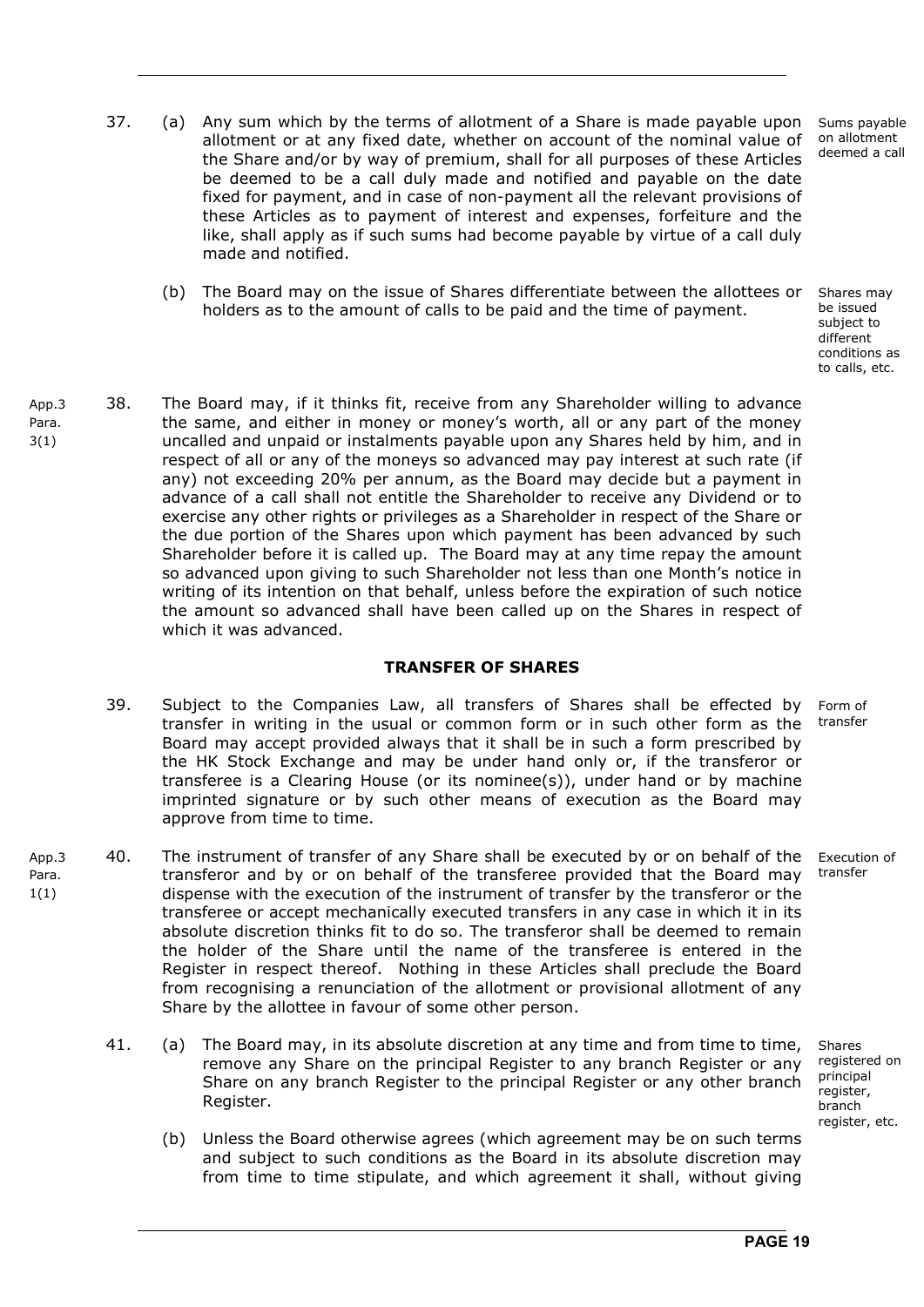any reason therefore, be entitled in its absolute discretion to give or withhold) no Shares on the principal Register shall be removed to any branch Register nor shall Shares on any branch Register be removed to the principal Register or any other branch Register and all removals and other documents of title relating to or affecting the title to any share or other securities of the Company shall be lodged for registration, and be registered, in the case of any Shares on a branch Register, at the relevant Registration Office, and, in the case of any Shares on the principal Register, at the Transfer Office.

- (c) Notwithstanding anything contained in these Articles, the Company shall as soon as practicable and on a regular basis record in the principal Register all removals of Shares effected on any branch Register and shall at all times maintain the principal Register and all branch Registers in all respects in accordance with the Companies Law.
- App.3 Para. 1 (2) 42. Fully paid Shares shall be free from any restriction with respect to the right of the holder thereof to transfer such Shares (except when permitted by the HK Stock Exchange) and shall also be free from all liens. The Board however, may, in its absolute discretion, refuse to register a transfer of any Share which is not fully paid to a person of whom it does not approve or any Share issued under any share option scheme upon which a restriction on transfer imposed thereby still subsists, and it may also refuse to register a transfer of any Share (whether fully paid up or not) to more than 4 joint holders or a transfer of any Shares (not being a fully paid up Share) on which the Company has a lien.

Directors may refuse to register a transfer

- 43. The Board may also decline to recognise any instrument of transfer unless:-
	- (a) a fee of such maximum as the HK Stock Exchange may from time to time determine to be payable (or such lesser sum as the Board may from time to time require) has been paid to the Company; Requirement as to transfer
		- (b) the instrument of transfer is lodged at the relevant Registration Office or, as the case may be, the Transfer Office accompanied by the certificate of the Shares to which it relates, and such other evidence as the Board may reasonably require to show the right of the transferor to make the transfer (and, if the instrument of transfer is executed by some other person on his behalf, the authority of that person so to do);
		- (c) the instrument of transfer is in respect of only one class of Share;
		- (d) the Shares concerned are free of any lien in favour of the Company; and
		- (e) if applicable, the instrument of transfer is properly stamped.
- 44. The Board may refuse to Register a transfer of any Share to an infant or to a person of unsound mind or under other legal disability. an infant
- 45. If the Board shall refuse to register a transfer of any Share, it shall, within two months after the date on which the transfer was lodged with the Company, send to each of the transferor and the transferee notice of such refusal and, except where the subject Share is not a fully paid Share, the reason(s) for such refusal.
- 46. Upon every transfer of Shares, the certificate in respect thereof held by the transferor shall be given up to be cancelled, and shall forthwith be cancelled accordingly, and a new certificate shall be issued to the transferee in respect of the Shares transferred to him as provided in Article l8, and if any of the Shares

No transfer to

Notice of refusal

Certificate to be given up on transfer

App<sub>3</sub> Para.1(1)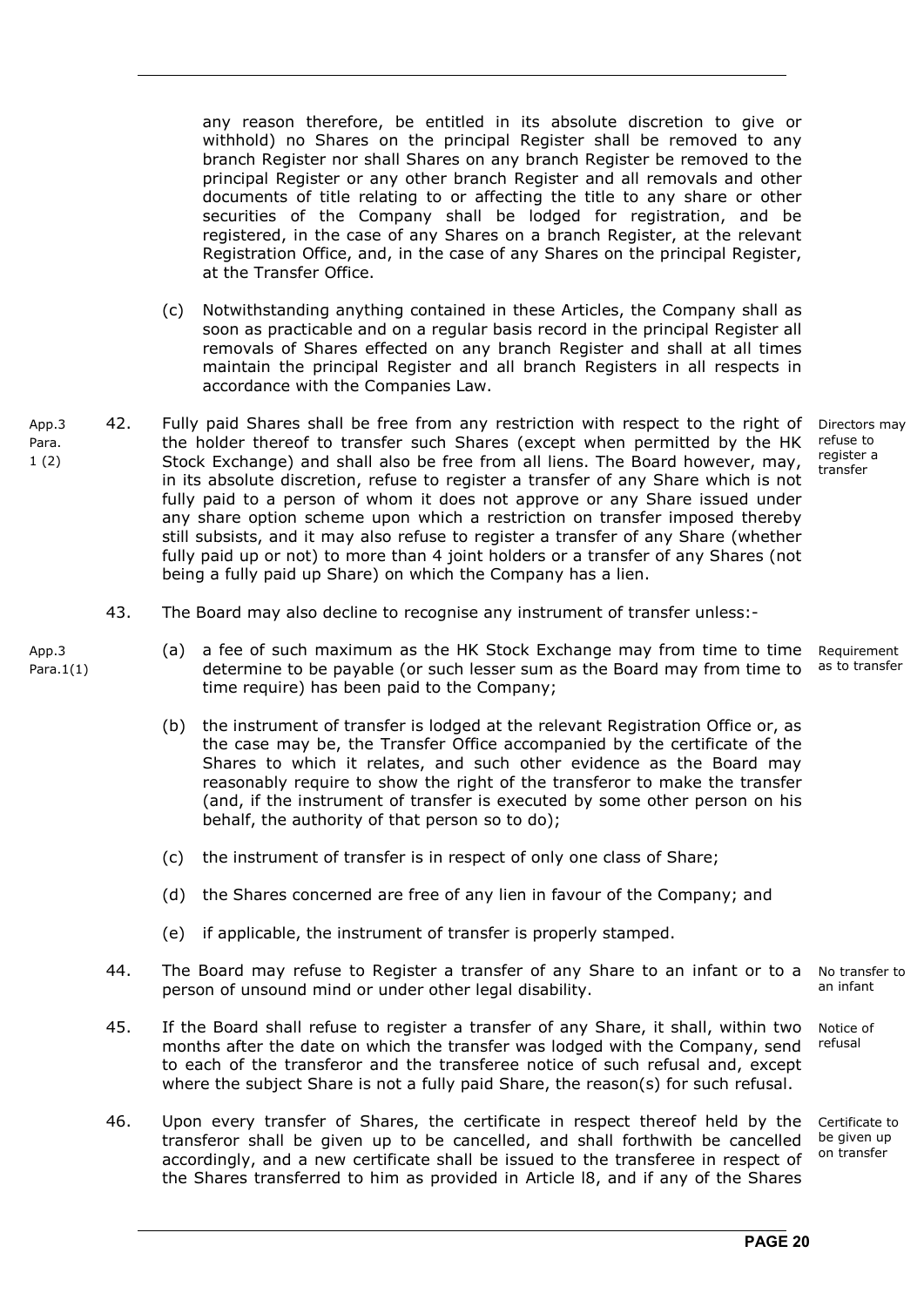included in the certificate so given up shall be retained by the transferor a new certificate in respect thereof shall be issued to him as provided in Article 18. The Company shall retain the instrument of transfer.

47. The registration of transfers may be suspended when the Register is closed in When accordance with Article 17(d).

#### **TRANSMISSION OF SHARES**

- 48. In the case of the death of a Shareholder, the survivor or survivors where the deceased was a joint holder, and the legal personal representatives of the deceased where he was a sole or only surviving holder, shall be the only persons recognised by the Company as having any title to his interest in the Shares; but nothing herein contained shall release the estate of a deceased holder (whether sole or joint) from any liability in respect of any Share solely or jointly held by him.
- 49. Any person becoming entitled to a Share in consequence of the death or bankruptcy or winding-up of a Shareholder may, upon such evidence as to his title being produced as may from time to time be required by the Board, and subject as hereinafter provided, elect either to be registered himself as holder of the Share or to have some person nominated by him registered as the transferee thereof.
- 50. If the person becoming entitled to a Share pursuant to Article 49 shall elect to be registered himself as the holder of such Share, he shall deliver or send to the Company a notice in writing signed by him, at (unless the Board otherwise agrees) the Registration Office, stating that he so elects. If he shall elect to have his nominee registered, he shall testify his election by executing a transfer of such Share to his nominee. All the limitations, restrictions and provisions of these Articles relating to the right to transfer and the registration of transfers of Shares shall be applicable to any such notice or transfer as aforesaid as if the death, bankruptcy or winding-up of the Shareholder had not occurred and the notice or transfer were a transfer executed by such Shareholder.
- 51. A person becoming entitled to a Share by reason of the death, bankruptcy or winding-up of the holder shall be entitled to the same Dividends and other advantages to which he would be entitled if he were the registered holder of the Share. However, the Board may, if it thinks fit, withhold the payment of any Dividend payable or other advantages in respect of such Share until such person shall become the registered holder of the Share or shall have effectually transferred such Share, but, subject to the requirements of Article 80 being met, such a person may vote at general meetings of the Company.

#### **FORFEITURE OF SHARES**

- 52. If a Shareholder fails to pay any call or instalment of a call on the day appointed for payment thereof, the Board may, at any time thereafter during such time as any part of the call or instalment remains unpaid, without prejudice to the provisions of Article 34, serve notice on him requiring payment of so much of the call or instalment as is unpaid, together with any interest which may have accrued and which may still accrue up to the date of actual payment. If call or instalment not paid notice may be given
- 53. The notice shall name a further day (not earlier than the expiration of 14 days from the date of the notice) on or before which the payment required by the notice of call

transfer books or register is closed

Deaths of registered holder or of joint holder of shares

Registration of personal representativ es and trustees in bankruptcy

Notice of election to be registered of nominee

Retention of dividends, etc. until transmission of shares of a deceased or bankrupt shareholder

Content of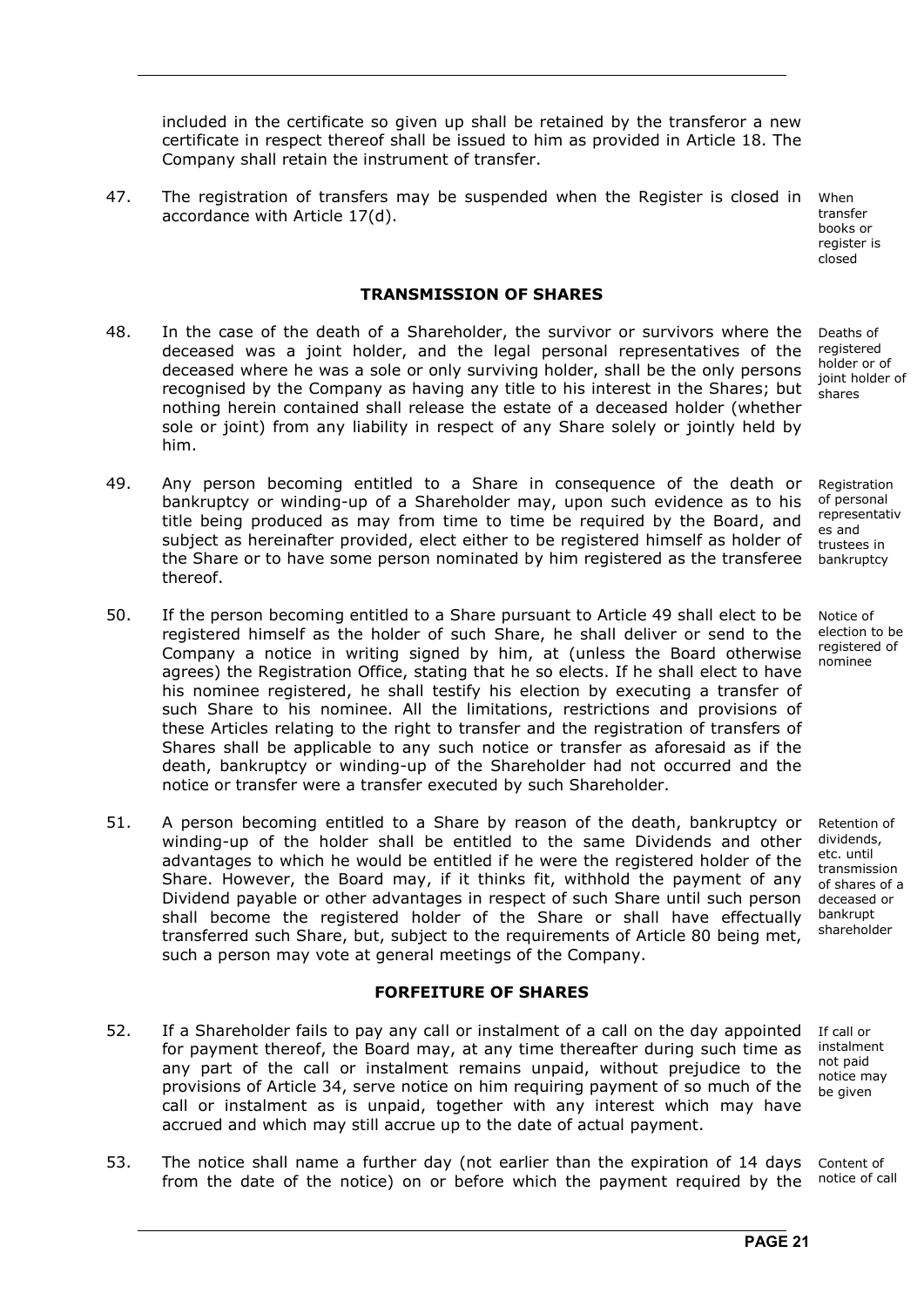notice is to be made, and it shall also name the place where payment is to be made such place being the Registered Office or a Registration Office or another place within the Relevant Territory. The notice shall also state that, in the event of non-payment at or before the time appointed, the Shares in respect of which the call was made will be liable to be forfeited.

- 54. If the requirements of any such notice as aforesaid are not complied with, any Share in respect of which the notice has been given may at any time thereafter, before the payment required by the notice has been made, be forfeited by a resolution of the Board to that effect. Such forfeiture shall include all Dividends and bonuses declared in respect of the forfeited Share and not actually paid before the forfeiture. The Board may accept the surrender of any Share liable to be forfeited hereunder and in such cases references in these Articles to forfeiture shall include surrender.
- 55. Any Share so forfeited shall be deemed to be the property of the Company, and may be re-allotted, sold or otherwise disposed of on such terms and in such manner as the Board thinks fit and at any time before a sale or disposition, the forfeiture may be cancelled on such terms as the Board thinks fit.
- 56. A person whose Shares have been forfeited shall cease to be a Shareholder in respect of the forfeited Shares, but shall, nevertheless, remain liable to pay to the Company all moneys which, at the date of forfeiture, were payable by him to the Company in respect of the forfeited Shares, together with (if the Board shall in its discretion so require) interest thereon from the date of forfeiture until the date of actual payment (including the payment of such interest) at such rate not exceeding 20% per annum as the Board may prescribe, and the Board may enforce the payment thereof if it thinks fit, and without any deduction or allowance for the value of the Shares at the date of forfeiture, but his liability shall cease if and when the Company shall have received payment in full of all such moneys in respect of the Shares. For the purposes of this Article any sum which by the terms of issue of a Share, is payable thereon at a fixed time which is subsequent to the date of forfeiture, whether on account of the nominal value of the Share or by way of premium, shall notwithstanding that such time has not yet arrived be deemed to be payable on the date of forfeiture, and the same shall become due and payable immediately upon the forfeiture, but interest thereon shall only be payable in respect of any period between the said fixed time and the date of actual payment.
- 57. A certificate in writing that the declarant is a Director or the Secretary, and that a Share has been duly forfeited or surrendered on a date stated in the certificate, shall be conclusive evidence of the facts therein stated as against all persons claiming to be entitled to the Share. The Company may receive the consideration, if any, given for the Share on any re-allotment, sale or disposition thereof and may execute a transfer of the Share in favour of the person to whom the Share is re-allotted, sold or disposed of and such person shall thereupon be registered as the holder of the Share, and shall not be bound to see to the application of the subscription or purchase money, (if any), nor shall his title to the Share be affected by any irregularity or invalidity in the proceedings in reference to the forfeiture, re-allotment, sale or disposal of such Share.
- 58. When any Share shall have been forfeited, notice of the forfeiture shall be given to the Shareholder in whose name it stood immediately prior to the forfeiture, and an entry of the forfeiture, with the date thereof, shall forthwith be made in the Register, but no forfeiture shall be in any manner invalidated by any omission or neglect to give such notice or make any such entry.

If notice not complied with shares may be forfeited

Forfeited shares to become property of Company

Arrears to be paid not withstanding forfeiture

Evidence of forfeiture and transfer of forfeited share

Notice after forfeiture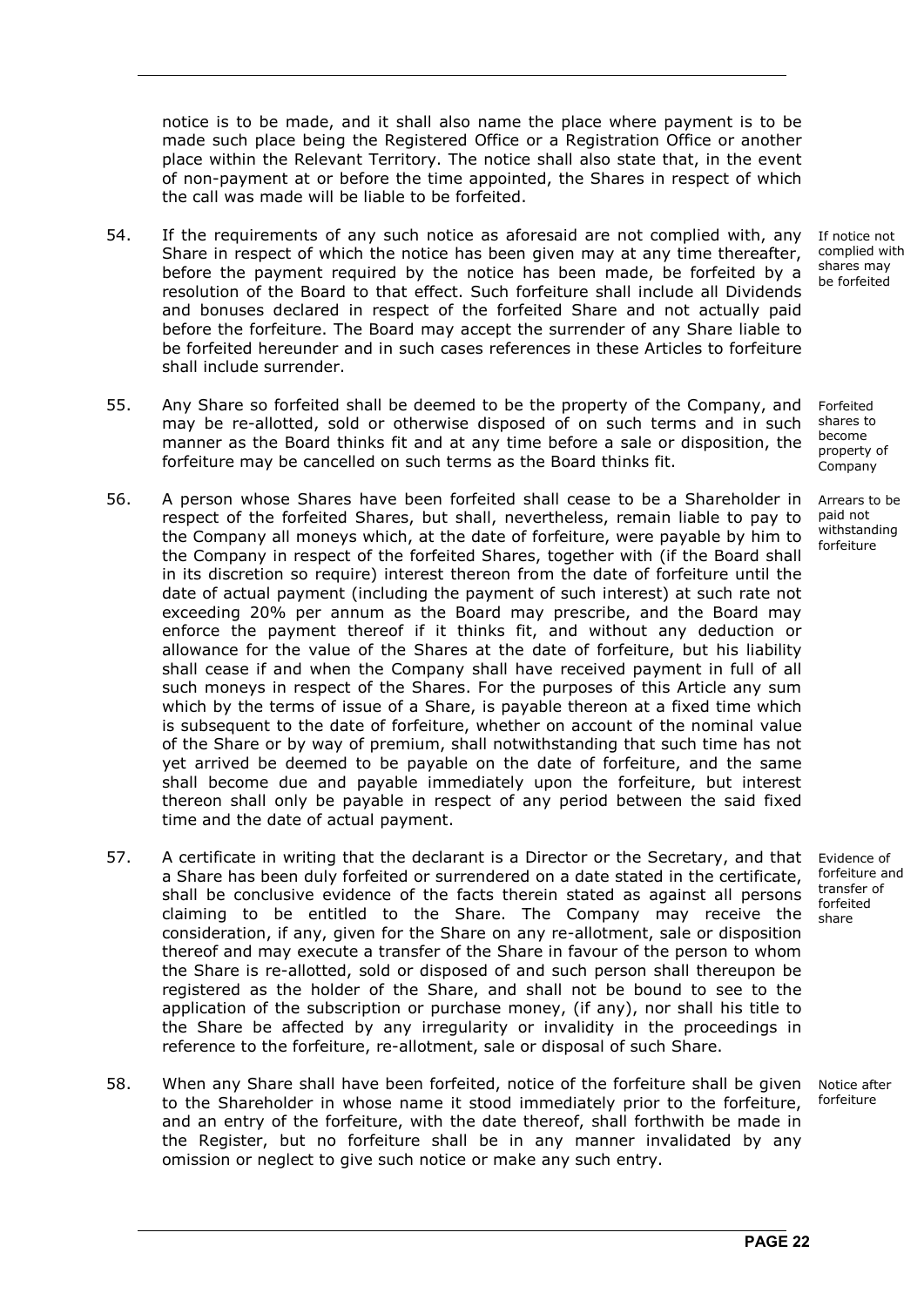- 59. Notwithstanding any such forfeiture as aforesaid the Board may at any time, before any Shares so forfeited shall have been re-allotted, sold or otherwise disposed of, cancel the forfeiture on such terms as it thinks fit or permit the Shares so forfeited to be bought back or redeemed upon the terms of payment of all calls and interest due upon and expenses incurred in respect of the Shares, and upon such further terms (if any) as it thinks fit. Power to redeem forfeited shares
- 60. The forfeiture of a Share shall not prejudice the right of the Company to any call already made or any instalment payment thereon.
- 61. (a) The provisions of these Articles as to forfeiture shall apply in the case of non-payment of any sum which, by terms of issue of a Share, becomes payable at a fixed time, whether on account of the nominal value of the Share or by way of premium, as if the same had been payable by virtue of a call duly made and notified.
	- (b) In the event of a forfeiture of Shares the Shareholder shall be bound to deliver and shall forthwith deliver to the Company the certificate or certificates held by him for the Shares so forfeited and in any event the certificates representing Shares so forfeited shall be void and of no further effect.

#### **GENERAL MEETINGS**

- App.13 Part B Para. 3(3); 4(2) 62. At all times during the Relevant Period other than the year of the Company's adoption of these Articles, the Company shall in each year hold a general meeting as its annual general meeting in addition to any other meeting in that year and shall specify the meeting as such in the notice calling it; and not more than 15 Months (or such longer period as may be authorised by the HK Stock Exchange) shall elapse between the date of one annual general meeting of the Company and that of the next. The annual general meeting shall be held in the Relevant Territory or elsewhere as may be determined by the Board and at such time and place as the Board shall appoint. A meeting of the Shareholders or any class thereof may be held by means of such telephone, electronic or other communication facilities as permit all persons participating in the meeting to communicate with each other simultaneously and instantaneously, and participation in such a meeting shall constitute presence at such meetings.
	- 63. All general meetings other than annual general meetings shall be called extraordinary general meetings. Extraordinary
	- 64. The Board may, whenever it thinks fit, convene an extraordinary general meeting. Extraordinary general meetings shall also be convened on the requisition of one or more Shareholders holding, at the date of deposit of the requisition, not less than one tenth of the paid up capital of the Company having the right of voting at general meetings. Such requisition shall be made in writing to the Board or the Secretary for the purpose of requiring an extraordinary general meeting to be called by the Board for the transaction of any business specified in such requisition. Such meeting shall be held within 2 Months after the deposit of such requisition. If within 21 days of such deposit, the Board fails to proceed to convene such meeting, the requisitionist(s) himself (themselves) may do so in the same manner, and all reasonable expenses incurred by the requisitionist(s) as a result of the failure of the Board shall be reimbursed to the requisitionist(s) by the Company.

When annual general meeting to be held

Forfeiture not

to prejudice Company's right to call or instalment

Forfeiture for non-payment of any sum due on shares

general meeting Convening of

extraordinary general meeting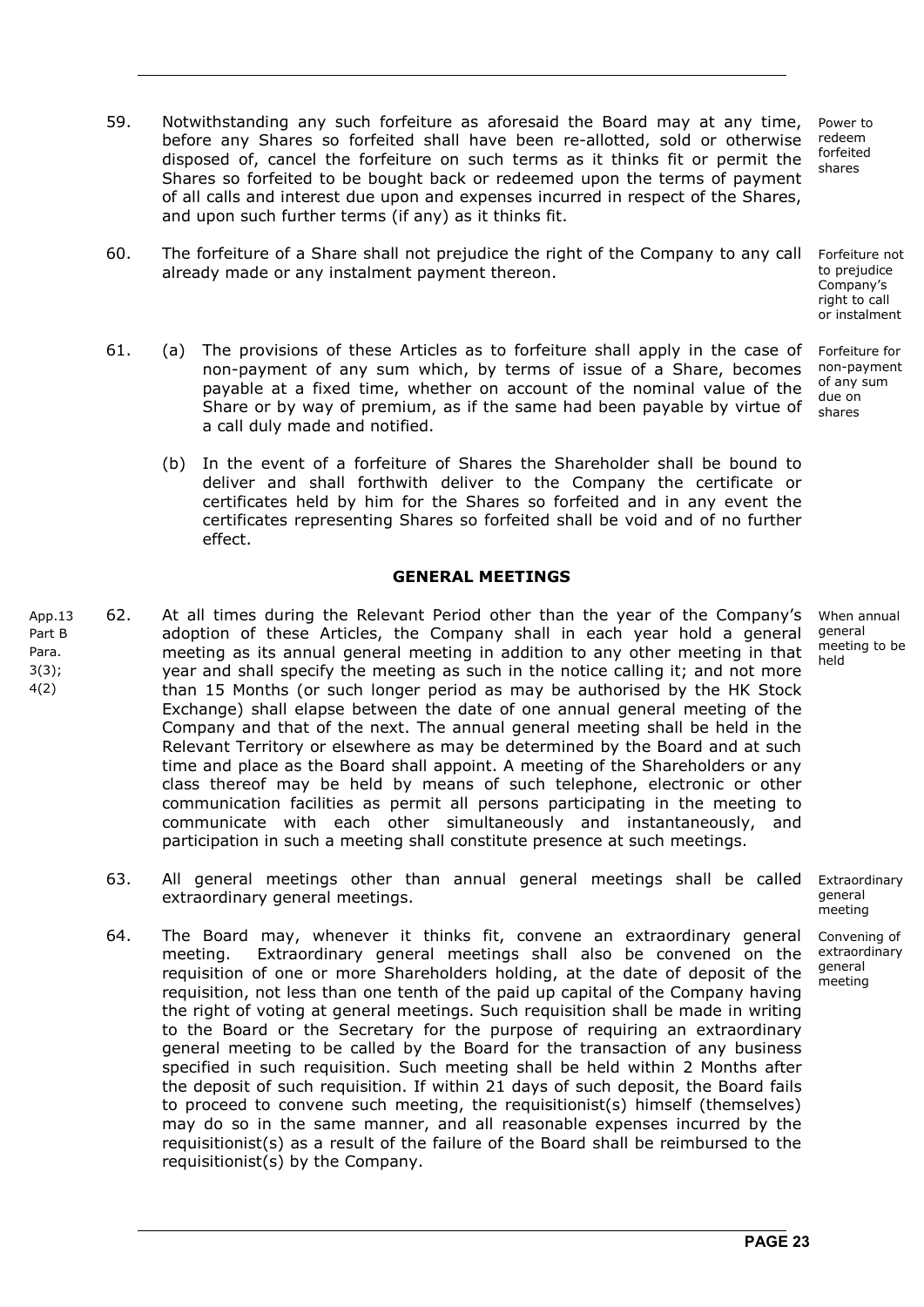- App.13 Part B Para. 3(1) 65. An annual general meeting or an extraordinary general meeting called for the passing of a Special Resolution shall be called by at least 21 days' notice in writing, and a meeting of the Company other than an annual general meeting or an extraordinary general meeting for the passing of a Special Resolution shall be called by at least 14 days' notice in writing. The notice shall be exclusive of the day on which it is served or deemed to be served and of the day for which it is given, and shall specify the place, the day, the hour and the agenda of the meeting and particulars of the resolutions to be considered at that meeting and in case of special business (as defined in Article 67), the general nature of that business, and shall be given, in manner hereinafter mentioned or in such other manner, if any, as may be prescribed by the Company in general meeting, to such persons as are, under these Articles, entitled to receive such notices from the Company, provided that a meeting of the Company shall notwithstanding that it is called by shorter notice than that specified in this Article be deemed to have been duly called if it is so agreed:
	- (a) in the case of a meeting called as the annual general meeting, by all the Shareholders entitled to attend and vote thereat; and
	- (b) in the case of any other meeting, by a majority in number of the Shareholders having a right to attend and vote at the meeting, being a majority together holding not less than 95% in nominal value of the Shares giving that right.
	- 66. (a) The accidental omission to give any notice to, or the non-receipt of any notice by, any person entitled to receive notice shall not invalidate any resolution passed or any proceedings at any such meeting. Omission to give notice
		- (b) In the case where forms of proxy or notice of appointment of corporate representative are to be sent out with any notice, the accidental omission to send such forms of proxy or notice of appointment of corporate representative to, or the non-receipt of such forms by, any person entitled to receive notice of the relevant meeting shall not invalidate any resolution passed or any proceeding at any such meeting.

#### **PROCEEDINGS AT GENERAL MEETINGS**

67. (a) All business shall be deemed special that is transacted at an extraordinary general meeting and also all business shall be deemed special that is transacted at an annual general meeting with the exception of the following, which shall be deemed ordinary business:-

**Special** business, business of annual general meeting

- (i) the declaration and sanctioning of Dividends;
- (ii) the consideration and adoption of the accounts and balance sheets and the reports of the Directors and Auditors and other documents required to be annexed to the balance sheets;
- (iii) the election of Directors in place of those retiring;
- (iv) the appointment of Auditors;
- (v) the fixing of, or the determining of the method of fixing of the remuneration of the Directors and of the Auditors;
- (vi) the granting of any mandate or authority to the Board to offer, allot, grant options over, or otherwise dispose of the unissued Shares

Notice of meetings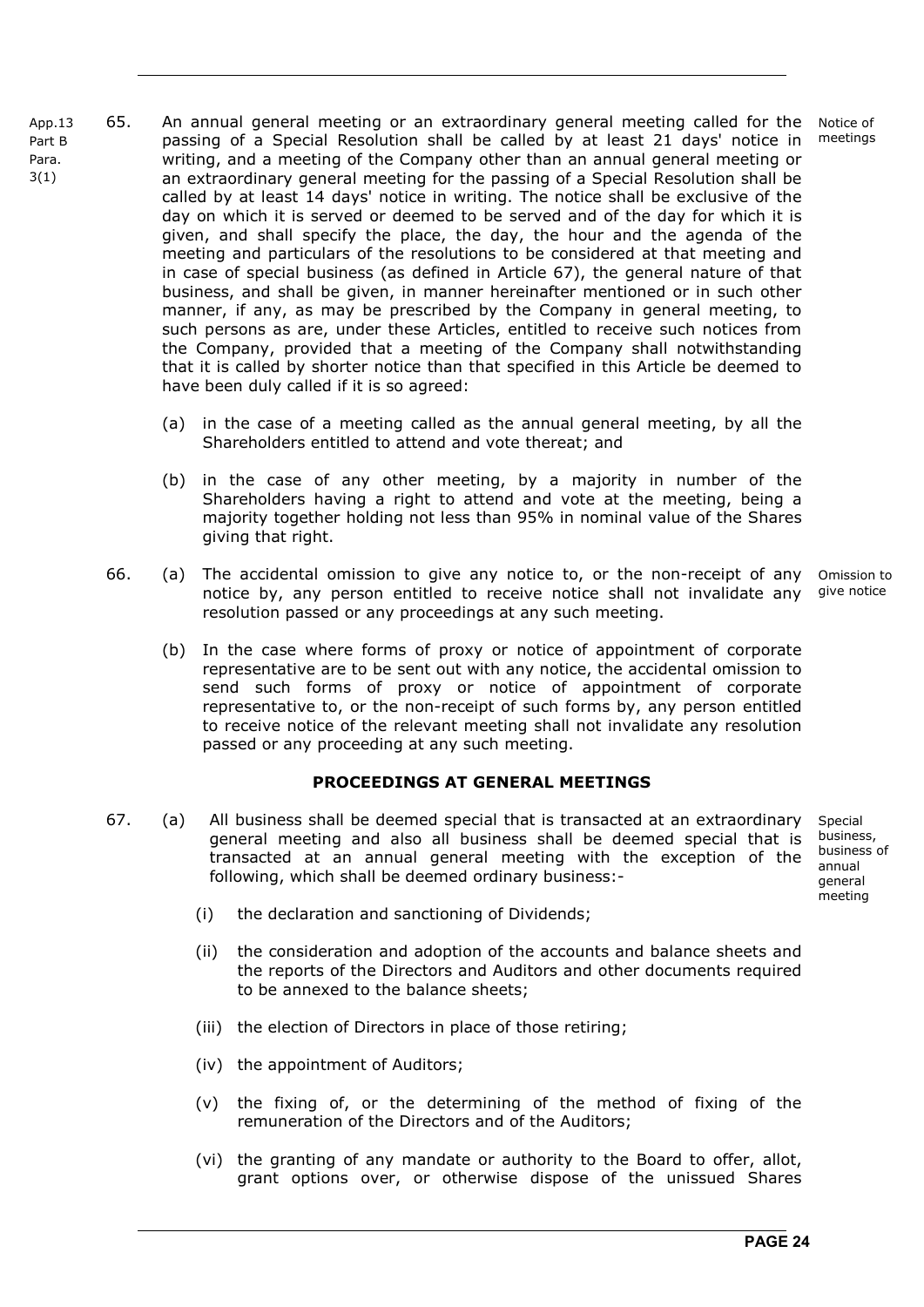representing not more than 20% (or such other percentage as may from time to time be specified in the Listing Rules) in nominal value of its then existing issued share capital and the number of any securities repurchased pursuant to paragraph (vii) of this Article; and

- (vii) the granting of any mandate or authority to the Board to repurchase securities of the Company.
- 68. For all purposes the quorum for a general meeting shall be 2 Shareholders Quorum present in person (or, in the case of a Shareholder being a corporation, by its duly authorised representative) or by proxy and entitled to vote. No business shall be transacted at any general meeting unless the requisite quorum shall be present at the time when the meeting proceeds to business and continues to be present until the conclusion of the meeting.
- 69. If within 15 minutes from the time appointed for the meeting a quorum is not present, the meeting, if convened upon the requisition of Shareholders, shall be dissolved, but in any other case it shall stand adjourned to the same day in the next week and at such time and place as shall be decided by the Board, and if at such adjourned meeting a quorum is not present within 15 minutes from the time appointed for holding the meeting, the Shareholder or the Shareholders present in person (or, in the case of a Shareholder being a corporation by its duly authorised representative) or by proxy and entitled to vote shall be a quorum and may transact the business for which the meeting was called.
- 70. The Chairman (if any) of the Board or if he is absent or declines to take the chair at such meeting, the Vice Chairman (if any) shall take the chair at every general meeting, or, if there be no such Chairman or Vice Chairman, or, if at any general meeting neither of such Chairman or Vice Chairman is present within 15 minutes after the time appointed for holding such meeting, or both such persons decline to take the chair at such meeting, the Directors present shall choose one of their number as Chairman of the meeting, and if no Director be present or if all the Directors present decline to take the chair or if the Chairman chosen shall retire from the chair, then the Shareholders present shall choose one of their number to be Chairman of the meeting.
- 71. The Chairman of the meeting may, with the consent of any general meeting at which a quorum is present, and shall, if so directed by the meeting, adjourn any meeting from time to time and from place to place as the meeting shall determine. Whenever a meeting is adjourned for 14 days or more, at least 7 clear days' notice, specifying the place, the day and the hour of the adjourned meeting shall be given in the same manner as in the case of an original meeting but it shall not be necessary to specify in such notice the nature of the business to be transacted at the adjourned meeting. Save as aforesaid, no notice of an adjournment or of the business to be transacted at any adjourned meeting needs to be given nor shall any Shareholder be entitled to any such notice. No business shall be transacted at an adjourned meeting other than the business which might have been transacted at the meeting from which the adjournment took place.
- App.13 Part B Para. 2(3) 72. At any general meeting a resolution put to the vote of the meeting shall be decided on a show of hands unless a poll is (before or on the declaration of the result of the show of hands or on the withdrawal of any other demand for a poll) demanded or otherwise required under the Listing Rules. A poll may be demanded by:

When quorum is not present meeting to be dissolved and when to be adjourned

Chairman of general meeting

Power to adjourn general meeting, business of adjourned meeting

Show of hands and demand for poll

(a) the Chairman of the meeting; or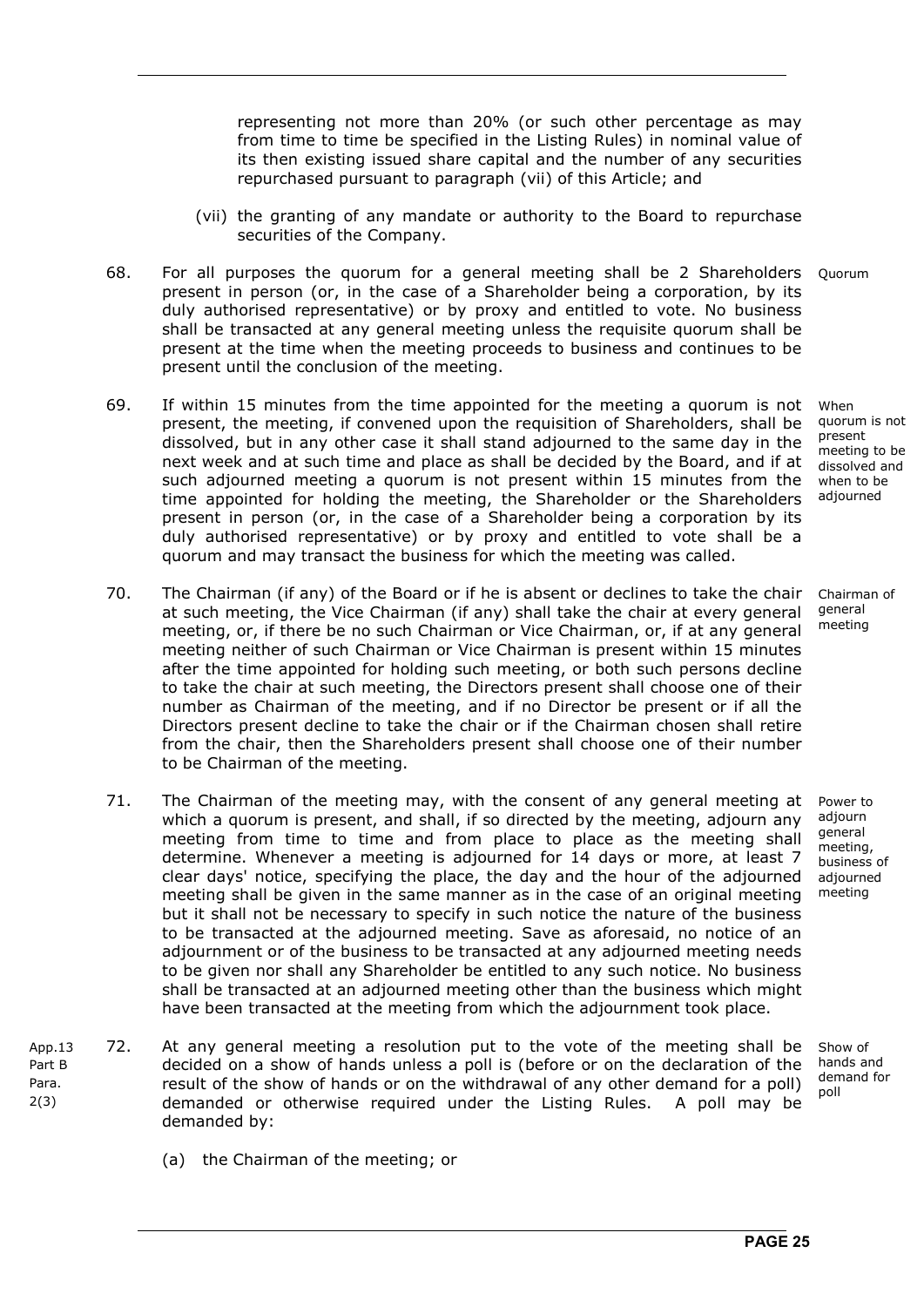- (b) at least 2 Shareholders present in person (or, in the case of a Shareholder being a corporation, by its duly authorised representative) or by proxy for the time being entitled to vote at the meeting; or
- (c) any Shareholder or Shareholders present in person (or, in the case of a Shareholder being a corporation, by its duly authorised representative) or by proxy and representing not less than one-tenth of the total voting rights of all the Shareholders having the right to vote at the meeting; or
- (d) any Shareholder or Shareholders present in person (or, in the case of a Shareholder being a corporation, by its duly authorised representative) or by proxy and holding Shares conferring a right to vote at the meeting being Shares on which an aggregate sum has been paid up equal to not less than one-tenth of the total sum paid up on all the Shares conferring that right.
- 73. Unless a poll be so required or demanded as aforesaid and, in the latter case, not withdrawn, a declaration by the Chairman of the meeting that a resolution has on a show of hands been carried or carried unanimously, or by a particular majority, or lost, and an entry to that effect made in the book containing the minutes of the proceedings of the Company shall be conclusive evidence of the fact without proof of the number or proportion of the votes recorded in favour or against such resolution. What is to be evidence of
- 74. If a poll is required or demanded as aforesaid, it shall (subject as provided in Poll Article 75) be taken in such manner (including the use of ballot or voting papers or tickets) and at such time and place not being more than thirty days from the date of the meeting or adjourned meeting at which the poll was required or demanded as the Chairman of the meeting directs. No notice need be given of a poll not taken immediately. The result of the poll shall be deemed to be the resolution of the meeting at which the poll was required or demanded. The demand for a poll may be withdrawn, with the consent of the Chairman, at any time before the close of the meeting at which the poll was demanded or the taking of the poll, whichever is the earlier.
- 75. Any poll required or duly demanded on the election of a Chairman of a meeting or on any question of adjournment shall be taken at the meeting and without adjournment.
- 76. In the case of an equality of votes, whether on a show of hands or on a poll, the Chairman of the meeting at which the show of hands takes place (where no poll is demanded) or at which the poll is required or demanded, shall be entitled to a second or casting vote. In case of any dispute as to the admission or rejection of any vote, the Chairman shall determine the same, and such determination shall be final and conclusive.
- 77. The demand for a poll shall not prevent the continuance of a meeting for the transaction of any business other than the question on which a poll has been demanded.
- 78. If an amendment shall be proposed to any resolution under consideration but shall in good faith be ruled out of order by the Chairman, the proceedings shall not be invalidated by any error in such ruling. In the case of a resolution duly proposed as a Special Resolution no amendment thereto (other than a mere clerical amendment to correct a patent error) may in any event be considered or voted upon.

In what case poll taken .<br>without adjournment

Chairman to have casting vote

Business may proceed notwithstandi ng demand for poll Amendment of resolutions

the passing of a resolution where poll not demanded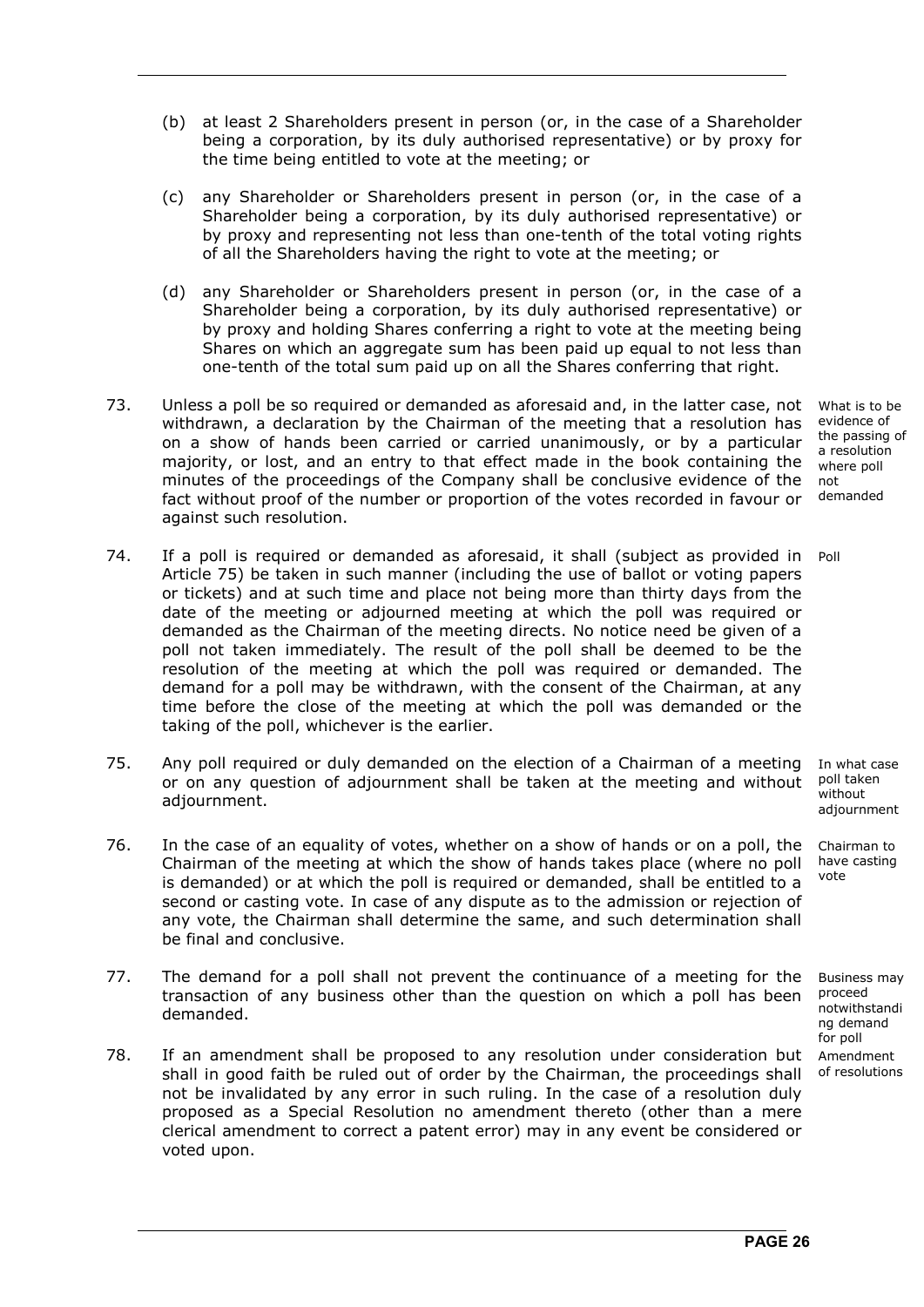#### **VOTES OF SHAREHOLDERS**

- App.3 Para. 6(1) 79. Subject to any special rights, privileges or restrictions as to voting for the time being attached to any class or classes of Shares, at any general meeting on a show of hands every Shareholder who is present in person (or, in the case of a Shareholder being a corporation, by its duly authorised representative) or by proxy shall (save as provided otherwise in this Article) have one (1) vote, and on a poll every Shareholder present in person (or, in the case of a Shareholder being a corporation, by its duly authorised representative) or by proxy, shall have one vote for every Share of which he is the holder which is fully paid or credited as fully paid (but so that no amount paid or credited as paid on a Share in advance of calls or instalments shall be treated for the purposes of this Article as paid on the Share). On a poll a Shareholder entitled to more than one vote need not use all his votes or cast all his votes in the same way. Notwithstanding anything contained in these Articles, where more than one proxy is appointed by a Shareholder which is a Clearing House (or its nominee(s)), each such proxy shall have one vote on a show of hands.
- App.3 Para. 14 79A. Where the Company has knowledge that any Shareholder is, under the Listing Rules, required to abstain from voting on any particular resolution or restricted to voting only for or only against any particular resolution, any votes cast by or on behalf of such Shareholder in contravention of such requirement or restriction shall not be counted.
	- 80. Any person entitled under Article 51 to be registered as the holder of any Shares may vote at any general meeting in respect thereof in the same manner as if he were the registered holder of such Shares, provided that at least 48 hours before the time of the holding of the meeting or adjourned meeting (as the case may be) at which he proposes to vote, he shall satisfy the Board of his right to be registered as the holder of such Shares or the Board shall have previously admitted his right to vote at such meeting in respect thereof.
	- 81. Where there are joint registered holders of any Share, any one of such persons Joint holders may vote at any meeting, either personally or by proxy, in respect of such Share as if he were solely entitled thereto; but if more than one of such joint holders be present at any meeting personally or by proxy, that one of the said persons so present whose name stands first on the Register in respect of such Share shall alone be entitled to vote in respect thereof. Several executors or administrators of a deceased Shareholder, and several trustees in bankruptcy or liquidators of a Shareholder in whose name any Share stands shall for the purposes of this Article be deemed joint holders thereof.
	- 82. A Shareholder of unsound mind or in respect of whom an order has been made by any court having jurisdiction in lunacy may vote, whether on a show of hands or on a poll, by his committee or receiver, or other person in the nature of a committee or receiver appointed by that court, and any such committee, receiver or other person may vote on a poll by proxy. Evidence to the satisfaction of the Board of the authority of the person claiming to exercise the right to vote shall be delivered to such place or one of such places (if any) as is specified in accordance with these Articles for the deposit of instruments of proxy or, if no place is specified, at the Registration Office, not later than the latest time at which an instrument of proxy must, if it is to be valid for the meeting, be delivered.
	- 83. Save as expressly provided in these Articles or otherwise determined by the Board, no person other than a Shareholder duly registered and who shall have paid everything for the time being due from him payable to the Company in Qualification for voting

Votes of shareholders

Votes in respect of deceased and bankrupt shareholders

Votes of shareholders of unsound mind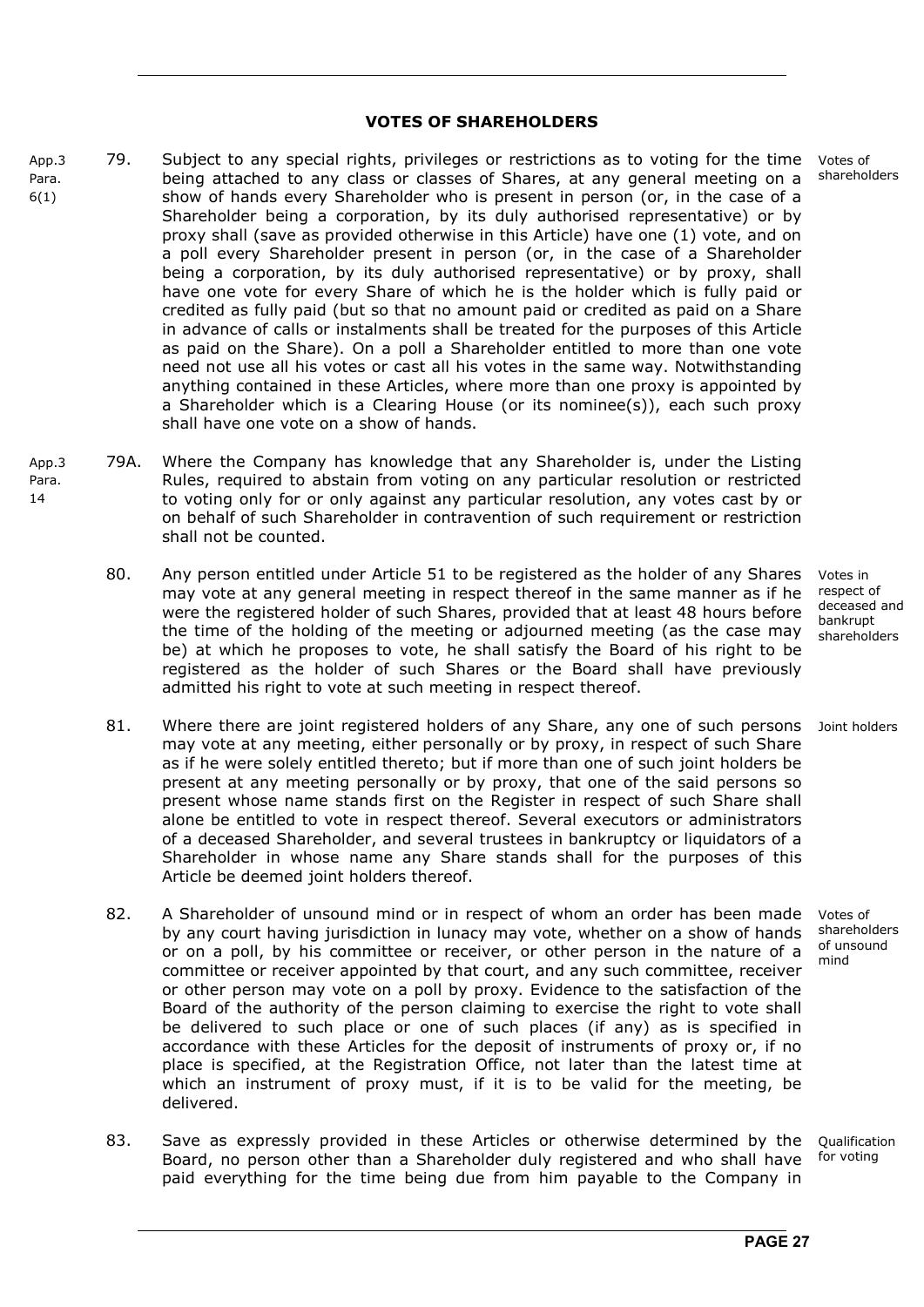respect of his Shares shall be entitled to be present or to vote (save as proxy or authorised representative for another Shareholder) whether personally, by proxy or by attorney or to be reckoned in the quorum, at any general meeting.

84. No objection shall be raised to the qualification of any person exercising or purporting to exercise a vote or the admissibility of any vote except at the meeting or adjourned meeting at which the vote objected to is given or tendered, and every vote not disallowed at such meeting shall be valid for all purposes. Any such objection made in due time shall be referred to the Chairman, whose decision shall be final and conclusive. Objections to votes

#### **APPOINTMENT OF PROXY AND CORPORATE REPRESENTATIVE**

- App.13 Part B Para. 2(2) 85. Any Shareholder entitled to attend and vote at a meeting of the Company shall Proxies be entitled to appoint another person as his proxy to attend and vote instead of him. A Shareholder who is the holder of 2 or more Shares may appoint more than one proxy to represent him and vote on his behalf at a general meeting of the Company or at a class meeting. A proxy need not be a Shareholder of the Company. On a poll or a show of hands votes may be given either personally (or, in the case of a Shareholder being a corporation, by its duly authorised representative) or by proxy. A proxy shall be entitled to exercise the same powers on behalf of a Shareholder who is an individual and for whom he acts as proxy as such Shareholder could exercise. In addition, a proxy shall be entitled to exercise the same powers on behalf of a Shareholder which is a corporation and for which he acts as proxy as such Shareholder could exercise if it were an individual Shareholder.
	- 86. No appointment of a proxy shall be valid unless it names the person appointed and his appointor. The Board may, unless it is satisfied that the person purporting to act as proxy is the person named in the relevant instrument for his appointment and the validity and authenticity of the signature of his appointor, decline such person's admission to the relevant meeting, reject his vote or demand for a poll and no Shareholder who may be affected by any exercise by the Board of its power in this connection shall have any claim against the Directors or any of them nor may any such exercise by the Board of its powers invalidate the proceedings of the meeting in respect of which they were exercised or any resolution passed or defeated at such meeting.
- App.3 Para. 11(2) 87. The instrument appointing a proxy shall be in writing under the hand of the appointor or of his attorney duly authorised in writing, or if the appointor is a corporation, either under seal or under the hand of an officer or attorney duly authorised.
	- 88. The instrument appointing a proxy and, if requested by the Board, the power of attorney or other authority (if any) under which it is signed or a notarially certified copy of that power or authority shall be deposited at such place or one of such places (if any) as is specified in the notice of meeting or in the instrument of proxy issued by the Company (or, if no place is specified, at the Registration Office) not less than 48 hours before the time for holding the meeting or adjourned meeting or poll (as the case may be) at which the person named in such instrument proposes to vote, and in default the instrument of proxy shall not be treated as valid. No instrument appointing a proxy shall be valid after the expiration of 12 Months from the date of its execution, except at an adjourned meeting or on a poll demanded at a meeting or an adjourned meeting in a case where the meeting was originally held within 12 Months from such date. Delivery of an instrument appointing a proxy shall not preclude a Shareholder from attending and voting in person (or in the case of a Shareholder

Instrument appointing proxy to be in writing

**Annointment** of proxy must be deposited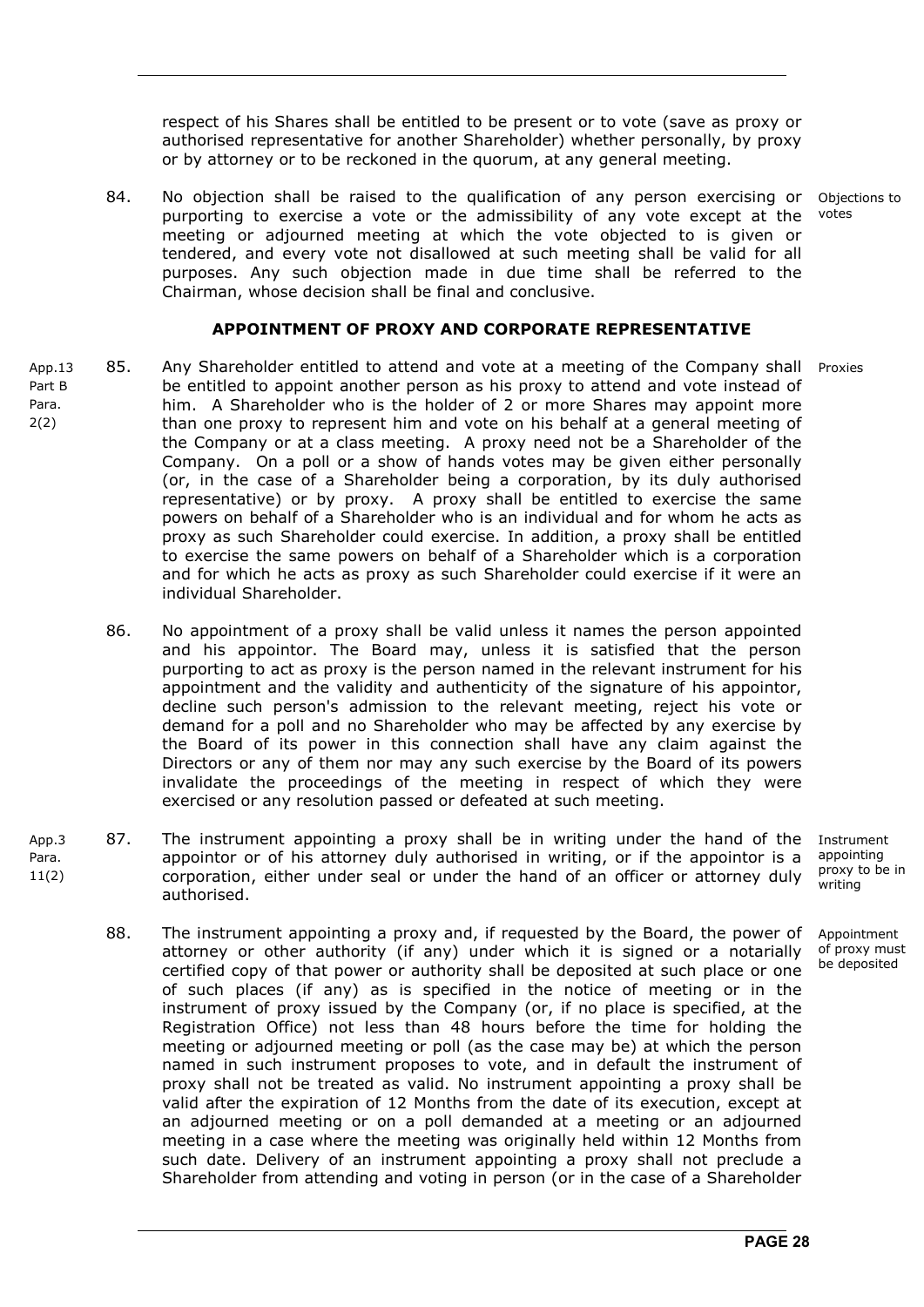being a corporation, its duly authorised representative) at the meeting or upon the poll concerned and, in such event, the instrument appointing a proxy shall be deemed to be revoked.

- App.3 Para. 11(1) 89. Every instrument of proxy, whether for a specified meeting or otherwise, shall be Form of proxy in such form as the Board may from time to time approve, provided that it shall not preclude the use of the two-way form. Any form issued to a Shareholder for use by him for appointing a proxy to attend and vote at an extraordinary general meeting or at an annual general meeting at which any business is to be transacted shall be such as to enable the Shareholder, according to his intentions, to instruct the proxy to vote in favour of or against (or, in default of instructions, to exercise his discretion in respect of) each resolution dealing with any such business.
	- 90. The instrument appointing a proxy to vote at a general meeting shall: (i) be deemed to confer authority upon the proxy to demand or join in demanding a poll and to vote on any resolution (or amendment thereto) put to the meeting for which it is given as the proxy thinks fit; and (ii) unless the contrary is stated therein, be valid as well for any adjournment of the meeting as for the meeting to which it relates. Authority under instrument appointing proxy
	- 91. A vote given in accordance with the terms of an instrument of proxy or by the duly authorised representative of a corporation shall be valid notwithstanding the previous death or insanity of the principal or revocation of the proxy or power of attorney or other authority under which the proxy was executed or the transfer of the Share in respect of which the proxy is given, provided that no intimation in writing of such death, insanity, revocation or transfer as aforesaid shall have been received by the Company at its Registration Office, or at such other place as is referred to in Article 88, at least 2 hours before the commencement of the meeting or adjourned meeting at which the proxy is used. When vote by proxy valid though authority revoked
	- 92. (a) Any corporation which is a Shareholder may, by resolution of its directors or other governing body or by power of attorney, authorise such person as it thinks fit to act as its representative at any meeting of the Company or of any class of Shareholders of the Company, and the person so authorised shall be entitled to exercise the same rights and powers on behalf of the corporation which he represents as that corporation could exercise if it were an individual Shareholder of the Company. References in these Articles to a Shareholder present in person at a meeting shall, unless the context otherwise requires, include a corporation which is a Shareholder represented at the meeting by such duly authorised representative.
	- (b) Where a Shareholder is a Clearing House (or its nominee(s)), it may (subject to Article 93) authorise such person or persons as it thinks fit to act as its representative or representatives at any meeting of the Company or at any meeting of any class of Shareholders provided that if more than one person is so authorised, the authorisation shall specify the number and class of Shares in respect of which each such representative is so authorised. A person so authorised pursuant to the provisions of this Article shall be deemed to have been duly authorised without further evidence of the facts and be entitled to exercise the same rights and powers on behalf of the Clearing House (or its nominee(s)) which he represents as that Clearing House (or its nominee(s)) could exercise as if such person were an individual Shareholder, including the right to vote individually on a show of hands.
		- 93. Unless the Board agrees otherwise, an appointment of a corporate representative Conditions for

Appointment of multiple corporate representativ es

App.13 Part B Para. 6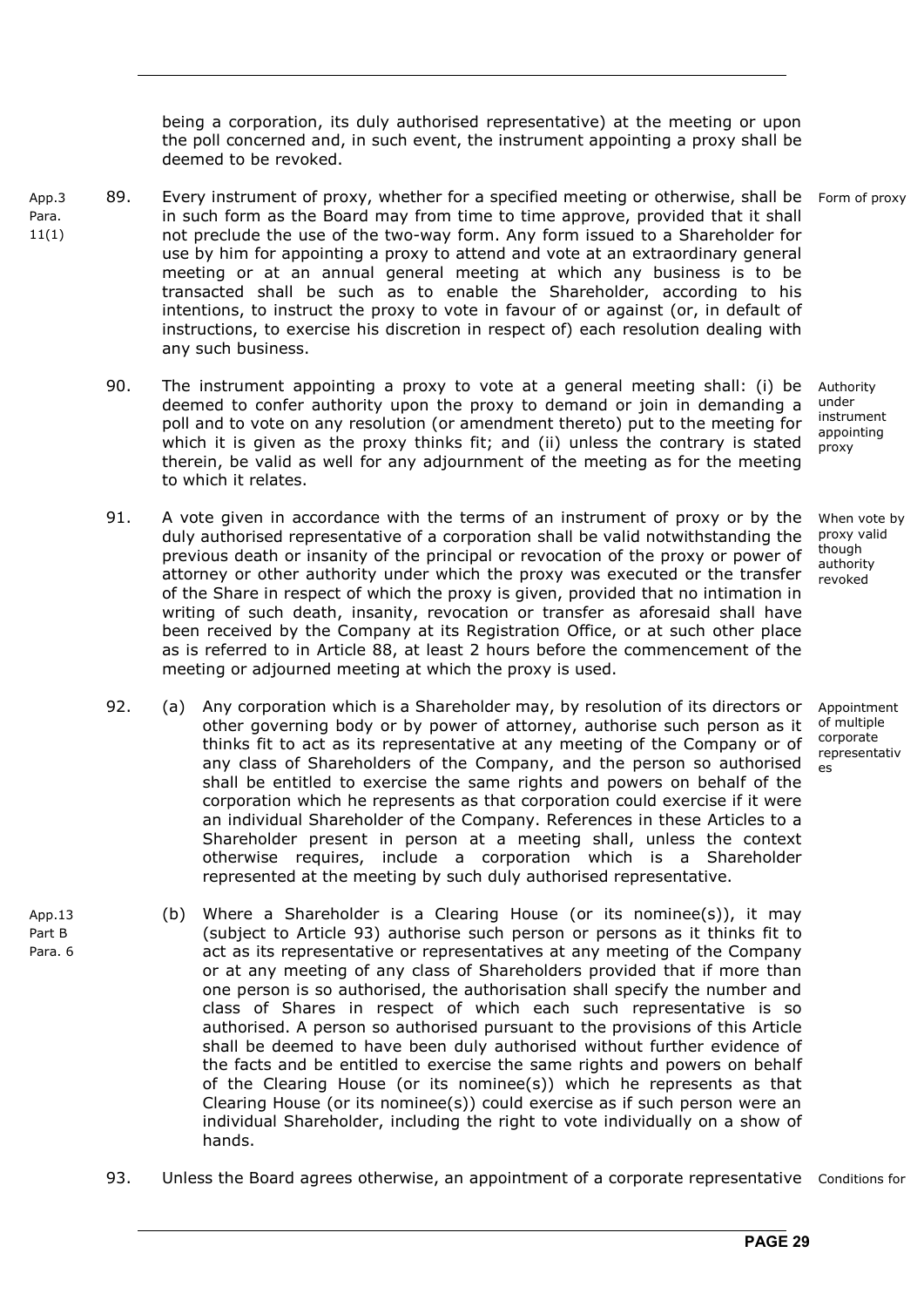shall not be valid as against the Company unless: appointment

of corporate representativ es

- (a) in the case of such an appointment by a Shareholder which is a Clearing House (or its nominee(s)), a written notification of the appointment issued by any director, the secretary or any authorised officer(s) of such Shareholder shall have been delivered at such place or one of such places (if any) as is specified in the notice of meeting or in the form of notice issued by the Company, or handed to the Chairman of the meeting at the meeting or, if no place is specified, at the principal place of business maintained by the Company in the Relevant Territory from time to time before the time of holding the meeting or adjourned meeting at which the person so authorised proposes to vote or handed to the Chairman of the meeting at the meeting; and
- (b) in the case of such an appointment by any other corporate Shareholder, a copy of the resolution of its directors or other governing body of the Shareholder authorising the appointment of the corporate representative or a form of notice of appointment of corporate representative issued by the Company for such purpose or a copy of the relevant power of attorney, together with an up-to-date copy of the Shareholder's constitutive documents and a list of directors or members of the governing body of the Shareholder as at the date of such resolution, or, as the case may be, power of attorney, in each case certified by a director, secretary or a member of the governing body of that Shareholder and notarised, or, in the case of a form of notice of appointment issued by the Company as aforesaid, completed and signed in accordance with the instructions thereon or in the case of a power of attorney a notarised copy of the relevant authority under which it was signed, shall have been deposited at such place or one of such places (if any) as is specified in the notice of meeting or in the form of notice issued by the Company as aforesaid (or, if no place is specified, at the Registration Office) not less than 48 hours before the time for holding the meeting or adjourned meeting or poll (as the case may be) at which the corporate representative proposes to vote.
- 94. No appointment of a corporate representative shall be valid unless it names the person authorised to act as the appointor's representative and the appointor is also named. The Board may, unless it is satisfied that a person purporting to act as a corporate representative is the person named in the relevant instrument for his appointment, decline such person's admission to the relevant meeting and/or reject his vote or demand for a poll and no Shareholder who may be affected by any exercise by the Board of its power in this connection shall have any claim against the Board or any of them nor may any such exercise by the Board of its powers invalidate the proceedings of the meeting in respect of which they were exercised or any resolution passed or defeated at such meeting.

#### **REGISTERED OFFICE**

95. The Registered Office of the Company shall be at such place in the Cayman Islands as the Board shall from time to time decide. Registered **Office** 

#### **BOARD OF DIRECTORS**

96. The number of Directors shall not be less than two (2). The Company shall keep at its Registered Office a register of its directors and officers in accordance with the Companies Law. Number of Directors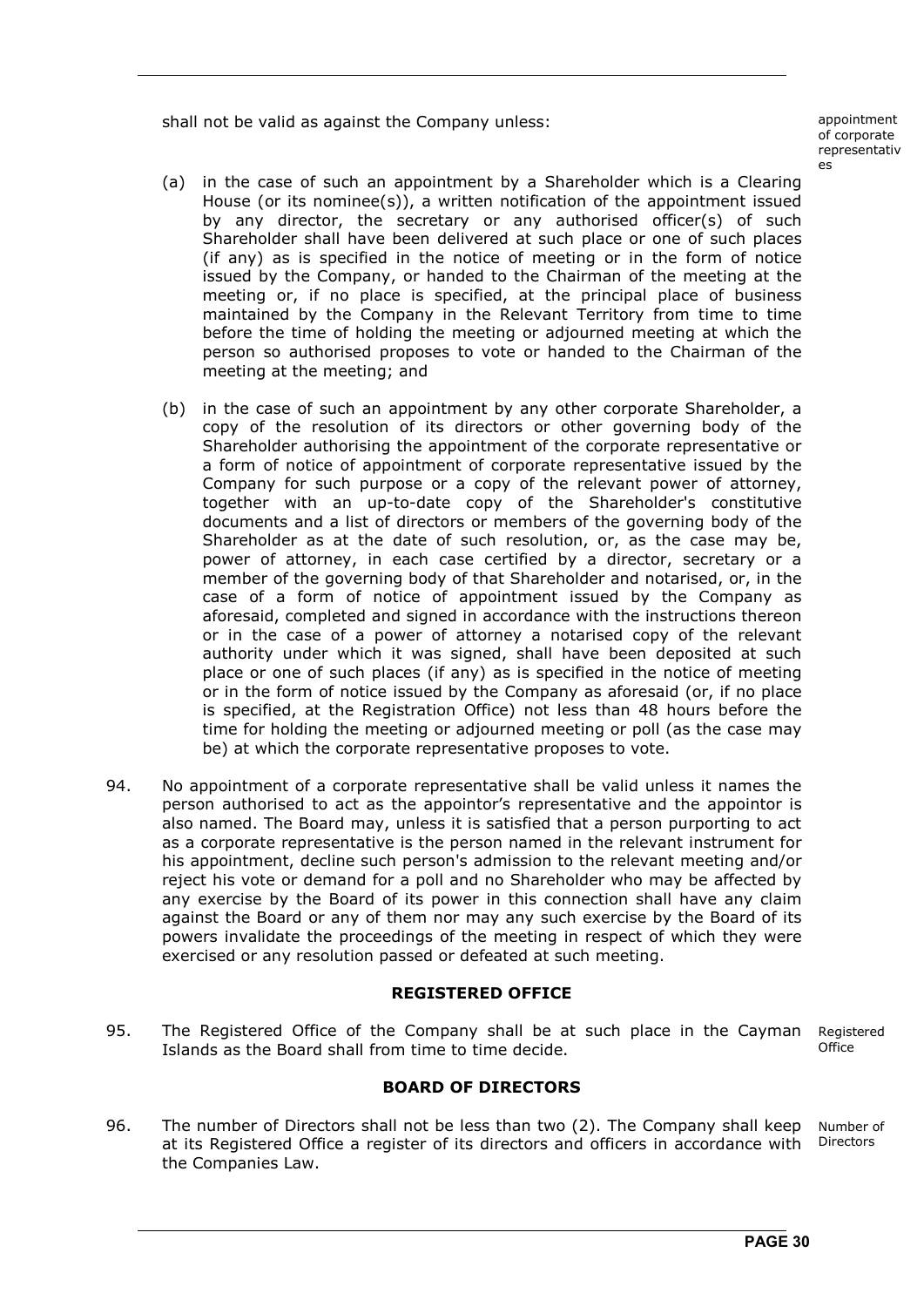- 97. A Director may at any time, by notice in writing signed by him delivered to the Registered Office or at the Head Office or at a meeting of the Board, appoint any person (including another Director) to act as alternate Director in his place during his absence and may in like manner at any time determine such appointment. If such person is not another Director such appointment unless previously approved by the Board shall have effect only upon and subject to being so approved. The appointment of an alternate Director shall determine on the happening of any event which, were he a Director, would cause him to vacate such office or if his appointor ceases to be a Director. An alternate Director may act as alternate to more than one Director.
- 98. (a) An alternate Director shall (subject to his giving to the Company an address, telephone and facsimile number within the territory of the Head Office for the time being for the giving of notices on him and except when absent from the territory in which the Head Office is for the time being situate) be entitled (in addition to his appointor) to receive and (in lieu of his appointor) to waive notices of meetings of the Board and of any committee of the Board of which his appointor is a member and shall be entitled to attend and vote as a Director at any such meeting at which the Director appointing him is not personally present and generally at such meeting to perform all the functions of his appointor as a Director and for the purposes of the proceedings at such meeting the provisions of these Articles shall apply as if he (instead of his appointor) were a Director. If he shall be himself a Director or shall attend any such meeting as an alternate for more than one Director his voting rights shall be cumulative. If his appointor is for the time being absent from the territory in which the Head Office is for the time being situate or otherwise not available or unable to act, his signature to any resolution in writing of the Directors or any such committee shall be as effective as the signature of his appointor. His attestation of the affixing of the Seal shall be as effective as the signature and attestation of his appointor. An alternate Director shall not, save as aforesaid, have power to act as a Director nor shall he be deemed to be a Director for the purposes of these Articles. Rights of Alternate Directors
	- (b) An alternate Director shall be entitled to contract and be interested in and benefit from contracts or arrangements or transactions and to be repaid expenses and to be indemnified to the same extent mutatis mutandis as if he were a Director, but he shall not be entitled to receive from the Company in respect of his appointment as alternate Director any remuneration except only such part (if any) of the ordinary remuneration otherwise payable to his appointor as such appointor may by notice in writing to the Company from time to time direct.
	- (c) A certificate by a Director (including for the purpose of this paragraph (c) an alternate Director) or the Secretary that a Director (who may be the one signing the certificate) was at the time of a resolution of the Directors or any committee thereof absent from the territory of the Head Office or otherwise not available or unable to act or has not supplied an address, telephone and facsimile number within the territory of the Head Office for the purposes of giving of notice to him shall in favour of all persons without express notice to the contrary, be conclusive of the matter so certified.
- 99. A Director or an alternate Director shall not be required to hold any qualification Shares but shall nevertheless be entitled to attend and speak at all general meetings of the Company and all meetings of any class of Shareholders of the Company.

Share qualification of Directors or alternate **Directors**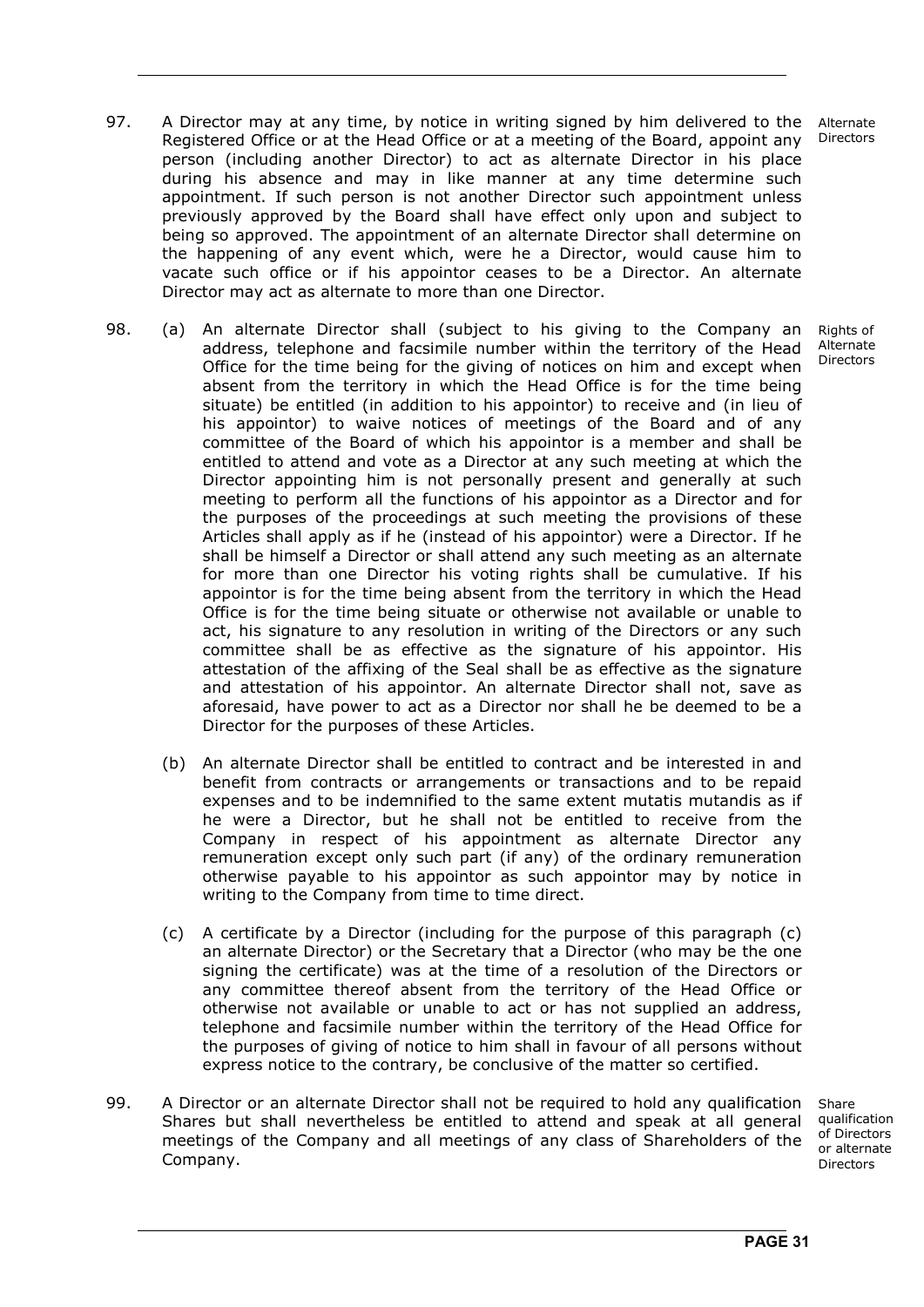- 100. The Directors shall be entitled to receive by way of ordinary remuneration for their services as Directors such sum as shall from time to time be determined by the Company in general meeting or by the Board, such sum (unless otherwise directed by the resolution by which it is voted) to be divided amongst the Directors in such proportions and in such manner as they may agree, or failing agreement, equally, except that in such event any Director holding office for less than the whole of the relevant period in respect of which the ordinary remuneration is paid shall only rank in such division in proportion to the time during such period for which he has held office. Such remuneration shall be in addition to any other remuneration to which a Director who holds any salaried employment or office in the Company may be entitled by reason of such employment or office.
- 101. The Directors shall also be entitled to be repaid all travelling, hotel and other expenses reasonably incurred by them respectively in or about the performance of their duties as Directors, including their expenses of travelling to and from Board meetings, committee meetings or general meetings or otherwise incurred whilst engaged on the business of the Company or in the discharge of their duties as Directors.
- 102. The Board may grant special remuneration to any Director who shall perform or has performed any special or extra services at the request of the Company. Such special remuneration may be made payable to such Director in addition to or in substitution for his ordinary remuneration as a Director, and may be made payable by way of salary, commission or participation in profits or otherwise as may be arranged.
- 103. Notwithstanding Articles 100, 101 and 102, the remuneration of a Managing Director, Joint Managing Director, Deputy Managing Director or an Executive Director or a Director appointed to any other office in the management of the Company may from time to time be fixed by the Board and may be by way of salary, commission, or participation in profits or otherwise or by all or any of those modes and with such other benefits (including pension and/or gratuity and/or other benefits on retirement) and allowances as the Board may from time to time decide. Such remuneration shall be in addition to his ordinary remuneration as a Director.
- App.13 Part B Para. 5(4) 104. (a) Payments to any Director or past director of the Company of any sum by way of compensation for loss of office or as consideration for or in connection with his retirement from office (not being a payment to which the director of the Company or past director is contractually or statutorily entitled) must be approved by the Company in general meeting.

App.13 Part B Para. 5(2)

- (b) Except as would, if the Company were a company incorporated in Hong Kong, be permitted by Sections 500-504 of the Companies Ordinance as in force at the date of adoption of these Articles, and except as permitted under the Companies Law, the Company shall not directly or indirectly:
	- (i) make a loan to a Director or a director of any Holding Company of the Company or any of their respective Close Associates;
	- (ii) enter into any guarantee or provide any security in connection with a loan made by any person to a Director or a director of any Holding Company of the Company or any of their respective Close Associates; or
	- (iii) if any one or more of the Directors hold (jointly or severally or directly

Directors' remuneration

Directors' expenses

Special remuneration

Remuneration of Managing Directors, etc.

Payments for compensation for loss of office

Loans to **Directors**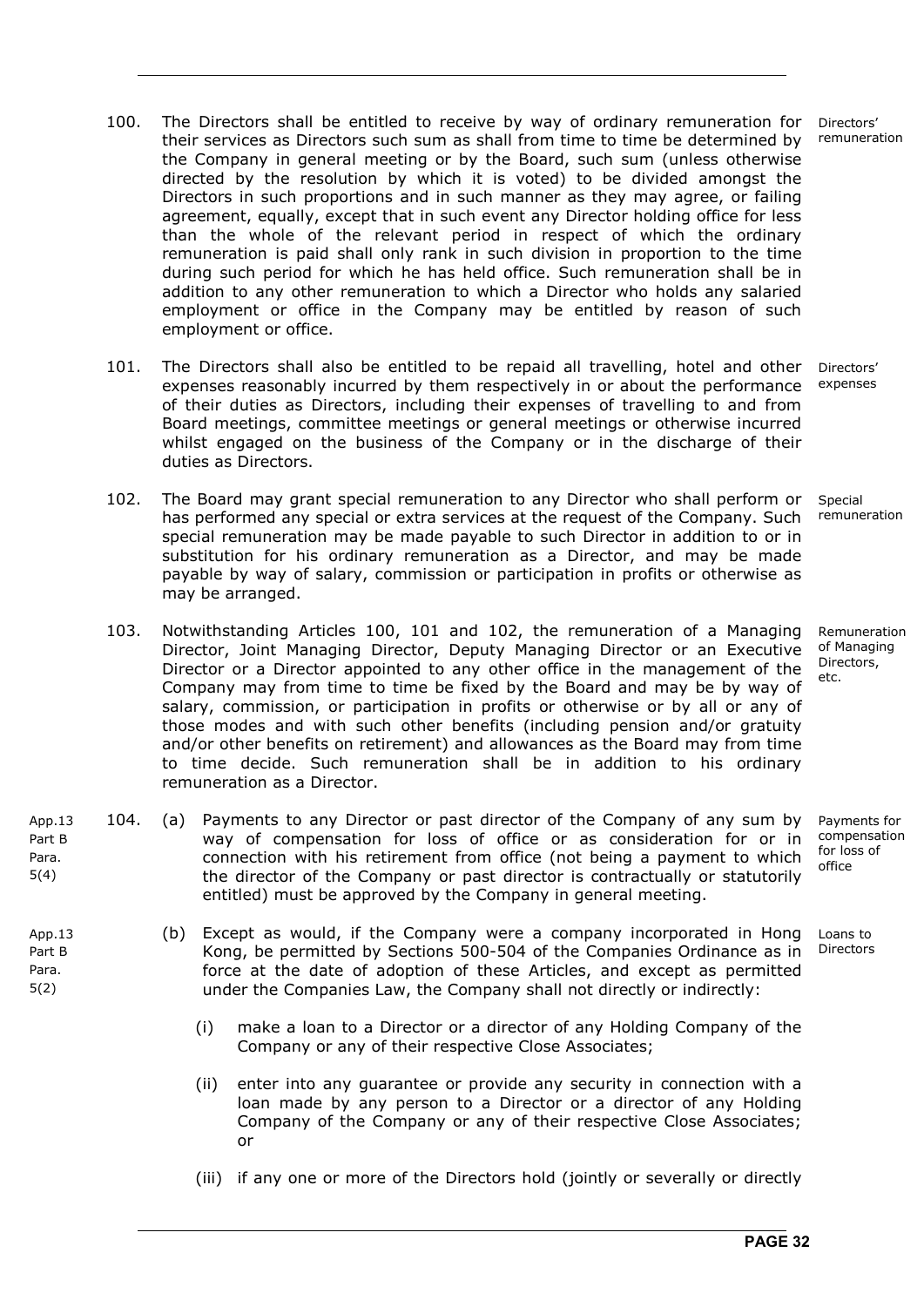or indirectly) a controlling interest in another company, make a loan to that other company or enter into any guarantee or provide any security in connection with a loan made by any person to that other company.

- (c) Article 104(a) and (b) shall only apply during the Relevant Period.
- 105. A Director shall vacate his office: When office

of Director to be vacated

- (a) if he becomes bankrupt or has a receiving order made against him or suspends payment or compounds with his creditors generally; or
- (b) if he dies or becomes of unsound mind as determined pursuant to an order made by any competent court or official on the grounds that he is or may be suffering from mental disorder or is otherwise incapable of managing his affairs and the Board resolves that his office be vacated; or
- (c) if he absents himself from the meetings of the Board during a continuous period of 6 months, without special leave of absence from the Board, and his alternate Director (if any) shall not during such period have attended in his stead, and the Board pass a resolution that he has by reason of such absence vacated his office; or
- (d) if he becomes prohibited by law from acting as a Director, or he ceases to be a Director by virtue of any provision of law or is removed from office pursuant to these Articles; or
- (e) if he has been validly required by the stock exchange of the Relevant Territory to cease to be a Director and the relevant time period for application for review of or appeal against such requirement has lapsed and no application for review or appeal has been filed or is underway against such requirement; or
- (f) if by notice in writing delivered to the Company at its Registered Office or at the Head Office or tendered at a meeting of the Board he resigns his office; or
- (g) if he shall be removed from office by an Ordinary Resolution of the Company under Article 114; or
- (h) if he shall be removed from the office by notice in writing served on him signed by not less than ¾ in number (or if that is not a round number, the nearest lower round number) of the Directors (including himself) then in office.
- 106. No Director shall be required to vacate office or be ineligible for re-election or reappointment as a Director, and no person shall be ineligible for appointment as a Director by reason only of his having attained any particular age.
- App.13 Part B Para. 5(3) 107. (a) (i) No Director or intended Director shall be disqualified by his office from contracting with the Company either as vendor, purchaser or otherwise nor shall any such contract or any contract or arrangement entered into by or on behalf of the Company with any person, company or partnership of or in which any Director shall be a member or otherwise interested be capable on that account of being avoided, nor shall any Director so contracting or being any member or so interested be liable to account to the Company for any profit so realized by any such Directors' interests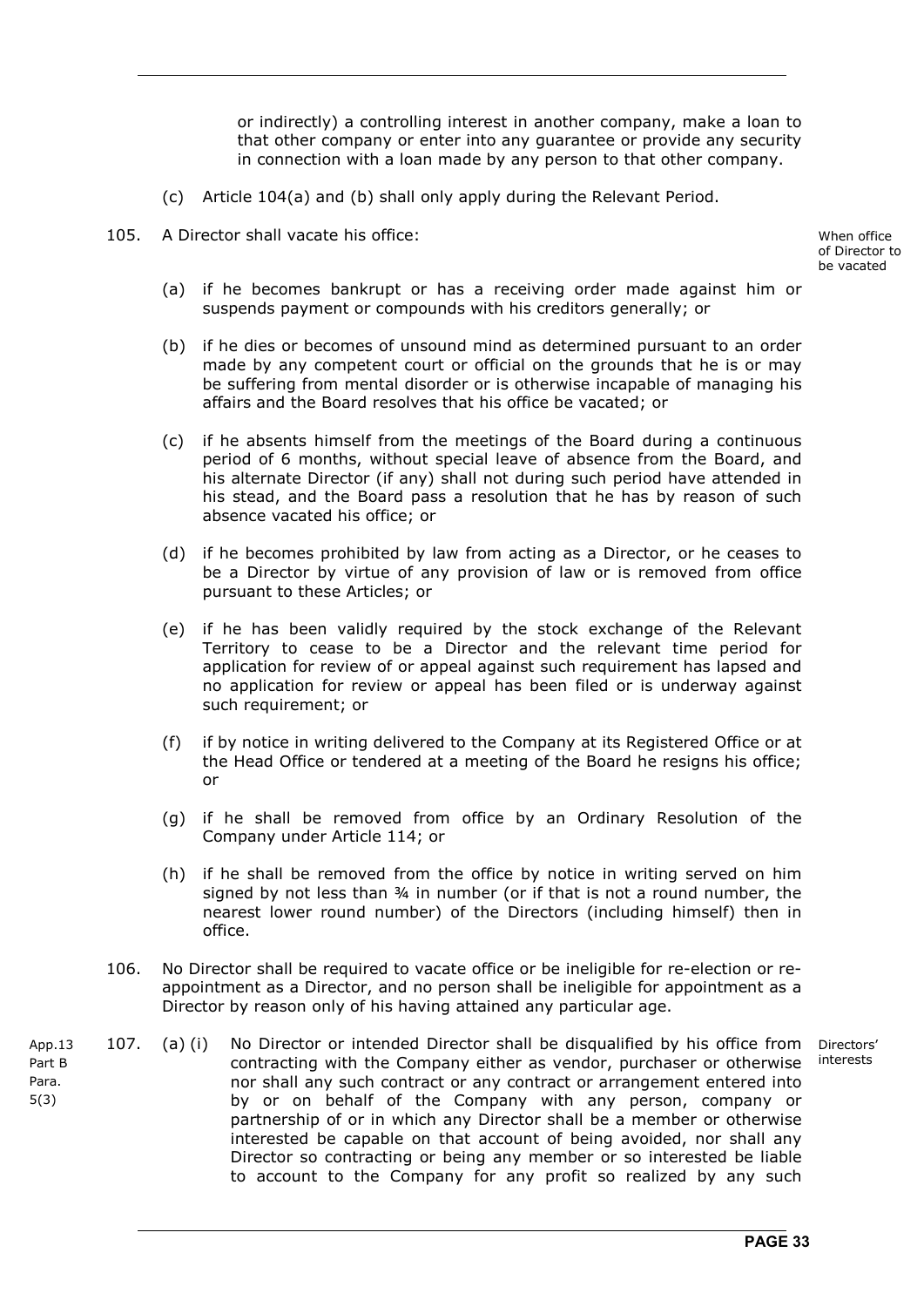contract or arrangement by reason only of such Director holding that office or the fiduciary relationship thereby established, provided that such Director shall, if his interest in such contract or arrangement is material, declare the nature of his interest at the earliest meeting of the Board at which it is practicable for him to do so, either specifically or by way of a general notice stating that, by reason of the facts specified in the notice, he is to be regarded as interested in any contracts of a specified description which may subsequently be made by the Company.

- (ii) Any Director may continue to be or become a director, managing director, joint managing director, deputy managing director, executive director, manager or other officer or member of any other company in which the Company may be interested and (unless otherwise agreed between the Company and the Director) no such Director shall be liable to account to the Company or the Shareholders for any remuneration or other benefits received by him as a director, managing director, joint managing director, deputy managing director, executive director, manager or other officer or member of any such other company. The Directors may exercise the voting powers conferred by the shares in any other company held or owned by the Company, or exercisable by them as directors of such other company in such manner in all respects as they think fit (including the exercise thereof in favour of any resolution appointing themselves or any of them as directors, managing directors, joint managing directors, deputy managing director, executive directors, managers or other officers of such company) and any Director may vote in favour of the exercise of such voting rights in the manner aforesaid notwithstanding that he may be, or is about to be, appointed a director, managing director, joint managing director, deputy managing director, executive director, manager or other officer of such a company, and that as such he is or may become interested in the exercise of such voting rights in the manner aforesaid.
- (b) A Director may hold any other office or place of profit with the Company (except that of Auditors) in conjunction with his office of Director for such period and upon such terms as the Board may determine, and may be paid such extra remuneration therefor (whether by way of salary, commission, participation in profit or otherwise) as the Board may determine, and such extra remuneration shall be in addition to any remuneration provided for by or pursuant to any other Articles.
- (c) A Director shall not vote (nor shall he be counted in the quorum) on any resolution of the Board in respect of any contract or arrangement or proposal in which he or any of his Close Associate(s) has/have a material interest, and if he shall do so his vote shall not be counted (nor shall he be counted in the quorum for that resolution), but this prohibition shall not apply to any of the following matters namely:-
	- (i) the giving of any security or indemnity either:
		- (a) to the Director or his Close Associate(s) in respect of money lent or obligations incurred or undertaken by him or any of them at the request of or for the benefit of the Company or any of its subsidiaries; or
		- (b) to a third party in respect of a debt or obligation of the Company or any of its subsidiaries for which the Director or his Close Associate(s) has himself/themselves assumed responsibility in whole or in part and whether alone or jointly under a guarantee or

App.3 Para. 4(1) App.3 Note 1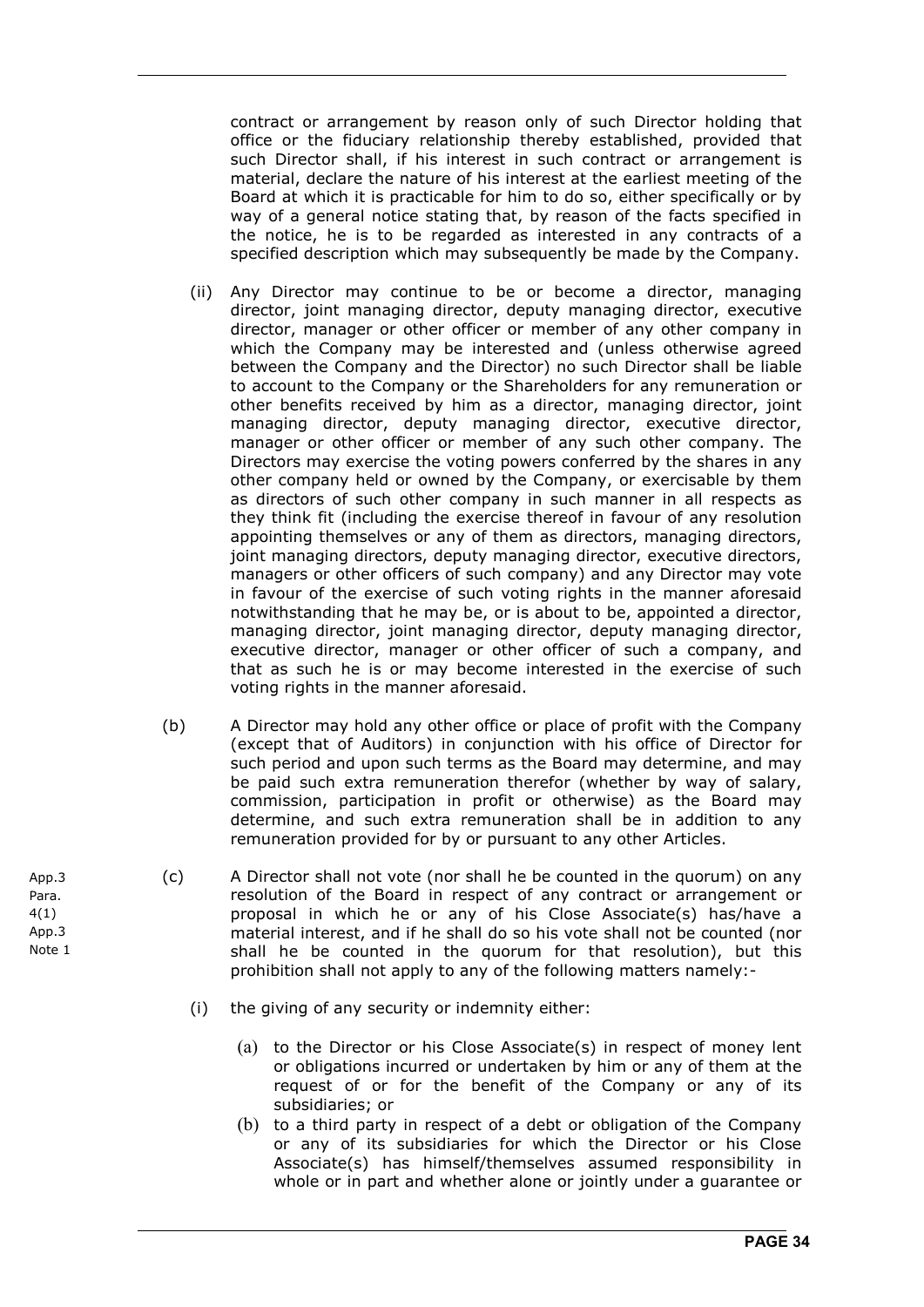indemnity or by the giving of security;

- (ii) any proposal concerning an offer of shares or debentures or other securities of or by the Company or any other company which the Company may promote or be interested in for subscription or purchase where the Director or his Close Associate(s) is/are or is/are to be interested as a participant in the underwriting or sub-underwriting of the offer;
- (iii) any proposal or arrangement concerning the benefit of employees of the Company or its subsidiaries including:
	- (a) the adoption, modification or operation of any employees' share scheme or any share incentive or share option scheme under which the Director or his Close Associate(s) may benefit; or
	- (b) the adoption, modification or operation of a pension fund or retirement, death or disability benefits scheme which relates both to Directors, his Close Associates and employees of the Company or any of its subsidiaries and does not provide in respect of any Director or his Close Associate(s), as such any privilege or advantage not generally accorded to the class of persons to which such scheme or fund relates; and
- (iv) any contract or arrangement in which the Director or his Close Associate(s) is/are interested in the same manner as other holders of shares or debentures or other securities of the Company by virtue only of his/their interest in shares or debentures or other securities of the Company
- (d) Where proposals are under consideration concerning the appointment (including fixing or varying the terms of or terminating the appointment) of two or more Directors to offices or employments with the Company or any company in which the Company is interested, such proposals shall be divided and considered in relation to each Director separately and in such case each of the Directors concerned (if not prohibited from voting under paragraph (c)) shall be entitled to vote (and be counted in the quorum) in respect of each resolution except that concerning his own appointment.
- (e) If any question shall arise at any meeting of the Board as to the materiality of the interest of a Director (other than the Chairman) or his Close Associates or as to the entitlement of any Director (other than such Chairman) to vote or be counted in the quorum and such question is not resolved by his voluntarily agreeing to abstain from voting or not to be counted in the quorum, such question shall be referred to the Chairman and his ruling in relation to such other Director shall be final and conclusive except in a case where the nature or extent of the interest of the Director or his Close Associates concerned as known to such Director has not been fairly disclosed to the Board. If any question as aforesaid shall arise in respect of the Chairman or his Close Associates such question shall be decided by a resolution of the Board (for which purpose such Chairman shall not be counted in the quorum and shall not vote thereon) and such resolution shall be final and conclusive except in a case where the nature or extent of the interest of such Chairman or his Close Associates as known to him has not been fairly disclosed to the Board.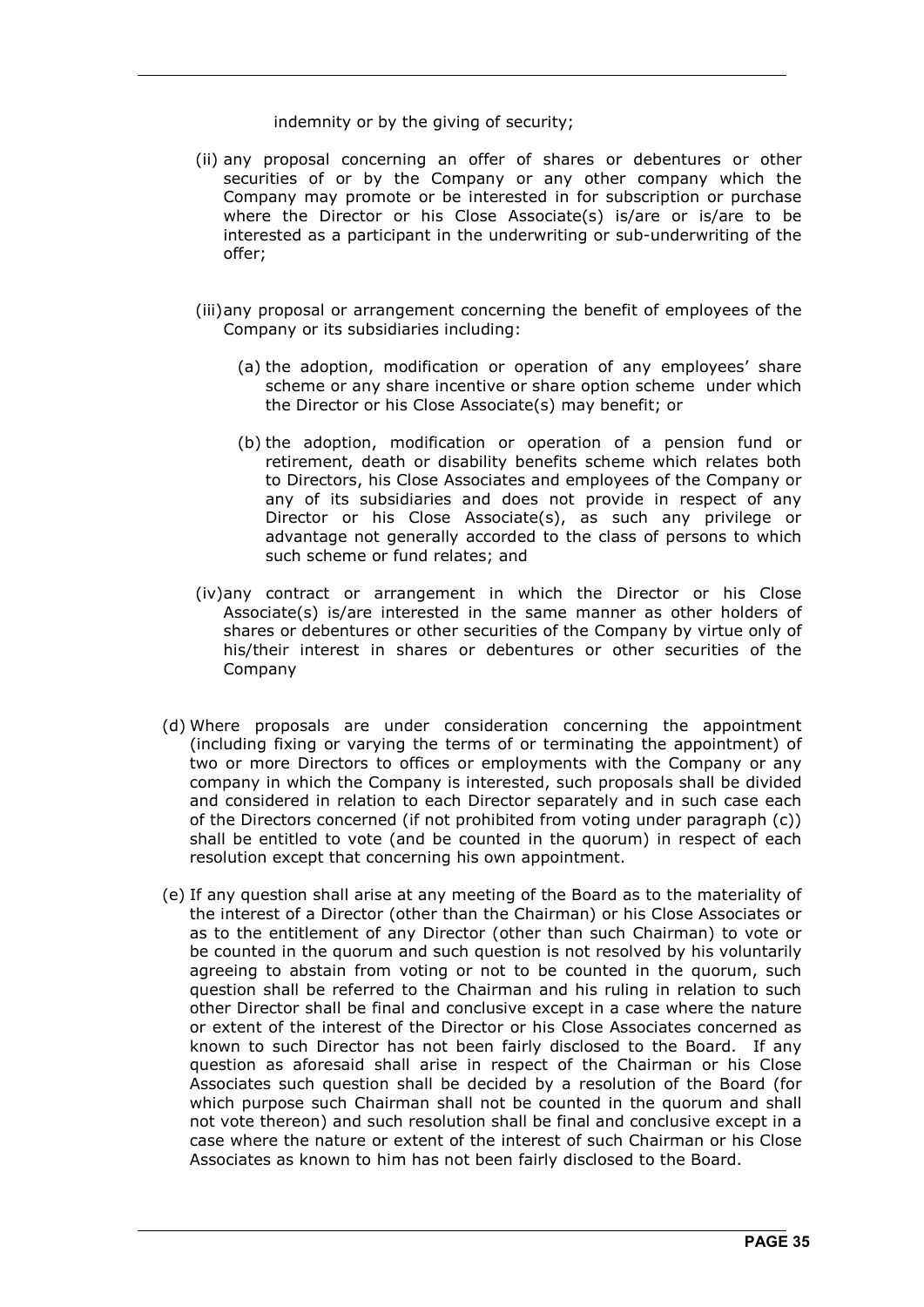#### **APPOINTMENT AND ROTATION OF DIRECTORS**

- 108. (a) Notwithstanding any other provisions in these Articles, at each annual general meeting one-third of the Directors for the time being, or, if their number is not 3 or a multiple of 3, then the number nearest to but not less than one-third, shall retire from office by rotation provided that every Director (including those appointed for a specific term) shall be subject to retirement by rotation at least once every 3 years. A retiring Director shall be eligible for re-election. The Company at the general meeting at which a Director retires may fill the vacated office.
	- (b) The Directors to retire by rotation shall include (so far as necessary to obtain the number required) any Director who wishes to retire and not to offer himself for re-election. Any Director who has not been subject to retirement by rotation in the 3 years preceding the annual general meeting shall retire by rotation at such annual general meeting. Any further Directors so to retire shall be those who have been longest in office since their last re-election or appointment and so that as between persons who became or were last re-elected Directors on the same day those to retire shall (unless they otherwise agree among themselves) be determined by lot.
	- (c) A Director is not required to retire upon reaching any particular age.
- 109. If at any general meeting at which an election of Directors ought to take place, the places of the retiring Directors are not filled, the retiring Directors or such of them as have not had their places filled shall be deemed to have been re-elected and shall, if willing, continue in office until the next annual general meeting and so on from year to year until their places are filled, unless:

Retiring Directors to remain in office until successors appointed

- (a) it shall be determined at such meeting to reduce the number of Directors; or
- (b) it is expressly resolved at such meeting not to fill such vacated offices; or
- (c) in any such case the resolution for re-election of a Director is put to the meeting and lost; or
- (d) such Director has given notice in writing to the Company that he is not willing to be re-elected.
- 110. The Company in general meeting may from time to time fix and may from time to time by Ordinary Resolution increase or reduce the maximum and minimum number of Directors but so that the number of Directors shall not be less than two (2). Power of

general meeting to increase or reduce number of Directors

- 111. The Company may from time to time in general meeting by Ordinary Resolution elect any person to be a Director either to fill a casual vacancy or as an additional Director. Any Director so appointed shall be subject to retirement by rotation pursuant to Article 108. Appointment of Directors
- App.3 Para. 4(2) 112. The Board shall have power from time to time and at any time to appoint any person as a Director either to fill a casual vacancy or as an additional Director but so that the number of Directors so appointed shall not exceed the maximum number determined from time to time by the Shareholders in general meeting. Any Director appointed by the Board to fill a casual vacancy shall hold office only

Notice of proposed Director to be given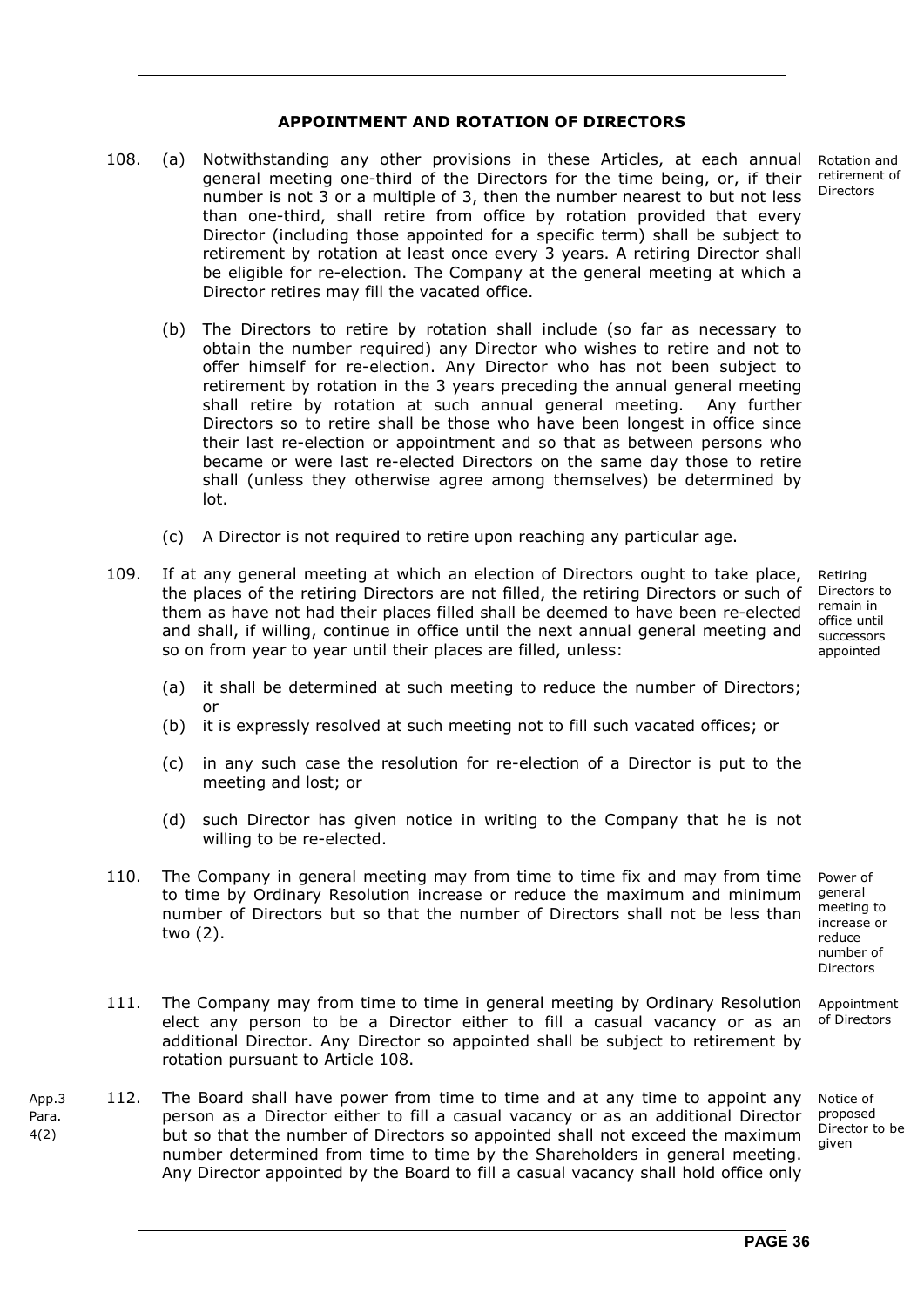until the first general meeting of the Company after his appointment and be subject to re-election at such meeting. Any Director appointed by the Board as an addition to the existing Board shall hold office only until the next following annual general meeting of the Company and shall then be eligible for re-election.

- App.3 Para. 4(4); 4(5) 113. No person, other than a retiring Director, shall, unless recommended by the Board for election, be eligible for election to the office of Director at any general meeting, unless notice in writing of the intention to propose that person for election as a Director and notice in writing by that person of his willingness to be elected shall have been lodged at the Head Office or at the Registration Office. The period for lodgment of the notices required under this Article will commence no earlier than the day after the despatch of the notice of the general meeting appointed for such election and end no later than 7 days prior to the date of such general meeting and the minimum length of the period during which such notices to the Company may be given will be at least 7 days.
- App.3 Para. 4(3) App.13 Part B Para. 5(1) 114. The Company may by Ordinary Resolution remove any Director (including a Managing Director or other Executive Director) before the expiration of his term of office notwithstanding anything in these Articles or in any agreement between the Company and such Director (but without prejudice to any claim which such Director may have for damages for any breach of any contract between him and the Company) and may by Ordinary Resolution elect another person in his stead. Any person so elected shall hold office only until the next general meeting of the Company and shall then be eligible for re-election, but shall not be taken into account in determining the Directors or the number of Directors who are to retire by rotation at such meeting. Power to remove Director by **Ordinary** Resolution

#### **BORROWING POWERS**

- 115. The Board may from time to time at its discretion exercise all the powers of the Company to raise or borrow or to secure the payment of any sum or sums of money for the purposes of the Company and to mortgage or charge its undertaking, property and uncalled capital or any part thereof. Power to
- 116. The Board may raise or secure the payment or repayment of such sum or sums in such manner and upon such terms and conditions in all respects as it thinks fit and in particular but subject to the provisions of the Companies Law, by the issue of debentures, debenture stock, bonds or other securities of the Company, whether outright or as collateral security for any debt, liability or obligation of the Company or of any third party.
- 117. Debentures, debenture stock, bonds and other securities (other than Shares which are not fully paid) may be made assignable free from any equities between the Company and the person to whom the same may be issued.
- 118. Any debentures, debenture stock, bonds or other securities (other than Shares) may be issued at a discount, premium or otherwise and with any special privileges as to redemption, surrender, drawings, allotment or subscription of or conversion into Shares, attending and voting at general meetings of the Company, appointment of Directors and otherwise.
- 119. The Directors shall cause a proper register to be kept, in accordance with the provisions of the Companies Law, of all mortgages and charges specifically affecting the property of the Company and shall duly comply with such provisions of the Companies Law with regard to the registration of mortgages and charges as may be specified or required.

borrow

Conditions on which money may be borrowed

Assignment of debentures etc.

Special privileges of debentures etc.

Register of charges to be kept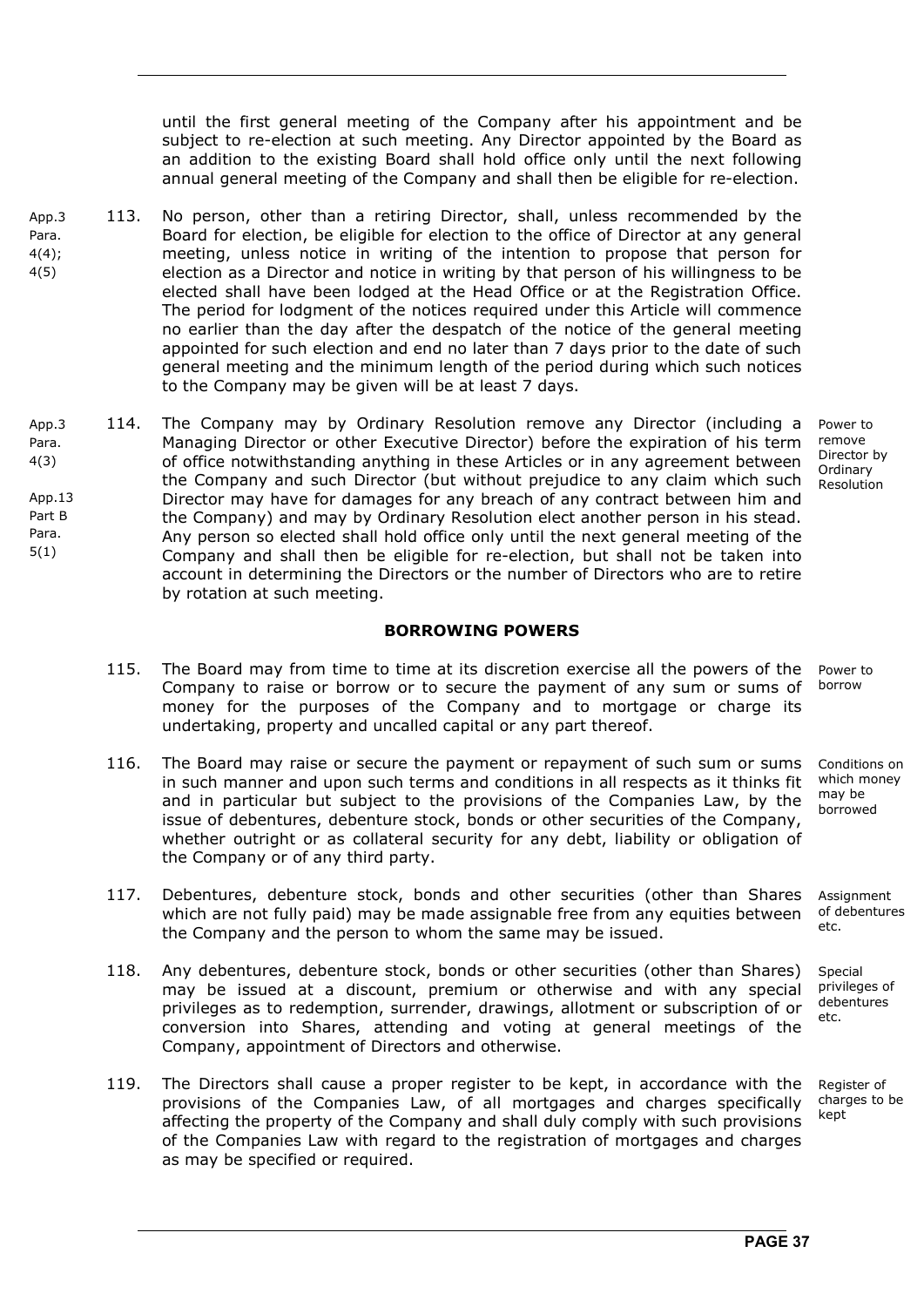120. If the Company issues a series of debentures or debenture stock not transferable by delivery, the Board shall cause a proper register to be kept of the holders of such debentures.

121. Where any uncalled capital of the Company is charged, all persons taking any subsequent charge thereon shall take the same subject to such prior charge, and shall not be entitled, by notice to the Shareholders or otherwise, to obtain priority over such prior charge.

#### **MANAGING DIRECTORS, ETC.**

- 122. The Board may from time to time appoint any one or more of them to the office of Managing Director, Joint Managing Director, Deputy Managing Director or other Executive Director and/or such other office in the management of the business of the Company as it may decide for such period and upon such terms as it thinks fit and upon such terms as to remuneration as it may decide in accordance with Article 103.
- 123. Every Director appointed to an office under Article 122 hereof shall, but without prejudice to any claim for damages for breach of any contract of service between himself and the Company, be liable to be dismissed or removed therefrom by the Board. etc.
- 124. A Director appointed to an office under Article 122 shall be subject to the same provisions as to resignation and removal as the other Directors of the Company, and he shall ipso facto and immediately cease to hold such office if he shall cease to hold the office of Director for any cause.
- 125. The Board may from time to time entrust to and confer upon a Chairman, Vice Chairman, Managing Director, Joint Managing Director, Deputy Managing Director or Executive Director all or any of the powers of the Board that it may think fit provided that the exercise of all powers by such Director shall be subject to such regulations and restrictions as the Board may from time to time make and impose, and, subject to the terms thereof, the said powers may at any time be withdrawn, revoked or varied, but no person dealing in good faith and without notice of such withdrawal, revocation or variation shall be affected thereby.
- 126. The Board may from time to time appoint any person to an office or employment having a designation or title including the word "director" or attach to any existing office or employment with the Company such a designation or title. The inclusion of the word "director" in the designation or title of any office or employment with the Company (other than the office of Managing Director or Joint Managing Director or Deputy Managing Director or Executive Director) shall not imply that the holder thereof is a Director nor shall such holder be empowered in any respect to act as a Director or be deemed to be a Director for any of the purposes of these Articles.

#### **MANAGEMENT**

127. The business of the Company shall be managed by the Board who, in addition to the powers and authorities by these Articles expressly conferred upon it, may exercise all such powers and do all such acts and things as may be exercised or done or approved by the Company and are not hereby or by the Companies Law expressly directed or required to be exercised or done by the Company in general meeting, but subject nevertheless to the provisions of the Companies Law and of these Articles and to any regulations from time to time made by the Company in general meeting not being inconsistent with such provisions or these

Register of debentures or debenture stock

Mortgage of uncalled capital

Power to appoint Managing Directors, etc.

Removal of **Managing** Directors,

Cessation of appointment

Power may be delegated

General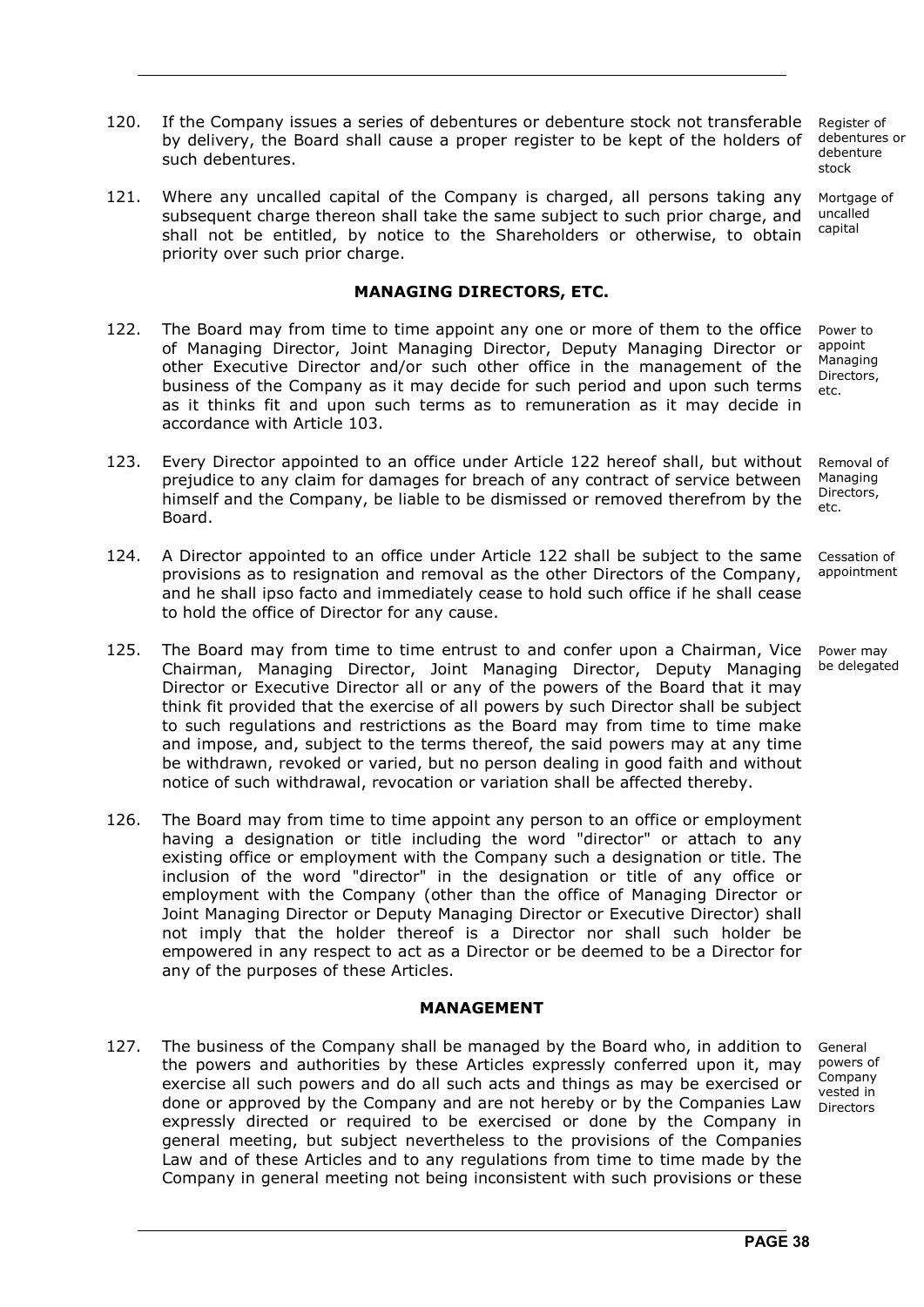Articles, provided that no regulation so made shall invalidate any prior act of the Board which would have been valid if such regulation had not been made.

- 128. Without prejudice to the general powers conferred by these Articles, it is hereby expressly declared that the Board shall have the following powers:
	- (a) to give to any person the right or option of requiring at a future date that an allotment shall be made to him of any Share at par or at such premium and on such other terms as may be agreed; and
	- (b) to give to any Directors, officers or employees of the Company an interest in any particular business or transaction or participation in the profits thereof or in the general profits of the Company either in addition to or in substitution for a salary or other remuneration.

#### **MANAGERS**

- 129. The Board may from time to time appoint a general manager, manager or managers of the business of the Company and may fix his or their remuneration either by way of salary or commission or by conferring the right to participation in the profits of the Company or by a combination of 2 or more of these modes and pay the working expenses of any of the staff of the general manager, manager or managers who may be employed by him or them upon the business of the Company.
- 130. The appointment of such general manager, manager or managers may be for such period as the Board may decide and the Board may confer upon him or them all or any of the powers of the Board and such title or titles as it may think fit. Terms of
- 131. The Board may enter into such agreement or agreements with any such general manager, manager or managers upon such terms and conditions in all respects as it may in its absolute discretion think fit, including a power for such general manager, manager or managers to appoint an assistant manager or managers or other employees whatsoever under them for the purpose of carrying on the business of the Company. Terms and

#### **CHAIRMAN AND OTHER OFFICERS**

132. The Board may from time to time elect or otherwise appoint one of them to the office of Chairman of the Company and another to be the Vice Chairman (or 2 or more Vice Chairmen) and determine the period for which each of them is to hold office. The Chairman or, in his absence, the Vice Chairman shall preside as chairman at meetings of the Board, but if no such Chairman or Vice Chairman be elected or appointed, or if at any meeting the Chairman or Vice Chairman is not present within 5 minutes after the time appointed for holding the same and willing to act, the Directors present shall choose one of their number to be chairman of such meeting. All the provisions of Articles 103, 108, 123, 124 and 125 shall mutatis mutandis apply to any Directors elected or otherwise appointed to any office in accordance with the provisions of this Article. Chairman, Vice Chairman and officers

#### **PROCEEDINGS OF THE DIRECTORS**

133. The Board may meet together for the despatch of business, adjourn and otherwise regulate its meetings and proceedings as it thinks fit and may determine the quorum necessary for the transaction of business. Unless otherwise determined 2 Directors shall be a quorum. For the purpose of this

Meeting of Directors, quorum, etc.

Appointment and remuneration of managers

office and powers

conditions of appointment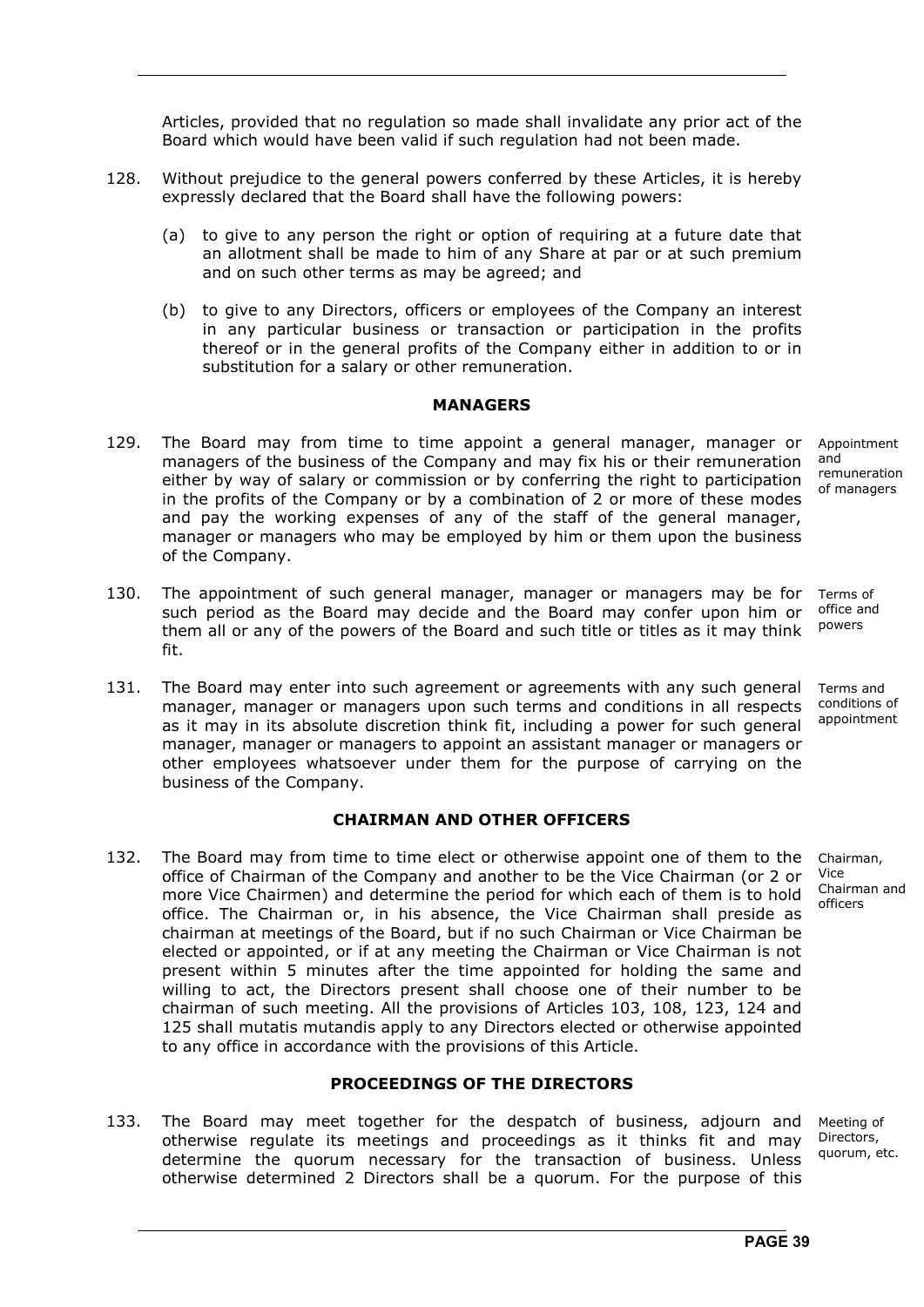Article an alternate Director shall be counted in a quorum separately in respect of himself (if a Director) and in respect of each Director for whom he is an alternate and his voting rights shall be cumulative and he need not use all his votes or cast all his votes in the same way. A meeting of the Board or any committee of the Board may be held by means of such telephone, electronic or other communication facilities as permit all persons participating in the meeting to communicate with each other simultaneously and instantaneously, and participation in such a meeting shall constitute presence in person at such meeting.

- 134. A Director may, and on the request of a Director the Secretary shall, at any time summon a meeting of the Board which may be held in any part of the world, but no such meeting shall be summoned to be held outside the territory in which the Head Office is for the time being situate without the prior approval of the Board. Notice thereof shall be given to each Director and alternate Director in person orally or in writing or by telephone or by telex or telegram or facsimile transmission at the telephone or facsimile number or address from time to time notified to the Company by such Director or in such other manner as the Board may from time to time determine. A Director absent or intending to be absent from the territory in which the Head Office is for the time being situate may request the Board or the Secretary that notices of Board meetings shall during his absence be sent in writing to him at his last known address, facsimile or telex number or any other address, facsimile or telex number given by him to the Company for this purpose, but such notices need not be given any earlier than notices given to the other Directors not so absent and in the absence of any such request it shall not be necessary to give notice of a Board meeting to any Director who is for the time being absent from such territory.
- 135. Subject to Article 107, questions arising at any meeting of the Board shall be decided by a majority of votes, and in case of an equality of votes the Chairman of the meeting shall have a second or casting vote.
- 136. A meeting of the Board for the time being at which a quorum is present shall be competent to exercise all or any of the authorities, powers and discretions by or under these Articles for the time being vested in or exercisable by the Board generally.
- 137. The Board may delegate any of its powers to committees consisting of such member(s) of them and such other person(s) as it thinks fit, and it may from time to time revoke such delegation or revoke the appointment of and discharge any such committees either wholly or in part, and either as to persons or purposes, but every committee so formed shall in the exercise of the powers so delegated conform to any regulations that may from time to time be imposed upon it by the Board.
- 138. All acts done by any such committee in conformity with such regulations and in fulfilment of the purposes for which it is appointed, but not otherwise, shall have the like force and effect as if done by the Board, and the Board shall have power, with the consent of the Company in general meeting, to remunerate the members of any special committee, and charge such remuneration to the current expenses of the Company.
- 139. The meetings and proceedings of any such committee consisting of 2 or more members shall be governed by the provisions herein contained for regulating the meetings and proceedings of the Board so far as the same are applicable thereto and are not replaced by any regulations imposed by the Board pursuant to Article 137.

Convening of Meetings of **Directors** 

**How** questions to be decided

Powers of meeting

Power to appoint committee and to delegate

Act of committee to be of same effect as acts of Directors

Proceedings of committee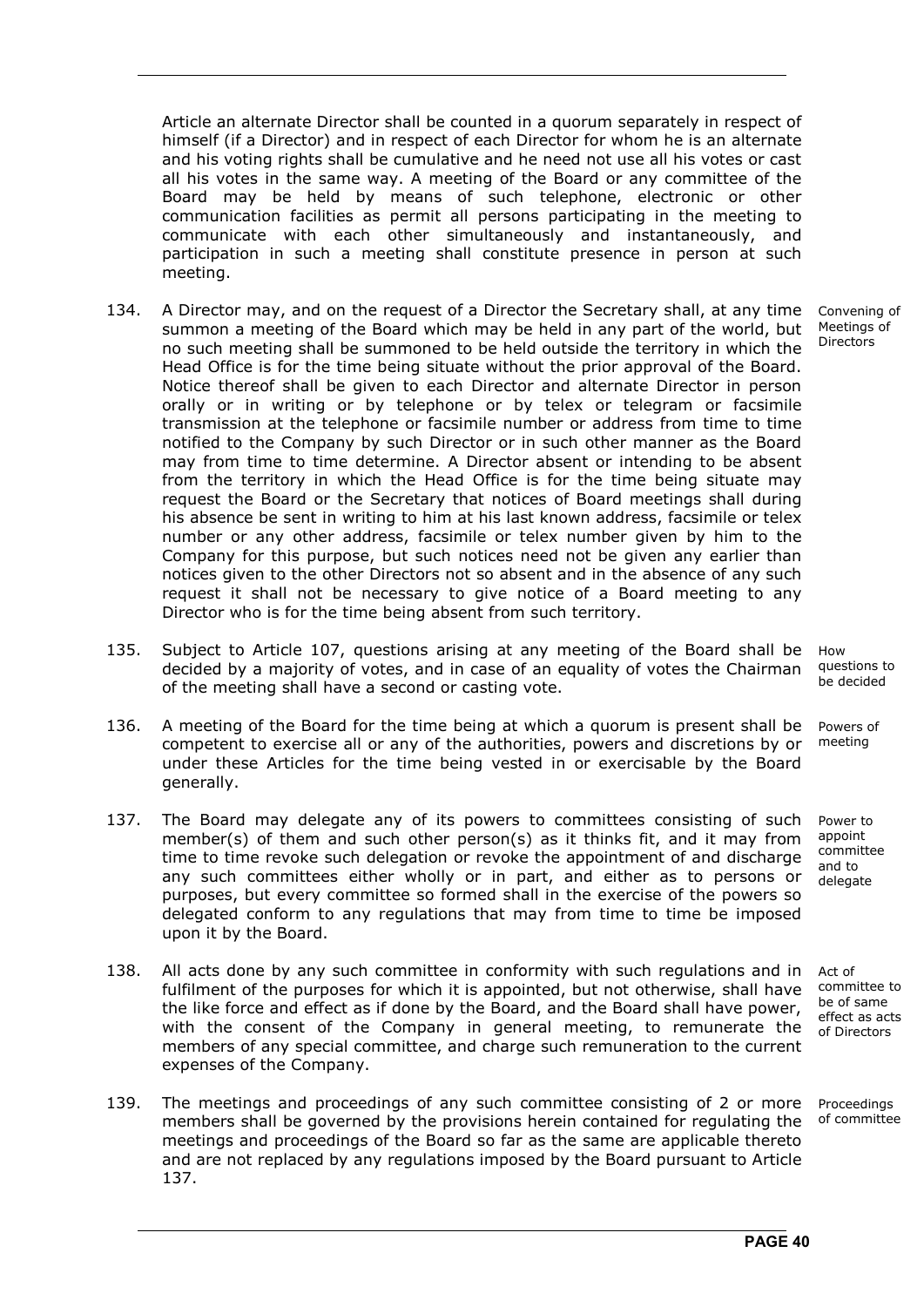- 140. All acts bona fide done by any meeting of the Board or by any such committee or by any person acting as a Director shall, notwithstanding that it shall be afterwards discovered that there was some defect in the appointment of such Director or persons acting as aforesaid or that they or any of them were disqualified, be as valid as if every such person had been duly appointed and was qualified to be a Director or member of such committee.
- 141. The continuing Directors may act notwithstanding any vacancy in their body, but, if and so long as their number is reduced below the number fixed by or pursuant to these Articles as the necessary quorum of the Board meeting, the continuing Director or Directors may act for the purpose of increasing the number of Directors to that number of the necessary quorum or of summoning a general meeting of the Company but for no other purpose.
- 142. (a) A resolution in writing signed by all the Directors (or their respective alternate Directors) shall be as valid and effectual as if it had been passed at a meeting of the Board duly convened and held. Any such resolutions in writing may consist of several documents in like form each signed by one or more of the Directors or alternate Directors.
	- (b) Where a Director is, on the date on which a resolution in writing is last signed by a Director, absent from the territory in which the Head Office is for the time being situated, or cannot be contacted at his last known address or contact telephone or facsimile number, or is temporarily unable to act through ill-health or disability and, in each case, his alternate (if any) is affected by any of these events, the signature of such Director (or his alternate) to the resolution shall not be required, and the resolution in writing, so long as such a resolution shall have been signed by at least 2 Directors or their respective alternates who are entitled to vote thereon or such number of Directors as shall form a quorum, shall be deemed to have been passed at a meeting of the Board duly convened and held, provided that a copy of such resolution has been given or the contents thereof communicated to all the Directors (or their respective alternates) for the time being entitled to receive notices of meetings of the Board at their respective last known address, telephone or facsimile number or, if none, at the Head Office and provided further that no Director is aware of or has received from any Director any objection to the resolution.
	- (c) A certificate signed by a Director (who may be one of the signatories to the relevant resolution in writing) or the Secretary as to any of the matters referred to in paragraph (a) or (b) of this Article shall in the absence of express notice to the contrary of the person relying thereon, be conclusive of the matters stated on such certificate.

#### **MINUTES AND CORPORATE RECORDS**

- 143. (a) The Board shall cause minutes to be made of:
	- (i) all appointments of officers made by it;
	- (ii) the names of the Directors present at each meeting of the Board and of committees appointed pursuant to Article 137; and
	- (iii) all resolutions and proceedings at all meetings of the Company and of the Board and of such committees.

When acts of Directors or committee to be valid

Directors' powers when vacancies exist

Directors' resolutions

Minutes of proceedings of meetings and Directors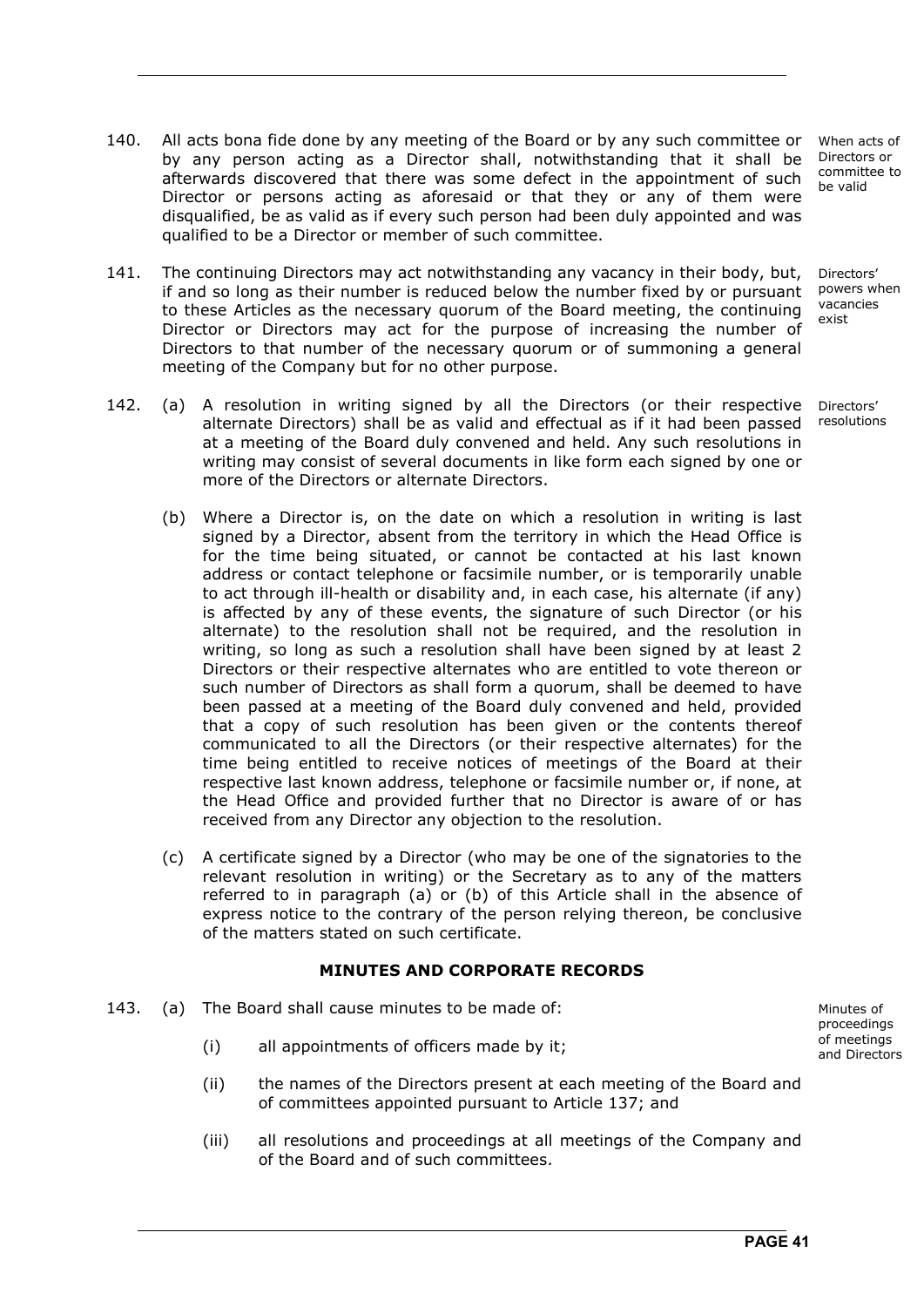(b) Any such minutes shall be conclusive evidence of any such proceedings if they purport to be signed by the Chairman of the meeting at which the proceedings were held or by the Chairman of the next succeeding meeting.

#### **SECRETARY**

- 144. The Secretary shall be appointed by the Board for such term, at such remuneration and upon such conditions as it may think fit, and any Secretary so appointed may, without prejudice to his right under any contract with the Company, be removed by the Board. Anything by the Companies Law or these Articles required or authorised to be done by or to the Secretary, if the office is vacant or there is for any other reason no Secretary capable of acting, may be done by or to any assistant or deputy Secretary, or if there is no assistant or deputy Secretary capable of acting, by or to any officer of the Company authorised generally or specifically on behalf of the Board. Appointment of Secretary
- 145. The Secretary shall attend all meetings of the Shareholders and shall keep correct minutes of such meetings and enter the same in the proper books provided for the purpose. He shall perform such other duties as are prescribed by the Companies Law and these Articles, together with such other duties as may from time to time be prescribed by the Board. Secretary
- 146. A provision of the Companies Law or of these Articles requiring or authorising a thing to be done by or to a Director and the Secretary shall not be satisfied by its being done by or to the same person acting both as Director and as, or in place of the Secretary. Same person not to act in two capacities at once

#### **GENERAL MANAGEMENT AND USE OF THE SEAL**

- App.3 2(1) 147. (a) Subject to the Companies Law, the Company shall have one or more Seals as the Board may determine, and may have a Seal for use outside the Cayman Islands. The Board shall provide for the safe custody of each Seal, and no Seal shall be used without the authority of the Board or a committee authorised by the Board in that behalf. Custody of Seal
	- (b) Every instrument to which a Seal shall be affixed shall be signed Use of Seal autographically by one Director and the Secretary, or by 2 Directors, or by any person or persons (including a Director and/or the Secretary) appointed by the Board for the purpose, provided that as regards any certificates for Shares or Debentures or other securities of the Company, the Board may by resolution determine that such signatures or either of them shall be dispensed with or affixed by some method or system of mechanical signature other than autographic or may be printed thereon as specified in such resolution or that such certificates need not be signed by any person.
		- (c) The Company may have a Securities Seal for use for sealing certificates for shares or other securities issued by the Company and no signature of any Director, officer or other person and no mechanical reproduction thereof shall be required on any such certificates or other document and any such certificates or other document to which such Securities Seal is affixed shall be valid and deemed to have been sealed and executed with the authority of the Board notwithstanding the absence of any such signature or mechanical reproduction as aforesaid. The Board may by resolution determine that the affixation of Securities Seal on certificates for shares or other securities issued by the Company be dispensed with or be affixed by printing the image of the Securities Seal on such certificates.

Para.

Duties of the

Securities Seal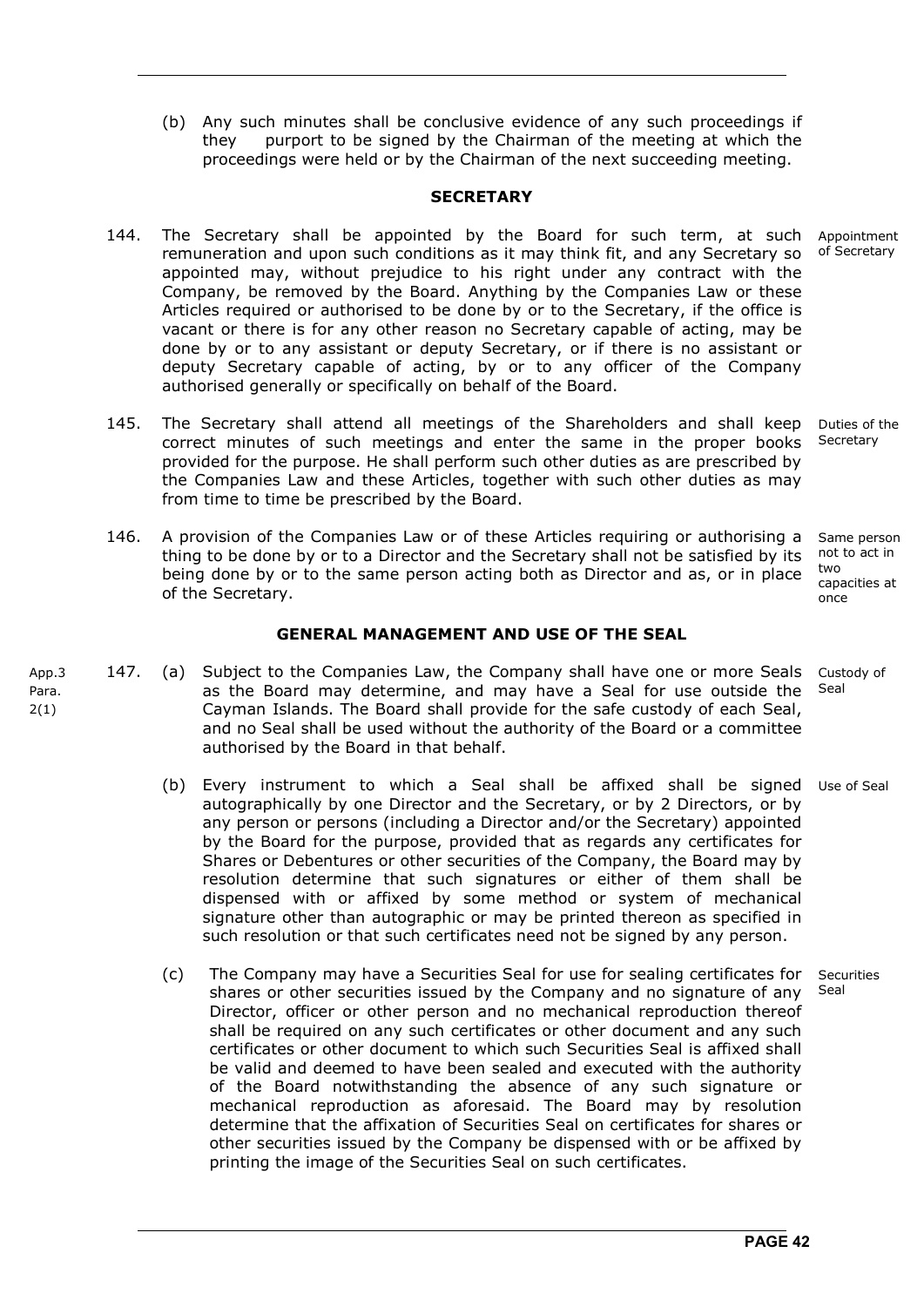- 148. All cheques, promissory notes, drafts, bills of exchange and other negotiable instruments, and all receipts for moneys paid to the Company shall be signed, drawn, accepted, endorsed or otherwise executed, as the case may be, in such manner as the Board shall from time to time by resolution determine. The Company's banking accounts shall be kept with such banker or bankers as the Board shall from time to time determine.
- 149. (a) The Board may from time to time and at any time, by power of attorney under the Seal, appoint any company, firm or person or any fluctuating body of persons, whether nominated directly or indirectly by the Board, to be the attorney or attorneys of the Company for such purposes and with such powers, authorities and discretions (not exceeding those vested in or exercisable by the Board under these Articles) and for such period and subject to such conditions as it may think fit, and any such power of attorney may contain such provisions for the protection and convenience of persons dealing with any such attorney as the Board may think fit, and may also authorise any such attorney to sub-delegate all or any of the powers, authorities and discretions vested in him.
	- (b) The Company may, by writing under its Seal, empower any person, either generally or in respect of any specified matter, as its attorney to execute deeds and instruments on its behalf and to enter into contracts and sign the same on its behalf and every deed signed by such attorney on behalf of the Company and under his seal shall bind the Company and have the same effect as if it were under the Seal duly affixed by the Company. Execution of deeds by attorney
- 150. The Board may establish any committees, regional or local boards or agencies for managing any of the affairs of the Company, either in the Relevant Territory or elsewhere, and may appoint any persons to be members of such committees, regional or local boards or agencies and may fix their remuneration, and may delegate to any committee, regional or local board or agent any of the powers, authorities and discretions vested in the Board (other than its powers to make calls and forfeit Shares), with power to sub-delegate, and may authorise the members of any regional or local board or any of them to fill any vacancies therein and to act notwithstanding vacancies, and any such appointment or delegation may be upon such terms and subject to such conditions as the Board may think fit, and the Board may remove any person so appointed and may annul or vary any such delegation, but no person dealing in good faith and without notice of any such annulment or variation shall be affected thereby. Regional or local boards
- 151. The Board may establish and maintain or procure the establishment and maintenance of any contributory or non-contributory pension or superannuation funds or personal pension plans for the benefit of, or give or procure the giving of donations, gratuities, pensions, allowances or emoluments to, any persons who are or were at any time in the employment or service of the Company, or of any company which is a subsidiary of the Company, or is allied or associated with the Company or with any such subsidiary company, or who are or were at any time directors or officers of the Company or of any such other company as aforesaid, and holding or who have held any salaried employment or office in the Company or such other company, and the spouses, widows, widowers, families and dependants of any such persons. The Board may also establish and subsidise or subscribe to any institutions, associations, clubs or funds calculated to be for the benefit of or to advance the interests and well-being of the Company or of any such other company as aforesaid or of any such persons as aforesaid, and may make payments for or towards the insurance of any such persons as aforesaid, and subscribe or guarantee money for charitable or benevolent objects or for any exhibition or for any public, general or useful object. The Board may

Cheques and banking arrangements

Power to appoint attorney

Power to establish pension funds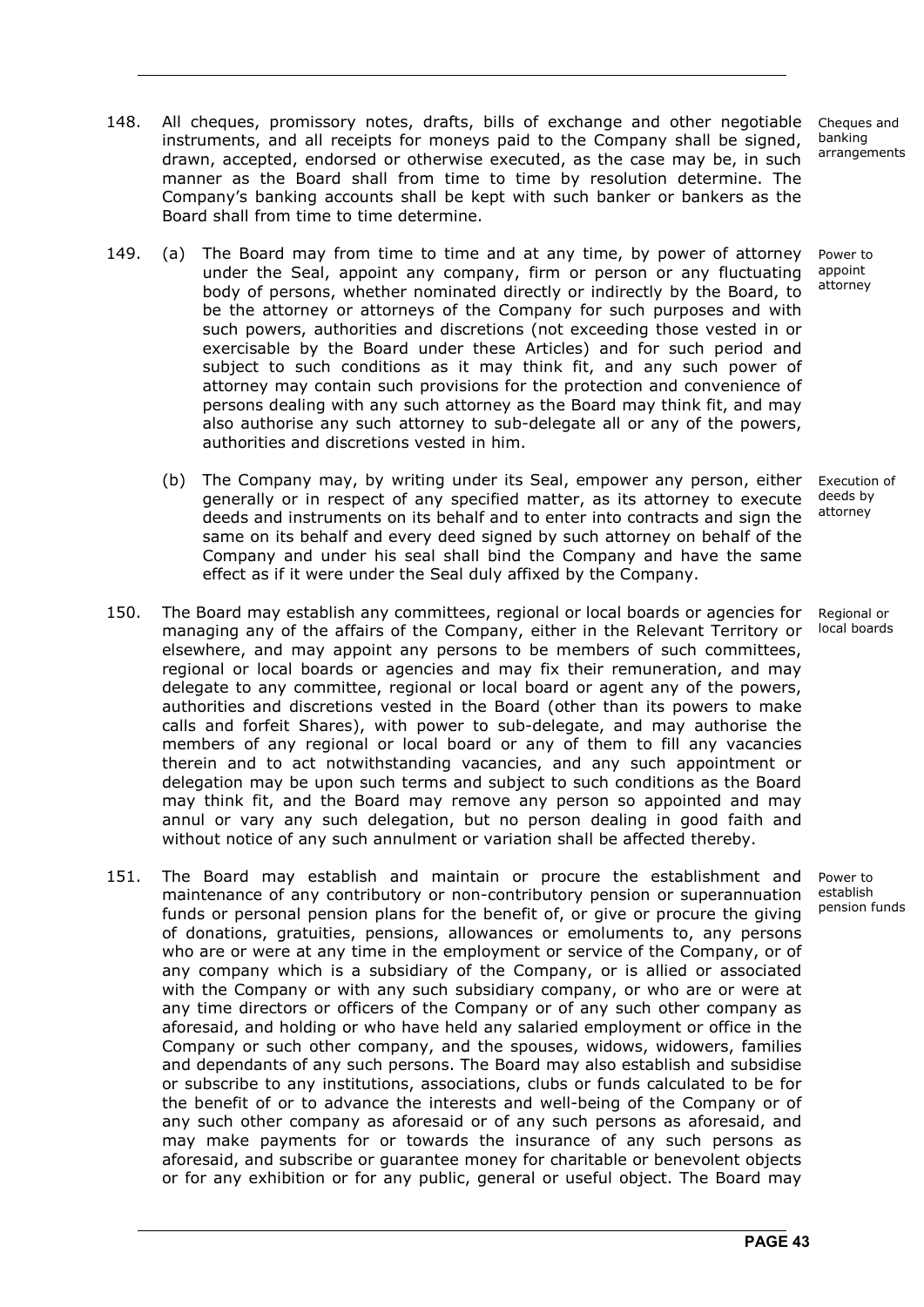do any of the matters aforesaid, either alone or in conjunction with any such other company as aforesaid. Any Director holding any such employment or office shall be entitled to participate in and retain for his own benefit any such donation, gratuity, pension, allowance or employment.

#### **AUTHENTICATION OF DOCUMENTS**

- 152. (a) Any Director or the Secretary or other authorised officer of the Company shall have power to authenticate any documents affecting the constitution of the Company and any resolutions passed by the Company or the Board or any committee, and any books, records, documents and accounts relating to the business of the Company, and to certify copies thereof or extracts therefrom as true copies of extracts; and where any books, records, documents or accounts are elsewhere than at the Registered Office or the Head Office, the local manager or such other officer of the Company having the custody thereof shall be deemed to be the authorised officer of the Company as aforesaid.
	- (b) A document purporting to be a document so authenticated or a copy of a resolution, or an extract from the minutes of a meeting, of the Company or of the Board or any local board or committee, or of any books, records, documents or accounts or extracts therefrom as aforesaid, and which is certified as aforesaid, shall be conclusive evidence in favour of all persons dealing with the Company upon the faith thereof that the document authenticated (or, if this be authenticated as aforesaid, the matter so authenticated) is authentic or, as the case may be, that such resolution has been duly passed or, as the case may be, that any minute so extracted is a true and accurate record of proceedings at a duly constituted meeting or, as the case may be, that the copies of such books, records, documents or accounts were true copies of their originals or as the case may be, the extracts of such books, records, documents or accounts are true and accurate records of the books, records, documents or accounts from which they were extracted.

#### **CAPITALISATION OF RESERVES**

- 153. (a) The Company in general meeting may, upon the recommendation of the Board, resolve to capitalise any sum standing to the credit of any of the Company's reserve accounts which are available for distribution (including its share premium account and capital redemption reserve fund, subject to the Companies Law) and to appropriate such sums to the holders of Shares on the Register at the close of business on the date of the relevant resolution (or such other date as may be specified therein or determined as provided therein) in the proportions in which such sum would have been divisible amongst them had the same been a distribution of profits by way of Dividend and to apply such sum on their behalf in paying up in full unissued Shares for allotment and distribution credited as fully paid-up to and amongst them in the proportion aforesaid.
	- (b) Subject to the Companies Law, whenever such a resolution as aforesaid shall have been passed, the Board shall make all appropriations and applications of the reserves or profits and undivided profits resolved to be capitalised thereby, and attend to all allotments and issues of fully paid Shares, debentures, or other securities and generally shall do all acts and things required to give effect thereto. For the purpose of giving effect to any resolution under this Article, the Board may settle any difficulty which may arise in regard to a capitalisation issue as it thinks fit, and in Effect of resolution to capitalise

Power to capitalise

Power to authenticate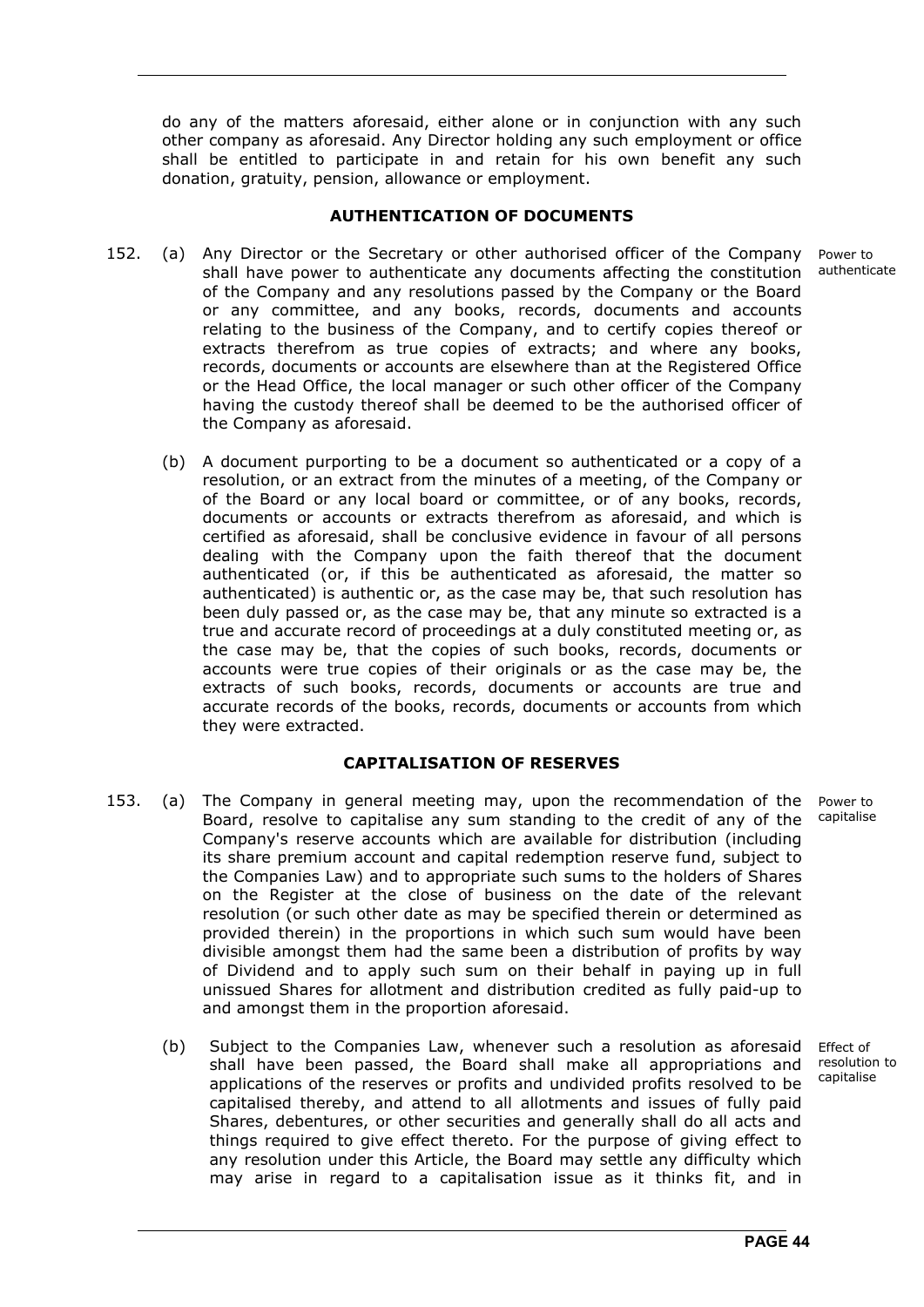particular may disregard fractional entitlements or round the same up or down and may determine that cash payments shall be made to any Shareholders in lieu of fractional entitlements or that fractions of such value as the Board may determine may be disregarded in order to adjust the rights of all parties or that fractional entitlements shall be aggregated and sold and the benefit shall accrue to the Company rather than to the Shareholders concerned, and no Shareholders who are affected thereby shall be deemed to be, and they shall be deemed not to be, a separate class of Shareholders by reason only of the exercise of this power. The Board may authorise any person to enter on behalf of all Shareholders interested in a capitalisation issue any agreement with the Company or other(s) providing for such capitalisation and matters in connection therewith and any agreement made under such authority shall be effective and binding upon all concerned. Without limiting the generality of the foregoing, any such agreement may provide for the acceptance by such persons of the Shares, debentures or other securities to be allotted and distributed to them respectively in satisfaction of their claims in respect of the sum so capitalised.

 (c) The provisions of paragraph (e) of Article 160 shall apply to the power of the Company to capitalise under this Article as it applies to the grant of election thereunder mutatis mutandis and no Shareholder who may be affected thereby shall be, and they shall be deemed not to be, a separate class of Shareholders by reason only of the exercise of this power.

#### **DIVIDENDS AND RESERVES**

- 154. Subject to the Companies Law and these Articles, the Company in general meeting may declare Dividends in any currency but no Dividends shall exceed the amount recommended by the Board. Power to
- 155. (a) The Board may subject to Article 156 from time to time pay to the Shareholders such interim Dividends as appear to the Board to be justified by the financial conditions and the profits of the Company and, in particular but without prejudice to the generality of the foregoing, if at any time the share capital of the Company is divided into different classes, the Board may pay such interim Dividends in respect of those Shares in the capital of the Company which confer to the holders thereof deferred or nonpreferential rights as well as in respect of those Shares which confer on the holders thereof preferential rights with regard to Dividend and provided that the Board acts bona fide it shall not incur any responsibility to the holders of Shares conferring any preference for any damage that they may suffer by reason of the payment of an interim Dividend on any Shares having deferred or non-preferential rights.
	- (b) The Board may also pay half-yearly or at other suitable intervals to be settled by it any Dividend which may be payable at a fixed rate if the Board is of the opinion that the financial conditions and the profits of the Company justify the payment.
	- (c) The Board may in addition from time to time declare and pay special Dividends of such amounts and on such dates and out of such distributable funds of the Company as it thinks fit, and the provisions of paragraph (a) of this Article as regards the power and exemption from liability of the Board as relate to the declaration and payment of interim Dividends shall apply, mutatis mutandis, to the declaration and payment of any such special Dividends.

declare dividends

Board's power to pay interim dividends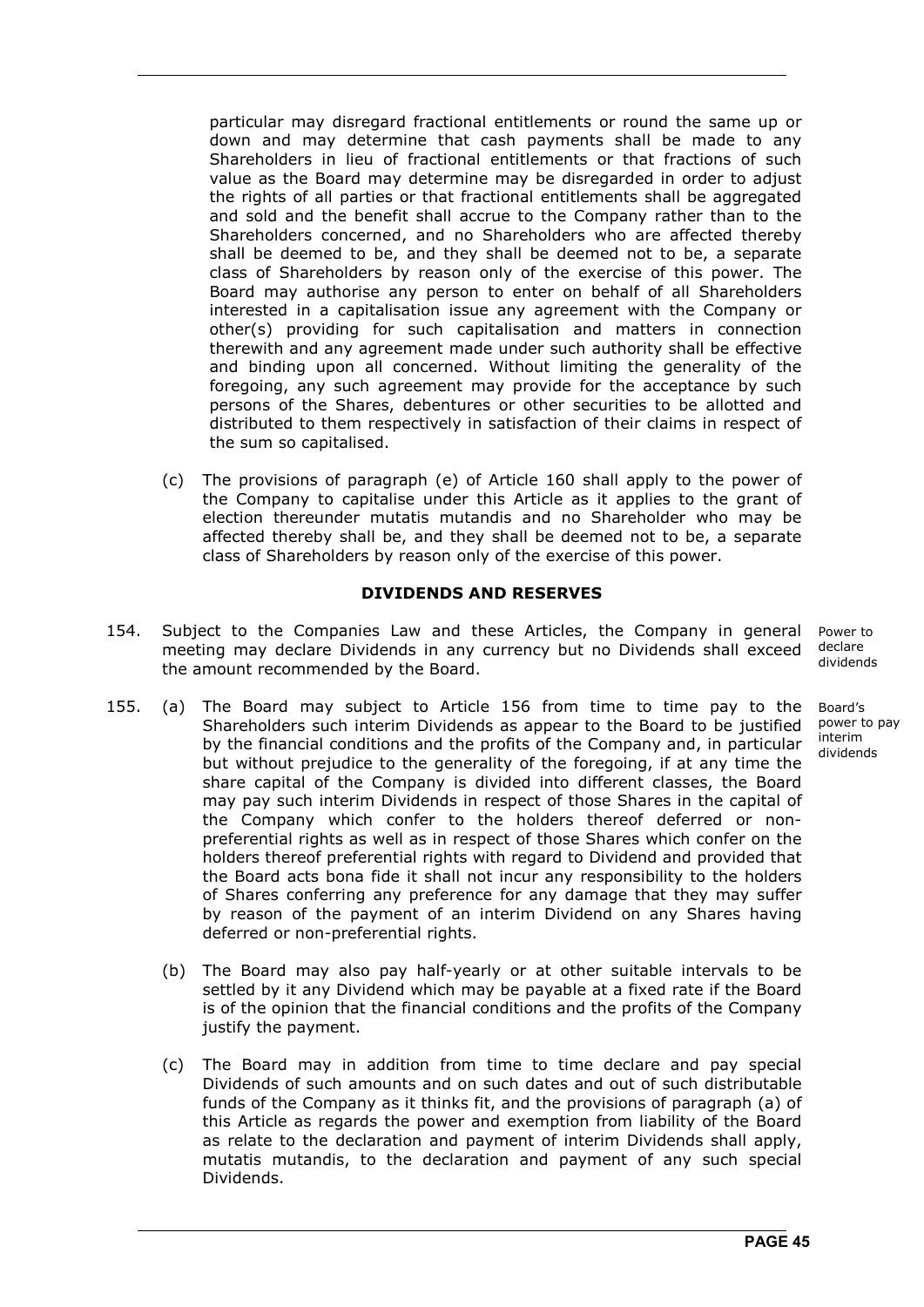156. (a) No Dividend shall be declared or paid or shall be made otherwise than in accordance with the Companies Law.

 (b) Subject to the provisions of the Companies Law but without prejudice to paragraph (a) of this Article, where any asset, business or property is bought by the Company as from a past date (whether such date be before or after the incorporation of the Company) the profits and losses thereof as from such date may at the discretion of the Board in whole or in part be carried to revenue account and treated for all purposes as profits or losses of the Company, and be available for Dividend accordingly. Subject as aforesaid, if any Shares or securities are purchased cum Dividend or interest, such Dividend or interest may at the discretion of the Board be treated as revenue, and it shall not be obligatory to capitalise the same or any part thereof or to apply the same towards reduction of or writing down the book cost of the asset, business or property acquired.

- (c) Subject to paragraph (d) of this Article all Dividends and other distributions in respect of Shares shall be stated and discharged, in the case of Shares denominated in Hong Kong dollars, in Hong Kong dollars, and in the case of Shares denominated in any other currency, in such other currency, provided that, in the case of Shares denominated in Hong Kong dollars, the Board may determine in the case of any distribution that Shareholders may elect to receive the same in any other currency selected by the Board, converted at such rate of exchange as the Board may determine.
- (d) If, in the opinion of the Board, any Dividend or other distribution in respect of Shares or any other payment to be made by the Company to any Shareholder is of such a small amount as to make payment to that Shareholder in the relevant currency impracticable or unduly expensive either for the Company or the Shareholder then such Dividend or other distribution or other payment may, at the absolute discretion of the Board, be, if this be practicable, converted at such rate of exchange as the Board may determine and paid or made in the currency of the country of the relevant Shareholder (as indicated by the address of such Shareholder on the Register).
- 157. Notice of the declaration of an interim Dividend shall be given in such manner as the Board shall determine. Notice of
- 158. No Dividend or other moneys payable on or in respect of a Share shall bear interest as against the Company. No interest on dividend
- 159. Whenever the Board or the Company in general meeting has resolved that a Dividend be paid or declared, the Board may further resolve that such Dividend be satisfied wholly or in part by the distribution of specific assets of any kind and in particular of paid up shares, debentures or warrants to subscribe securities of any other company, or in any one or more of such ways, with or without offering any rights to Shareholders to elect to receive such Dividend in cash, and where any difficulty arises in regard to the distribution the Board may settle the same as it thinks expedient, and in particular may disregard fractional entitlements or round the same up or down, and may fix the value for distribution of such specific assets, or any part thereof, and may determine that cash payments shall be made to any Shareholders upon the footing of the value so fixed in order to adjust the rights of all parties and may determine that fractional entitlements shall be aggregated and sold and the benefit shall accrue to the Company rather than to the Shareholders concerned, and may vest any such specific assets in specie

Dividends not to be paid out of capital

interim dividend

Dividend in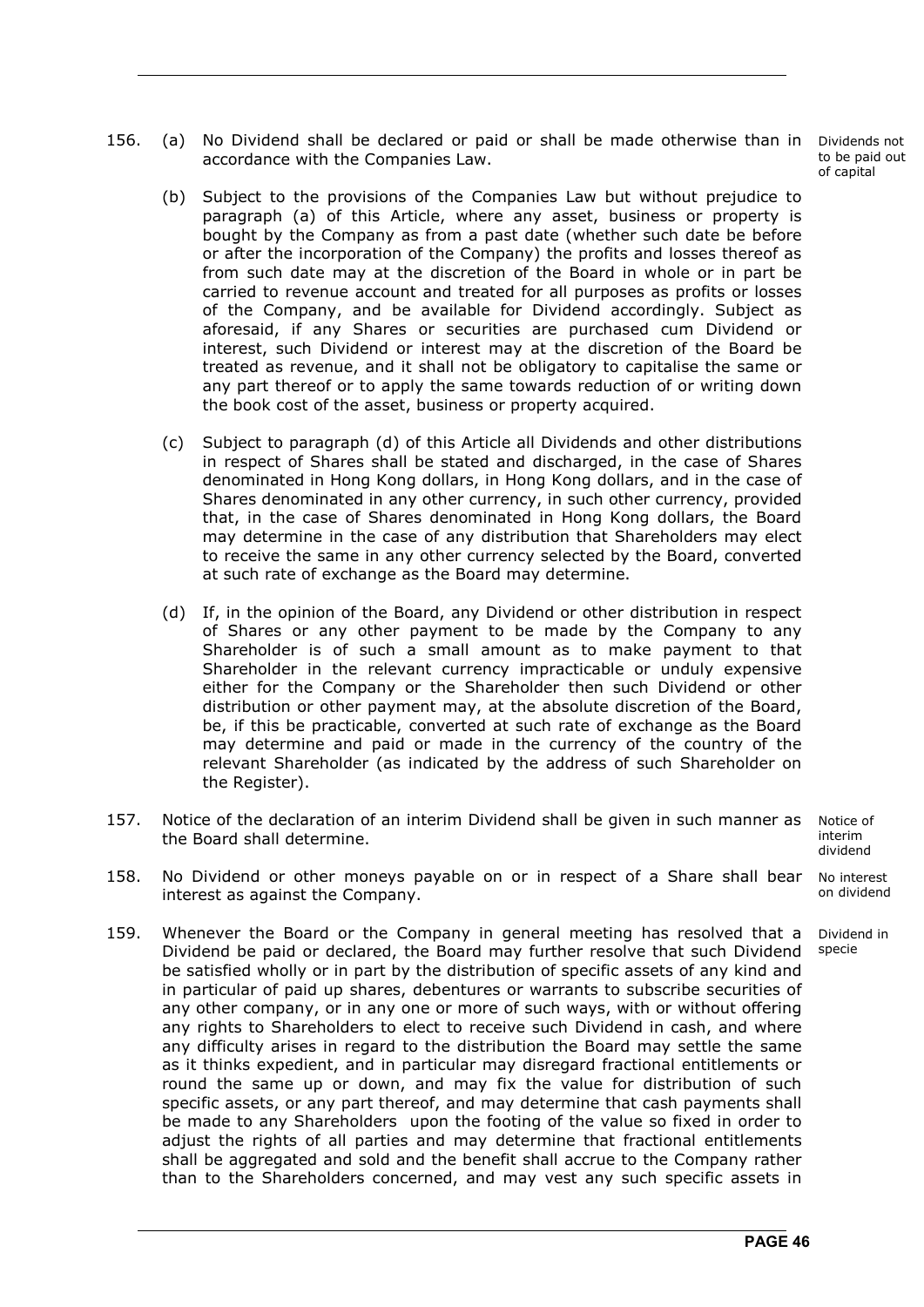trustees as may seem expedient to the Board and may authorise any person to sign any requisite instruments of transfer and other documents on behalf of all Shareholders interested in the Dividend and such instrument and document shall be effective. The Board may further authorise any person to enter into on behalf of all Shareholders having an interest in any agreement with the Company or other(s) providing for such Dividend and matters in connection therewith and any such agreement made under such authority shall be effective. The Board may resolve that no such assets shall be made available or made to Shareholders with registered addresses in any particular territory or territories being a territory or territories where, in the absence of a registration statement or other special formalities, this would or might, in the opinion of the Board, be unlawful or impracticable or the legality or practicality of which may be time consuming or expensive to ascertain whether in absolute terms or in relation to the value of the holding of Shares of the Shareholder concerned and in any such event the only entitlement of the Shareholders aforesaid shall be to receive cash payments as aforesaid. Shareholders affected as a result of exercise by the Board of its discretion under this Article shall not be, and shall be deemed not to be, a separate class of Shareholders for any purposes whatsoever.

- 160. (a) Whenever the Board or the Company in general meeting has resolved that Scrip a Dividend be paid or declared on the share capital of the Company, the Board may further resolve, either:
	- dividend
	- (i) that such Dividend be satisfied wholly or in part in the form of an allotment of Shares credited as fully paid on the basis that the Shares so allotted shall be of the same class or classes as the class or classes already held by the allottee, provided that the Shareholders entitled thereto will be entitled to elect to receive such Dividend (or part thereof) in cash in lieu of such allotment. In such case, the following provisions shall apply:
		- (A) the basis of any such allotment shall be determined by the Board;
		- (B) the Board, after determining the basis of allotment, shall give not less than 14 clear days' notice in writing to the Shareholders of the right of election accorded to them and shall send with such notice forms of election and specify the procedure to be followed and the place at which and the latest date and time by which duly completed forms of election must be lodged in order to be effective;
		- (C) the right of election may be exercised in respect of the whole or part of that portion of the Dividend in respect of which the right of election has been accorded; and
		- (D) Dividend (or that part of the Dividend to be satisfied by the allotment of Shares as aforesaid) shall not be payable in cash in respect whereof the cash election has not been duly exercised ("the non-elected Shares") and in lieu and in satisfaction thereof Shares shall be allotted credited as fully paid to the holders of the non-elected Shares on the basis of allotment determined as aforesaid and for such purpose the Board shall capitalise and apply out of any part of the undivided profits of the Company or any part of any of the Company's reserve accounts (including any special account, or share premium account (if there be any such reserve)) as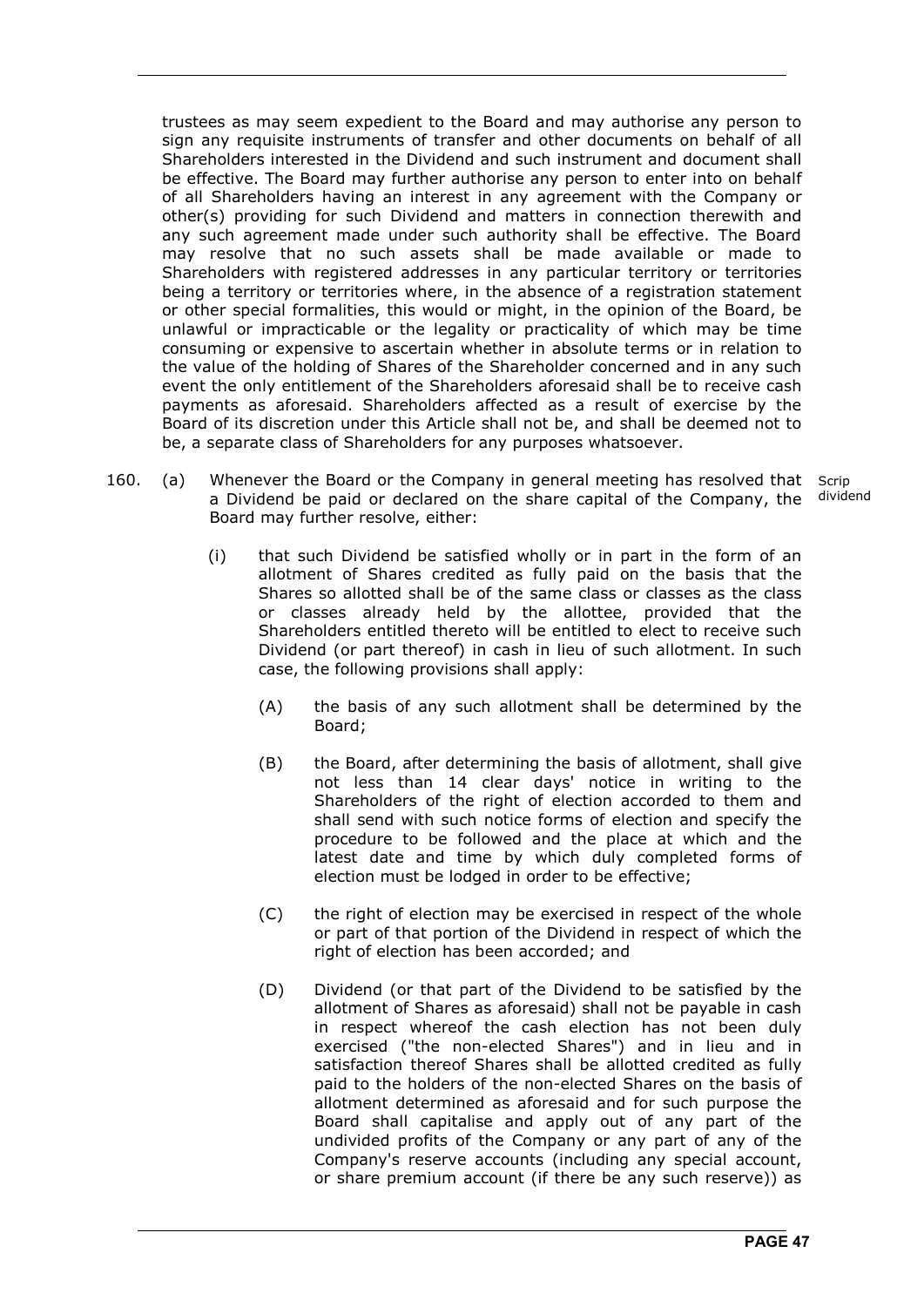the Board may determine, a sum equal to the aggregate nominal amount of the Shares to be allotted on such basis and apply the same in paying up in full the appropriate number of Shares for allotment and distribution to and amongst the holders of the non-elected Shares on such basis;

- (ii) that Shareholders entitled to such Dividend will be entitled to elect to receive an allotment of Shares credited as fully paid in lieu of the whole or such part of the Dividend as the Board may think fit on the basis that the Shares so allotted shall be of the same class or classes as the class or classes of Shares already held by the allottee. In such case, the following provisions shall apply:
	- (A) the basis of any such allotment shall be determined by the Board;
	- (B) the Board, after determining the basis of allotment, shall give not less than 14 clear days' notice in writing to the Shareholders of the right of election accorded to them and shall send with such notice forms of election and specify the procedure to be followed and the place at which and the latest date and time by which duly completed forms of election must be lodged in order to be effective;
	- (C) the right of election may be exercised in respect of the whole or part of that portion of the Dividend in respect of which the right of election has been accorded; and
	- (D) the Dividend (or that part of the Dividend in respect of which a right of election has been accorded) shall not be payable on Shares in respect whereof the Share election has been duly exercised ("the elected Shares") and in lieu thereof Shares shall be allotted credited as fully paid to the holders of the elected Shares on the basis of allotment determined as aforesaid and for such purpose the Board shall capitalise and apply out of any part of the undivided profits of the Company or any part of any of the Company's reserve accounts (including any special account, contributed surplus account, share premium account and capital redemption reserve fund (if there be any such reserve)) as the Board may determine, a sum equal to the aggregate nominal amount of the Shares to be allotted on such basis and apply the same in paying up in full the appropriate number of Shares for allotment and distribution to and amongst the holders of the elected Shares on such basis.
- (b) The Shares allotted pursuant to the provisions of paragraph (a) of this Article shall rank pari passu in all respects with the Shares then in issue and held by the allottee in respect of which they were allotted, save only as regards participation:
	- (i) in the relevant Dividend (or the right to receive or to elect to receive an allotment of Shares in lieu thereof as aforesaid); or
	- (ii) in any other distributions, bonuses or rights paid, made, declared or announced prior to or contemporaneously with the payment or

or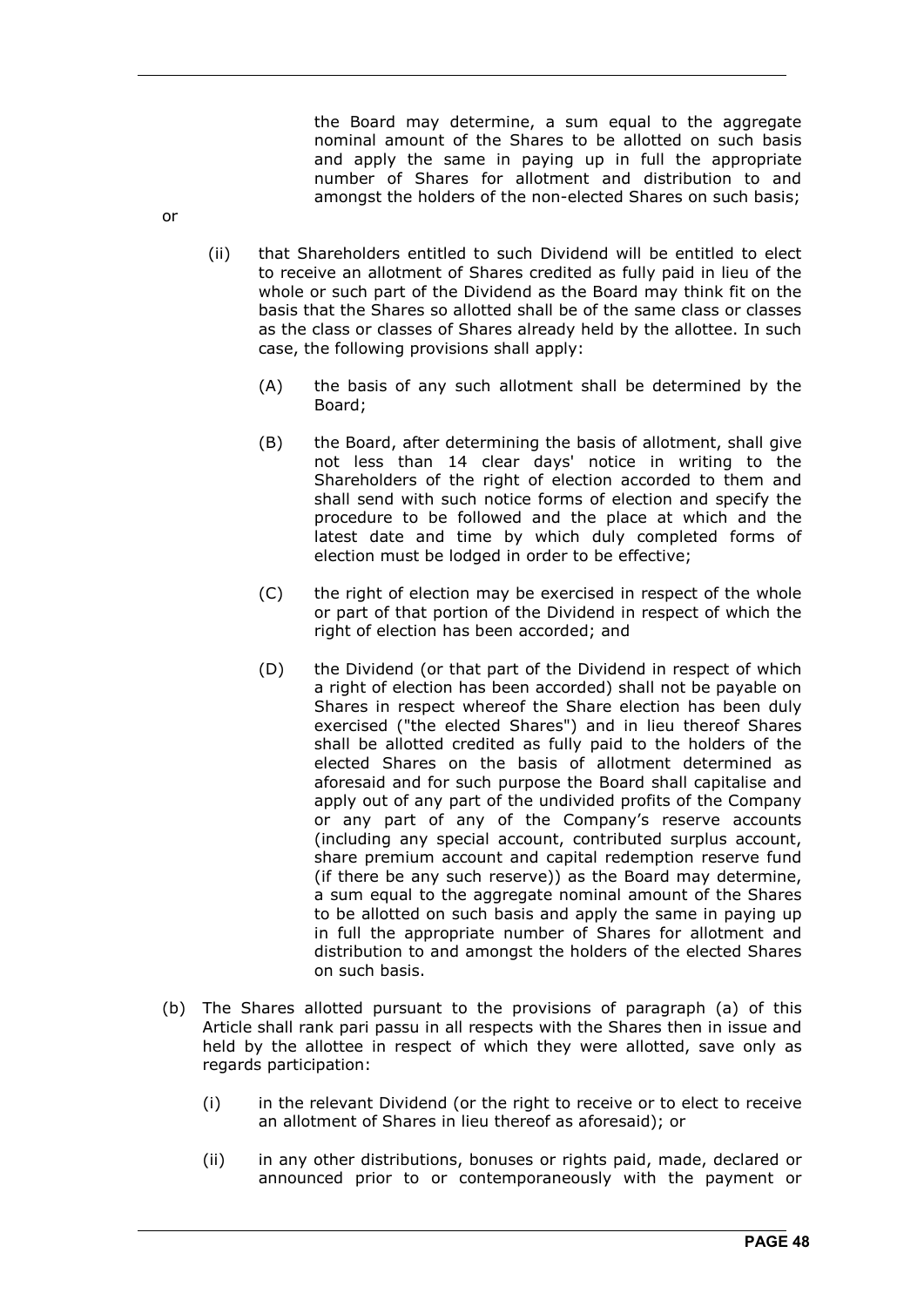declaration of the relevant Dividend unless, contemporaneously with the announcement by the Board of its proposal to apply the provisions of sub-paragraph (i) or (ii) of paragraph (a) of this Article in relation to the relevant Dividend or contemporaneously with its announcement of the distribution, bonus or rights in question, the Board shall have specified that the Shares to be allotted pursuant to the provisions of paragraph (a) of this Article shall rank for participation in such distribution, bonus or rights.

- (c) The Board may do all acts and things considered necessary or expedient to give effect to any capitalisation pursuant to the provisions of paragraph (a) of this Article with full power to the Board to make such provisions as it thinks fit in the case of Shares becoming distributable in fractions (including provisions whereby, in whole or in part, fractional entitlements are aggregated and sold and the net proceeds distributed to those entitled, or are disregarded or rounded up or down or whereby the benefit of fractional entitlements accrues to the Company rather than to the Shareholders concerned), and no Shareholders who will be affected thereby shall be, and they shall be deemed not to be, a separate class of Shareholders by reason only of the exercise of this power. The Board may authorise any person to enter into on behalf of all Shareholders interested, an agreement with the Company providing for such capitalisation and matters incidental thereto and any agreement made pursuant to such authority shall be effective and binding on all concerned.
- (d) The Company may upon the recommendation of the Board by Ordinary Resolution resolve in respect of any one particular Dividend that notwithstanding the provisions of paragraph (a) of this Article a Dividend may be satisfied wholly in the form of an allotment of Shares credited as fully paid without offering any right to Shareholders to elect to receive such Dividend in cash in lieu of such allotment.
- (e) The Board may on any occasion determine that rights of election and the allotment of Shares under paragraph (a) of this Article shall not be made available or made to any Shareholders with registered addresses in any territory where in the absence of a registration statement or other special formalities the circulation of an offer of such rights of election or the allotment of Shares would or might be unlawful or impracticable or the legality or practicability of which may be time consuming or expensive to ascertain whether in absolute terms or in relation to the value of the holding of Shares of the Shareholder concerned, and in such event the provisions aforesaid shall be read and construed subject to such determination and no Shareholder who may be affected by any such determination shall be, and they shall be deemed not to be, a separate class of Shareholders for any purposes whatsoever.
- 161. The Board may, before recommending any Dividend, set aside out of the profits Reserves of the Company such sums as it thinks fit as a reserve or reserves which shall, at the discretion of the Board, be applicable for meeting claims on or liabilities of the Company or contingencies or for paying off any loan capital or for equalising Dividends or for any other purpose to which the profits of the Company may be properly applied, and pending such application may, at the like discretion, either be employed in the business of the Company or be invested in such investments (including in the repurchase by the Company of its own securities or the giving of any financial assistance for the acquisition of its own securities) as the Board may from time to time think fit, and so that it shall not be necessary to keep any investments constituting the reserve or reserves separate or distinct from any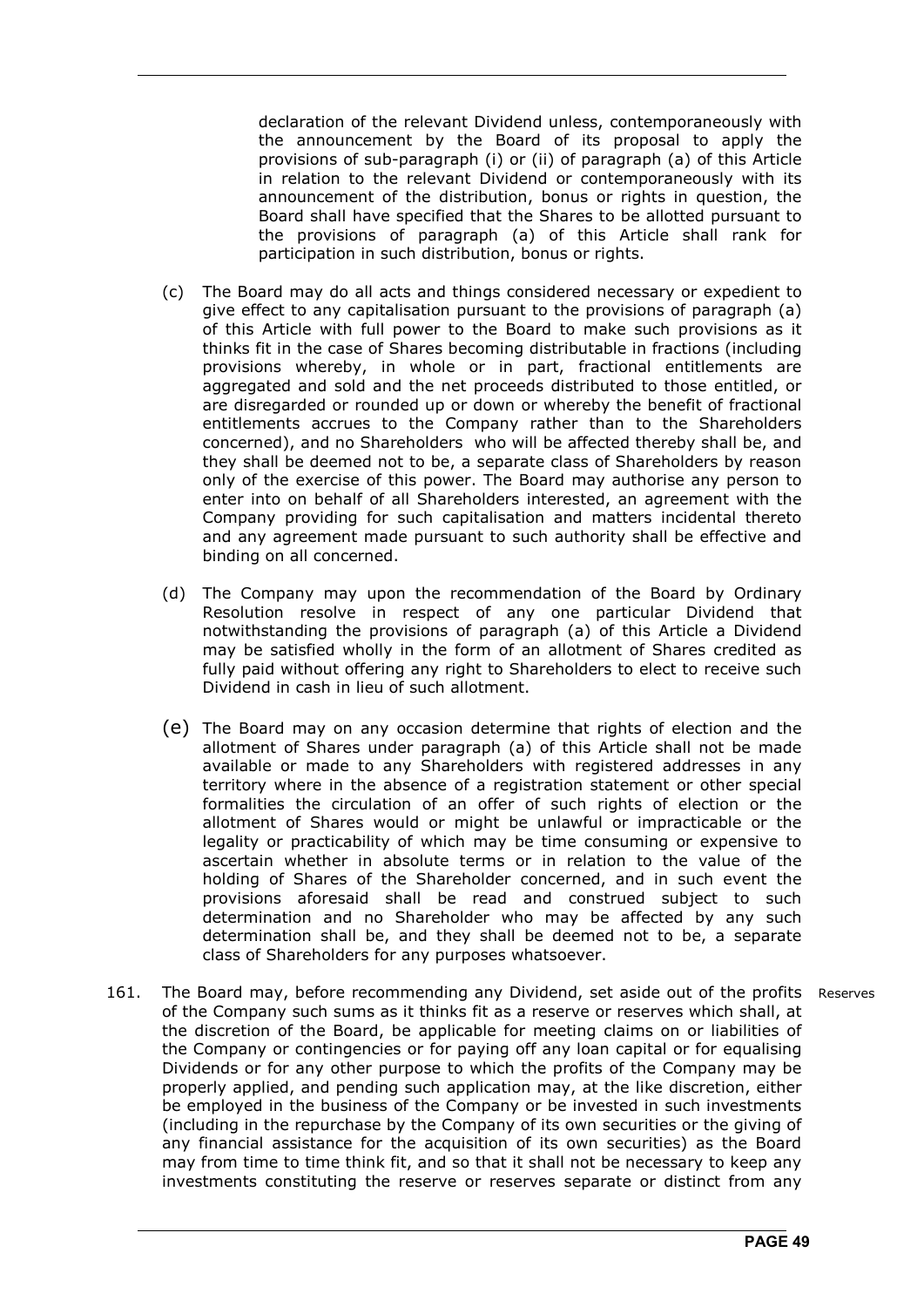other investments of the Company. The Board may also without placing the same to reserve, carry forward any profits which it may think prudent not to distribute by way of Dividend.

- 162. Unless and to the extent that the rights attached to any Shares or the terms of issue thereof otherwise provide, all Dividends shall (as regards any Shares not fully paid throughout the period in respect of which the Dividend is paid) be apportioned and paid pro rata according to the amounts paid or credited as paid on the Shares during any portion or portions of the period in respect of which the Dividend is paid. For the purposes of this Article no amount paid on a Share in advance of calls pursuant to Article 38 shall be treated as paid on the Share. Dividends to be paid in proportion to paid up capital
- 163. (a) The Board may retain any Dividends or other moneys payable on or in respect of a Share upon which the Company has a lien, and may apply the same in or towards satisfaction of the debts, liabilities or engagements in respect of which the lien exists. Retention of dividends, etc.
	- (b) The Board may deduct from any Dividend or other money payable to any Shareholder all sums of money (if any) presently payable by him to the Company on account of calls, instalments or otherwise. Deduction of debts
- 164. Any general meeting sanctioning a Dividend may make a call on the Shareholders of such amount as the meeting fixes, but so that the call on each Shareholder shall not exceed the Dividend payable to him, and so that the call shall be made payable at the same time as the Dividend, and the Dividend may, if so arranged between the Company and the Shareholder, be set off against the call.
- 165. A transfer of Shares shall not, as against the Company but without prejudice to the rights of the transferor and transferee inter se, pass the right to any Dividend or bonus declared thereon before the registration of the transfer. Effect of
- 166. If two or more persons are registered as joint holders of any Share, any one of such persons may give effectual receipts for any Dividends and other moneys payable and bonuses, rights and other distributions in respect of such Shares.
- 167. Unless otherwise directed by the Board, any Dividend or other moneys payable or bonuses, rights or other distributions in respect of any Share may be paid or satisfied by cheque or warrant or certificate or other documents or evidence of title sent through the post to the registered address of the Shareholder entitled, or, in the case of joint holders, to the registered address of that one whose name stands first in the Register in respect of the joint holding or to such person and to such address as the holder or joint holders may in writing direct. Every cheque, warrant, certificate or other document or evidence of title so sent shall be made payable to the order of the person to whom it is sent or, in the case of certificates or other documents or evidence of title as aforesaid, in favour of the Shareholder(s) entitled thereto, and the payment on any such cheque or warrant by the banker upon whom it is drawn shall operate as a good discharge to the Company in respect of the Dividend and/or other moneys represented thereby, notwithstanding that it may subsequently appear that the same has been stolen or that any endorsement thereon has been forged. Every such cheque, warrant, certificate or other document or evidence of title as aforesaid shall be sent at the risk of the person entitled to the Dividend, money, bonus, rights and other distributions represented thereby.
- App.3 Para. 168. All Dividends, bonuses or other distributions or the proceeds of the realisation of any of the foregoing unclaimed for one year after having been declared by the Unclaimed Dividend

Dividend and call together

transfer

Receipt for dividends by joint holders of share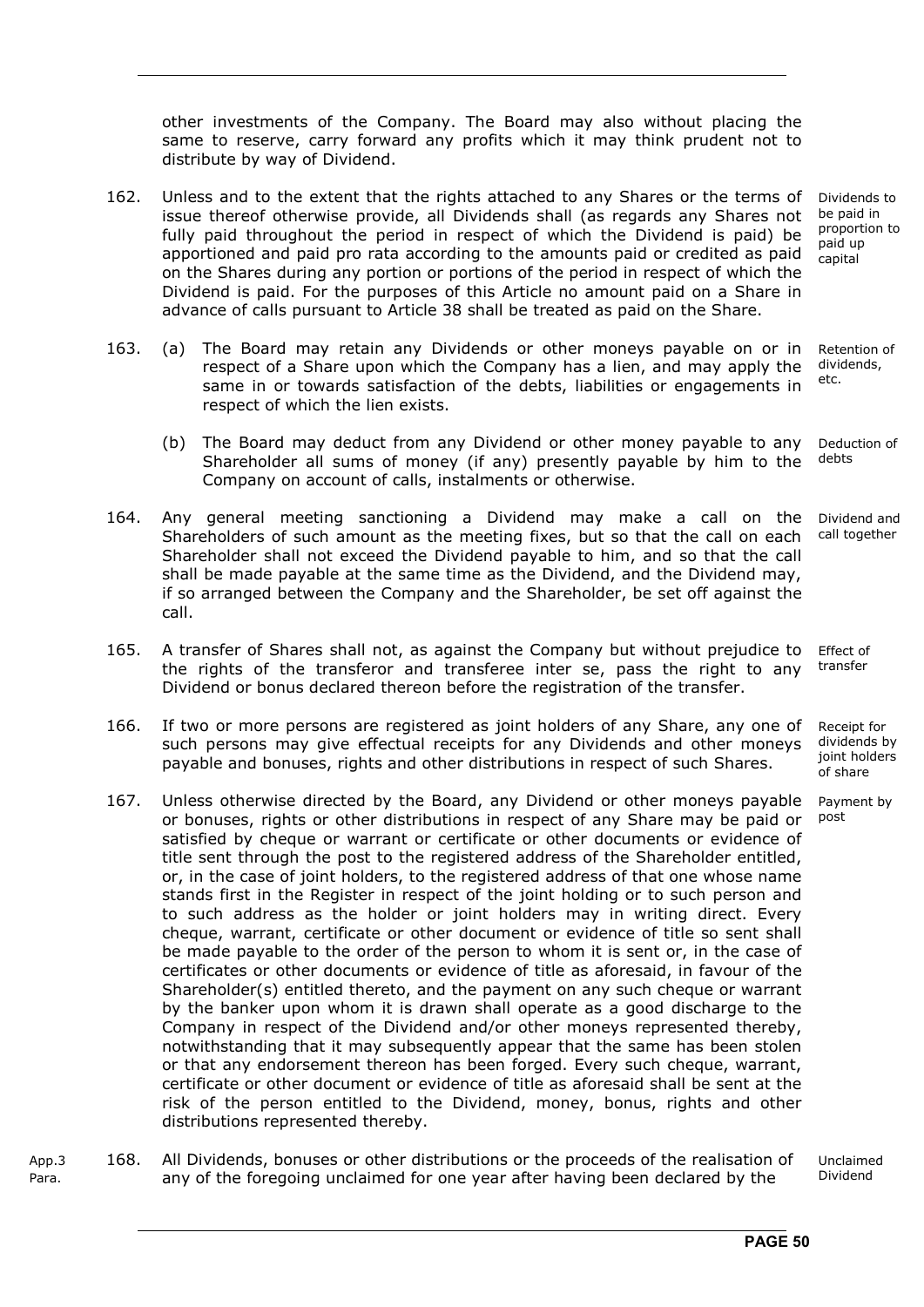3(2) Company until claimed and, notwithstanding any entry in any books of the Company may be invested or otherwise made use of by the Board for the benefit of the Company or otherwise howsoever, and the Company shall not be constituted a trustee in respect thereof. All Dividends, bonuses or other distributions or the proceeds of the realisation of any of the foregoing unclaimed for 6 years after having been declared may be forfeited by the Board and, upon such forfeiture, shall revert to the Company and, in the case where any of the same are securities of the Company, may be re-allotted or re-issued for such consideration as the Board thinks fit and the proceeds thereof shall accrue to the benefit of the Company absolutely.

#### **RECORD DATE**

- 169. Subject to the Listing Rules, any resolution declaring a Dividend or other Record dates distribution on Shares of any class, whether a resolution of the Company in general meeting or a resolution of the Board, may specify that the same shall be payable or made to the persons registered as the holder of such Shares at the close of business on a particular date or at a particular time on a particular date, notwithstanding that it may be a date prior to that on which the resolution is passed, and thereupon the Dividend or other distribution shall be payable or made to them in accordance with their respective holdings so registered, but without prejudice to the rights inter se in respect of such Dividend or other distribution between the transferors and transferees of any such Shares. The provisions of this Article shall mutatis mutandis apply to determining the Shareholders entitled to receive notice and vote at any general meeting of the Company, bonuses, capitalisation issues, distributions of realised and unrealised capital profits or other distributable reserves or accounts of the Company and offers or grants made by the Company to the Shareholders.
- 170. The Company in general meeting may at any time and from time to time resolve that any surplus moneys in the hands of the Company representing capital profits arising from moneys received or recovered in respect of or arising from the realisation of any capital assets of the Company or any investments representing the same and not required for the payment or provision of any fixed preferential Dividend instead of being applied in the purchase of any other capital assets or for other capital purposes be distributed amongst its Shareholders on the footing that they receive the same as capital and in the Shares and proportions in which they would have been entitled to receive the same if it had been distributed by way of Dividend, provided that no such surplus moneys as aforesaid shall be so distributed unless the Company will remain solvent after the distribution, or the net realisable value of the assets of the Company will after the distribution be greater than the aggregate of its liabilities, share capital and share premium account.

#### **ANNUAL RETURNS**

171. The Board shall make or cause to be made such annual or other returns or filings Annual as may be required to be made in accordance with the Companies Law. Returns

#### **ACCOUNTS**

App.13 Part B Para. 4(1) 172. The Board shall cause proper books of account to be kept of the sums of money received and expended by the Company, and the matters in respect of which be kept such receipts and expenditure take place; and of the assets and liabilities of the Company and of all other matters required by the Companies Law necessary to give a true and fair view of the state of the Company's affairs and to show and explain its transactions. Accounts to

Distribution of realised capital profits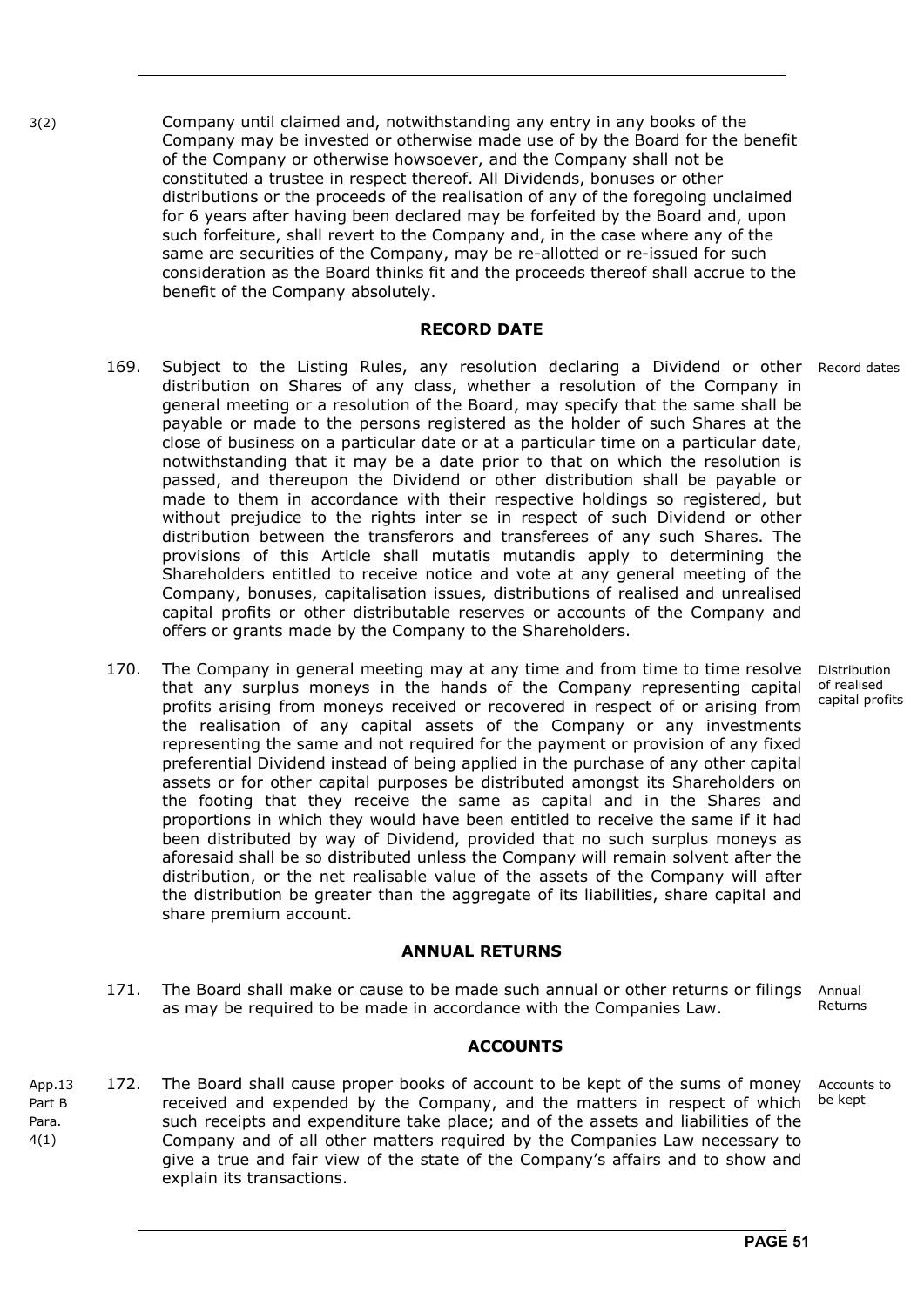- 173. The books of account shall be kept at the Head Office or at such other place or places as the Board thinks fit and shall always be open to the inspection of the Directors.
- 174. No Shareholder (not being a Director) or other person shall have any right of inspecting any account or book or document of the Company except as conferred by the Companies Law or ordered by a court of competent jurisdiction or authorised by the Board or the Company in general meeting.
- App.13 Part B Para. 175. (a)The Board shall from time to time cause to be prepared and laid before the Company at its annual general meeting profit and loss accounts and balance sheets of the Company and such other reports and documents as may be required by law and the Listing Rules. The accounts of the Company shall be prepared and audited based on the generally accepted accounting principles of Hong Kong, the International Accounting Standards, or such other standards as may be permitted by the HK Stock Exchange.

3(3)

- App.3 Para.5 App.13 Part B Para. 3(3); 4(2) (b) Subject to paragraph (c) below, every balance sheet of the Company shall be signed on behalf of the Board by 2 of the Directors and a copy of every balance sheet (including every document required by law to be comprised therein or annexed thereto) and profit and loss account which is to be laid before the Company at its annual general meeting, together with a copy of the Directors' report and a copy of the Auditors' report thereon, shall, not less than 21 days before the date of the meeting be delivered or sent by post together with the notice of annual general meeting to every Shareholder and every Debenture Holder of the Company and every other person entitled to receive notices of general meetings of the Company under the provisions of these Articles, provided that this Article shall not require a copy of those documents to be sent to any person of whose address the Company is not aware or to more than one of the joint holders of any Shares or Debentures, but any Shareholder or Debenture Holder to whom a copy of those documents has not been sent shall be entitled to receive a copy free of charge on application at the Head Office or the Registration Office. If all or any of the Shares or Debentures or other securities of the Company shall for the time being be (with the consent of the Company) listed or dealt in on any stock exchange or market, there shall be forwarded to such stock exchange or market such number of copies of such documents as may for the time being be required under its regulations or practice.
	- (c) Subject to the Listing Rules, the Company may send summarized financial statements to Shareholders who has, in accordance with the Listing Rules, consented and elected to receive summarized financial statements instead of the full financial statements. The summarized financial statements must be accompanied by any other documents as may be required under the Listing Rules and must be sent to the Shareholders not less than twenty-one days before the general meeting to those Shareholders that have consented and elected to receive the summarized financial statements.

#### **AUDITORS**

176. (a) The Company shall at each annual general meeting appoint one or more firms of auditors to hold office until the conclusion of the next annual general meeting on such terms and with such duties as may be agreed with the Board, but if an appointment is not made, the Auditors in office shall continue in office until a successor is appointed. A Director, officer or Appointment of Auditors

Where accounts to be kept

Inspection by shareholders

Annual profit and loss account and balance sheet

Annual report of Directors and balance sheet to be sent to shareholders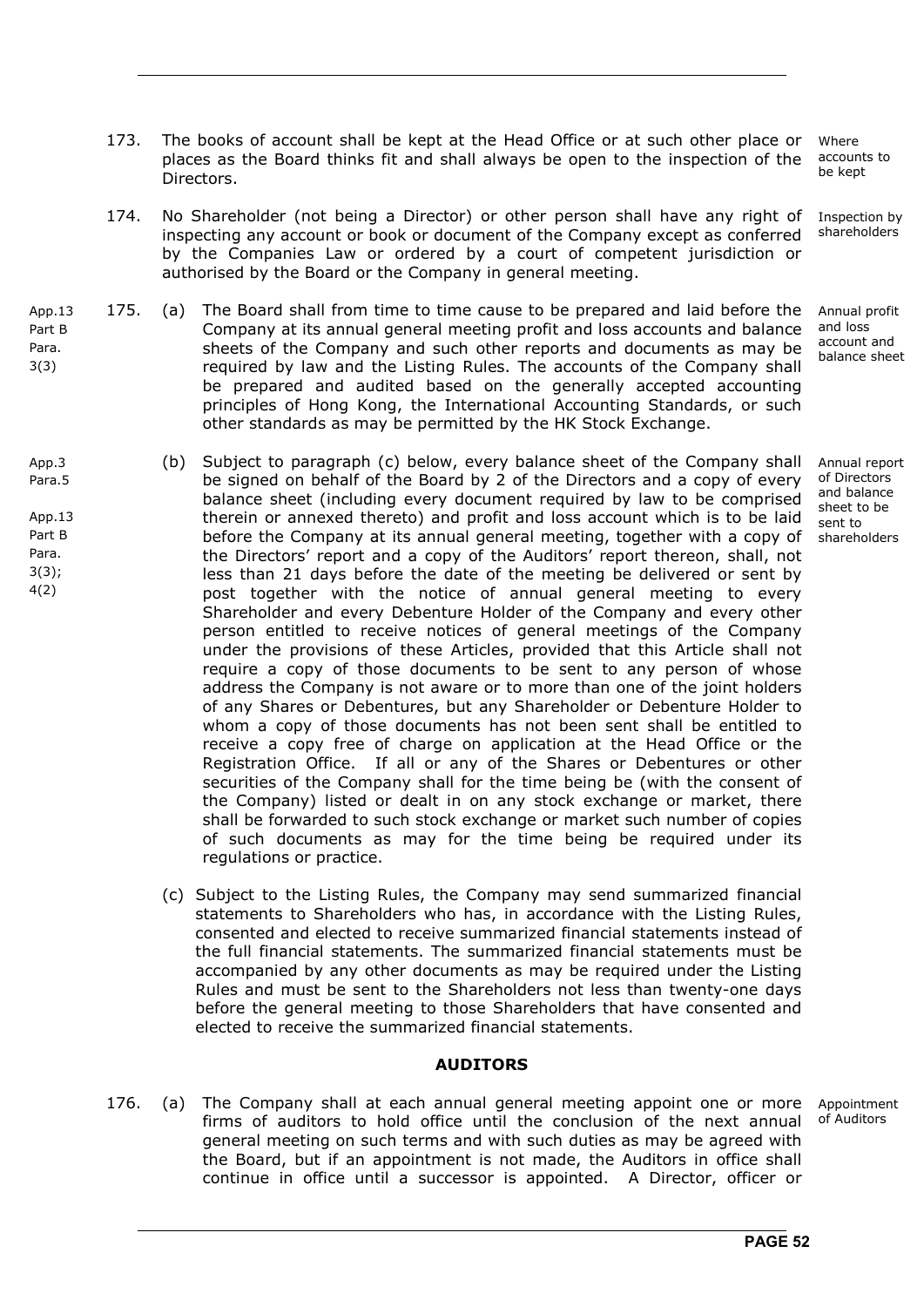employee of any such Director, officer or employee shall not be appointed Auditors of the Company. The Board may fill any casual vacancy in the office of Auditors, but while any such vacancy continues the surviving or continuing Auditors (if any) may act. The remuneration of the Auditors shall be fixed by or on the authority of the Company in the annual general meeting except that in any particular year the Company in general meeting may delegate the fixing of such remuneration to the Board and the remuneration of any Auditors appointed to fill any casual vacancy may be fixed by the Board.

- (b) The Shareholders may, at any general meeting convened and held in accordance with these Articles, remove the Auditors by Special Resolution at any time before the expiration of the term of office and shall, by Ordinary Resolution, at that meeting appoint new auditors in its place for the remainder of the term.
- App. 13 Part B Para. 4(2) 177. The Auditors of the Company shall have a right of access at all times to the books and accounts and vouchers of the Company and shall be entitled to require from the Directors and officers of the Company such information as may be necessary for the performance of his or their duties, and the Auditors shall audit every balance sheet and profit and loss account of the Company in each year and prepare an Auditors' report thereon to be annexed thereto. Such report shall be laid before the Company in the annual general meeting.
	- 178. No person other than the retiring Auditors shall be appointed as Auditors at an annual general meeting unless notice of an intention to nominate that person to the office of Auditors has been given to the Company not less than 14 clear days before the annual general meeting, and the Company shall send a copy of any such notice to the retiring Auditors and shall give notice thereof to the Shareholders not less than 7 days before the annual general meeting provided that the above requirement for sending a copy of such notice to the retiring Auditors may be waived by notice in writing by the retiring Auditors to the Secretary.
	- 179. All acts done by any person acting as Auditors shall, as regards all persons dealing in good faith with the Company, be valid, notwithstanding that there was some defect in their appointment or that they were at the time of their appointment not qualified for appointment or subsequently became disqualified. Defect of appointment

#### **NOTICES**

- App.3 Para. 7(1); 7(2) 180. (A) (i) Except where otherwise expressly stated, any notice or document to be given to or by any person pursuant to these Articles shall be in writing or, to the extent permitted by the Companies Law and the Listing Rules from time to time and subject to this Article, contained in an electronic communication. A notice calling a meeting of the Board need not be in writing. notices
	- (ii) Except where otherwise expressly stated, any notice or document to be given to or by any person pursuant to these Articles (including any corporate communications within the meaning ascribed thereto under the Listing Rules) may be served on or delivered to any Shareholder either personally or by sending it through the post in a prepaid envelope or wrapper addressed to such Shareholder at his registered address as appearing in the register or by leaving it at that address addressed to the Shareholder or by any other means authorised in writing by the Shareholder concerned or (other than share certificate) by publishing it by

Auditors to have right of access to books and accounts

Appointment of auditors other than retiring auditors

Service of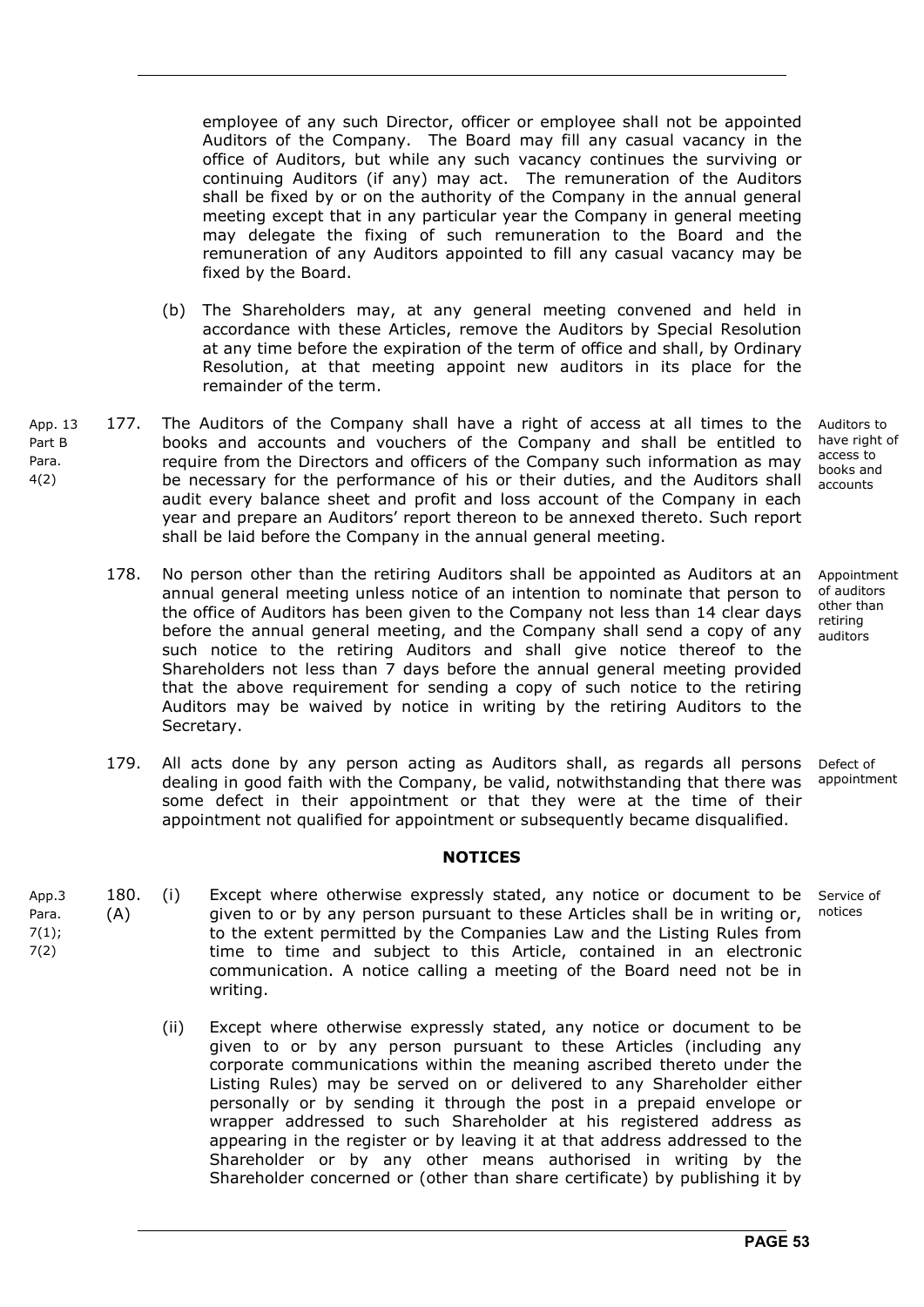way of advertisement in the Newspapers. In case of joint holders of a share, all notices shall be given to that one of the joint holders whose name stands first in the register and notice so given shall be sufficient notice to all the joint holders. Without limiting the generality of the foregoing but subject to the Companies Law and the Listing Rules, a notice or document may be served or delivered by the Company to any Shareholder by electronic means to such address as may from time to time be authorised by the Shareholder concerned or by publishing it on a website and notifying the Shareholder concerned that it has been so published.

- (iii) Any such notice or document may be served or delivered by the Company by reference to the register as it stands at any time not more than fifteen days before the date of service or delivery. No change in the register after that time shall invalidate that service or delivery. Where any notice or document is served or delivered to any person in respect of a share in accordance with these Articles, no person deriving any title or interest in that share shall be entitled to any further service or delivery of that notice or document.
- (B) (i) Any notice or document required to be sent to or served upon the Company, or upon any officer of the Company, may be sent or served by leaving the same or sending it through the post in a prepaid envelope or wrapper addressed to the Company or to such officer at the Head Office or Registered Office.
	- (ii) The Board may from time to time specify the form and manner in which a notice may be given to the Company by electronic means, including one or more addresses for the receipt of an electronic communication, and may prescribe such procedures as they think fit for verifying the authenticity or integrity of any such electronic communication. Any notice may be given to the Company by electronic means only if it is given in accordance with the requirements specified by the Board.
- 181. (a) Any Shareholder whose registered address is outside the Relevant Territory may notify the Company in writing of an address in the Relevant Territory which for the purpose of service of notice shall be deemed to be his registered address. Where the registered address of the Shareholder is outside the Relevant Territory, notice, if given through the post, shall be sent by prepaid airmail letter where available.
	- Shareholders out of the Relevant Territory
	- (b) Any Shareholder who fails (and, where a Share is held by joint holders, where the first joint holder named on the register fails) to supply his registered address or a correct registered address to the Company for service of notices and documents on him shall not (and where a Share is held by joint holders, none of the other joint holders whether or not they have supplied a registered address shall) be entitled to service of any notice or documents by the Company and any notice or document which is otherwise required to be served on him may, if the Board in its absolute discretion so elects (and subject to them re-electing otherwise from time to time), be served, in the case of notices, by displaying a copy of such notice conspicuously at the Registered Office and the Head Office or, if the Board sees fit, by advertisement in the Newspapers, and, in the case of documents, by posting up a notice conspicuously at the Registered Office and the Head Office addressed to such Shareholder which notice shall state the address within the Relevant Territory at which he served in the manner so described which shall be sufficient service as regards Shareholders with

App.3 Para. 7(3)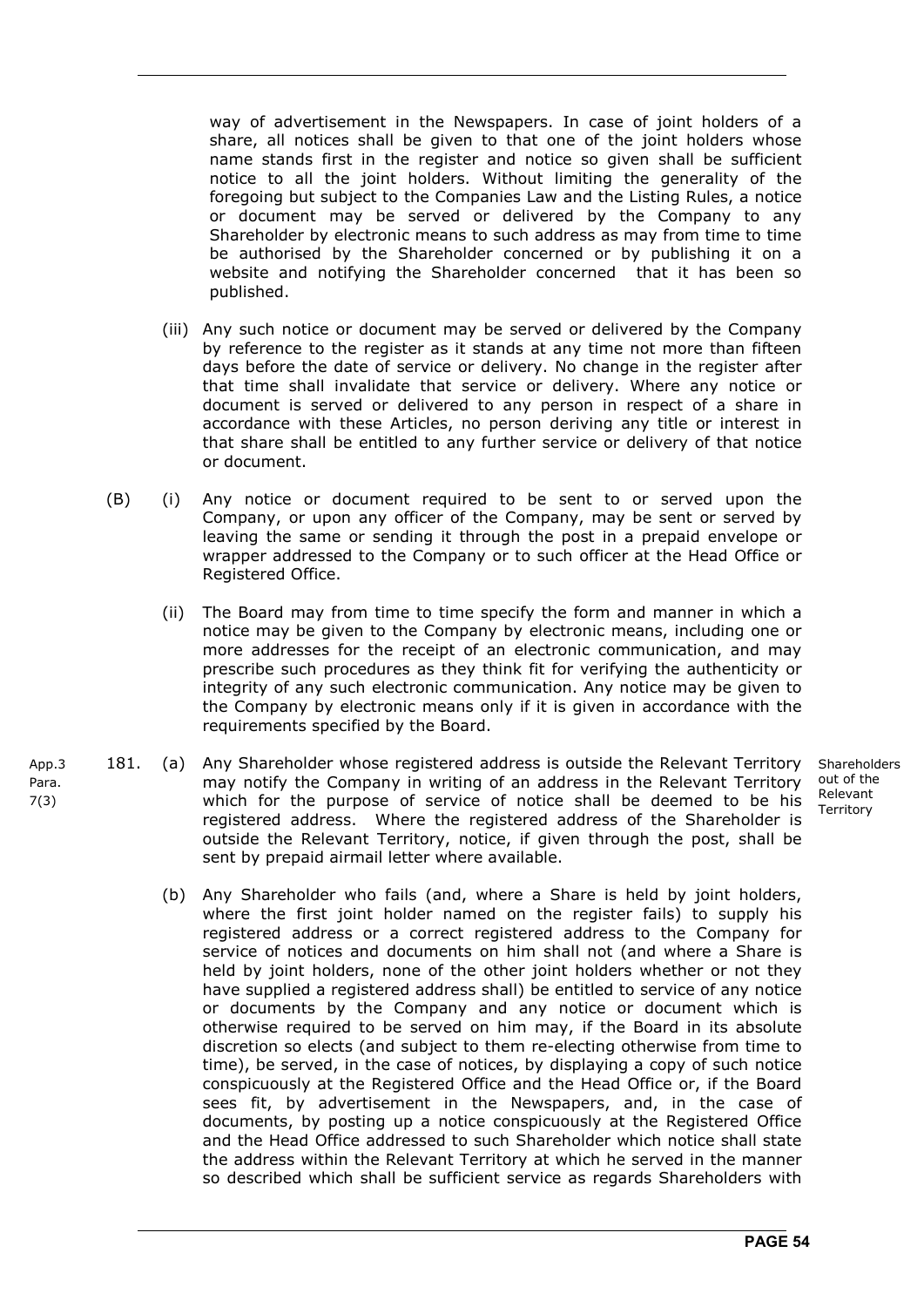no registered or incorrect addresses, provided that nothing in this paragraph (b) shall be construed as requiring the Company to serve any notice or document on any Shareholder with no or an incorrect registered address for the service of notice or document on him or on any Shareholder other than the first named on the register of members of the Company.

- (c) If on 3 consecutive occasions notices or other documents have been sent through the post to any Shareholder (or, in the case of joint holders of a share, the first holder named on the register) at his registered address but have been returned undelivered, such Shareholder (and, in the case of joint holders of a Share, all other joint holders of the share) shall not thereafter be entitled to receive or be served (save as the Board may elect otherwise pursuant to paragraph (b) of this Article) and shall be deemed to have waived the service of notices and other documents from the Company until he shall have communicated with the Company and supplied in writing a new registered address for the service of notices on him.
- 182. Any notice or other document, if sent by mail, postage prepaid, shall be deemed to have been served or delivered on the day following that on which the letter, envelope, or wrapper containing the same is put into the post. In proving such service it shall be sufficient to prove that the letter, envelope or wrapper containing the notice or document was properly addressed and put into the post as prepaid mail. Any notice or document not sent by post but left by the Company at a registered address shall be deemed to have been served or delivered on the day it was so left. Any notice or document, if sent by electronic means (including through any relevant system), shall be deemed to have been given on the day following that on which the electronic communication was sent by or on behalf of the Company. Any notice or document served or delivered by the Company by any other means authorised in writing by the Shareholder concerned shall be deemed to have been served when the Company has carried out the action it has been authorised to take for that purpose. Any notice or other document published by way of advertisement or on a website shall be deemed to have been served or delivered on the day it was so published.
- 183. A notice or document may be given by the Company to the person entitled to a Share in consequence of the death, mental disorder, bankruptcy or liquidation of a Shareholder by sending it through the post in a prepaid envelope or wrapper addressed to him by name, or by the title of representative of the deceased, the trustee of the bankrupt or the liquidator of the Shareholder, or by any like description, at the address, if any, supplied for the purpose by the person claiming to be so entitled, or (until such an address has been so supplied) by giving the notice or document in any manner in which the same might have been given if the death, metal disorder, bankruptcy or winding up had not occurred.
- 184. Any person who by operation of law, transfer or other means whatsoever shall become entitled to any Share shall be bound by every notice in respect of such share which prior to his name and address being entered on the register shall have been duly served to the person from whom he derives his title to such share.
- 185. Any notice or document delivered or sent by post to, or left at the registered address of any Shareholder in pursuance of these Articles, shall notwithstanding that such Shareholder be then deceased, bankrupt or wound up and whether or not the Company has notice of his death, bankruptcy or winding up, be deemed to have duly served in respect of any registered Shares whether held solely or jointly with other persons by such Shareholder until some other person be registered in his stead as the holder or joint holder thereof, and such service

When notice deemed to be served

Service of notice to persons entitled on death, mental disorder or bankruptcy

Transferee to be bound by prior notices

Notice valid though shareholder deceased, bankrupt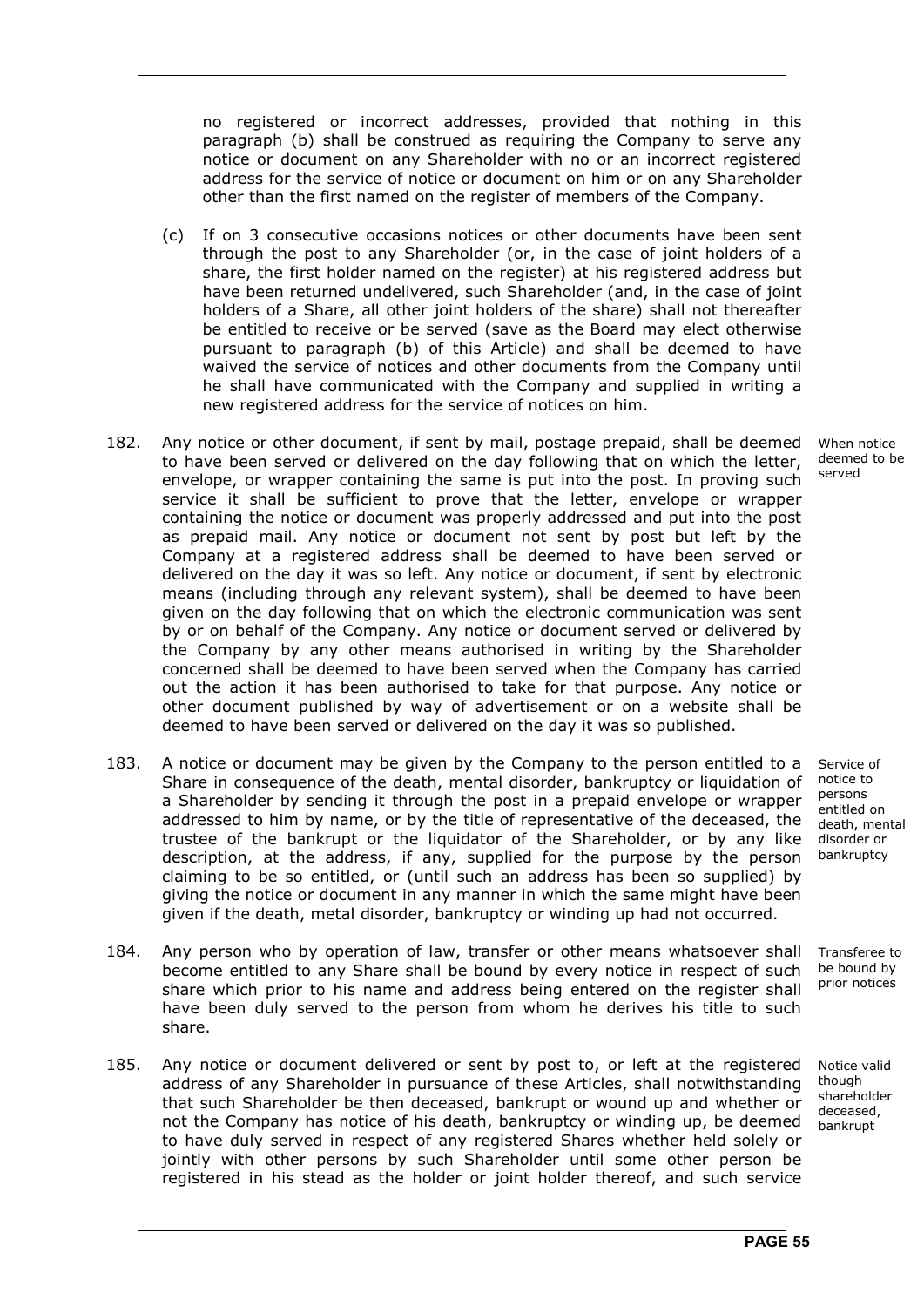shall for all purposes of these Articles be deemed a sufficient service of such notice or document on his personal representatives and all persons (if any) jointly interested with him in any such Shares.

186. The signature to any notice or document to be given by the Company may be How notice to written or printed. be signed

#### **INFORMATION**

187. No Shareholder (not being a Director) shall be entitled to require discovery of or any information respecting any detail of the Company's trading or any matter which is or may be in the nature of a trade secret, mystery of trade or secret process which may relate to the conduct of the business of the Company which in the opinion of the Board will be inexpedient in the interests of the Shareholders of the Company to communicate to the public. **Shareholders** not entitled to

**WINDING UP** 

- 188. Subject to the Companies Law, a resolution that the Company be wound up by the Court or be wound up voluntarily shall be passed by way of a Special Resolution. Modes of winding up
- 189. If the Company shall be wound up, the surplus assets remaining after payment to all creditors shall be divided among the Shareholders in proportion to the capital paid up on the Shares held by them respectively, and if such surplus assets shall be insufficient to repay the whole of the paid up capital, they shall be distributed, subject to the rights of any Shares which may be issued on special terms and conditions, so that, as nearly as may be, the losses shall be borne by the Shareholders in proportion to the capital paid on the Shares held by them respectively. Distribution of assets in winding up
- 190. If the Company shall be wound up (in whatever manner) the liquidator may, with the sanction of a Special Resolution and any other sanction required by the Companies Law, divide among the Shareholders in specie or kind the whole or any part of the assets of the Company whether the assets shall consist of property of one kind or shall consist of properties of different kinds and the liquidator may, for such purpose, set such value as he deems fair upon any one or more class or classes of property to be divided as aforesaid and may determine how such division shall be carried out as between the Shareholders or different classes of Shareholders and the Shareholders within each class. The liquidator may, with the like sanction, vest any part of the assets in trustees upon such trusts for the benefit of Shareholders as the liquidator, with the like sanction, shall think fit, but so that no Shareholder shall be compelled to accept any Shares or other assets upon which there is a liability.

#### **INDEMNITY**

191. The Directors, Managing Directors, alternate Directors, Auditors, Secretary and Indemnity other officers for the time being of the Company and the trustees (if any) for the time being acting in relation to any of the affairs of the Company, and their respective executors or administrators, shall be indemnified and secured harmless out of the assets of the Company from and against all actions, costs, charges, losses, damages and expenses which they or any of them, their or any of their executors or administrators, shall or may incur or sustain by reason of any act done, concurred in or omitted in or about the execution of their duty or supposed duty in their respective offices or trusts, except such (if any) as they shall incur or sustain through their own fraud or dishonesty, and none of them

Assets may be distributed in specie

information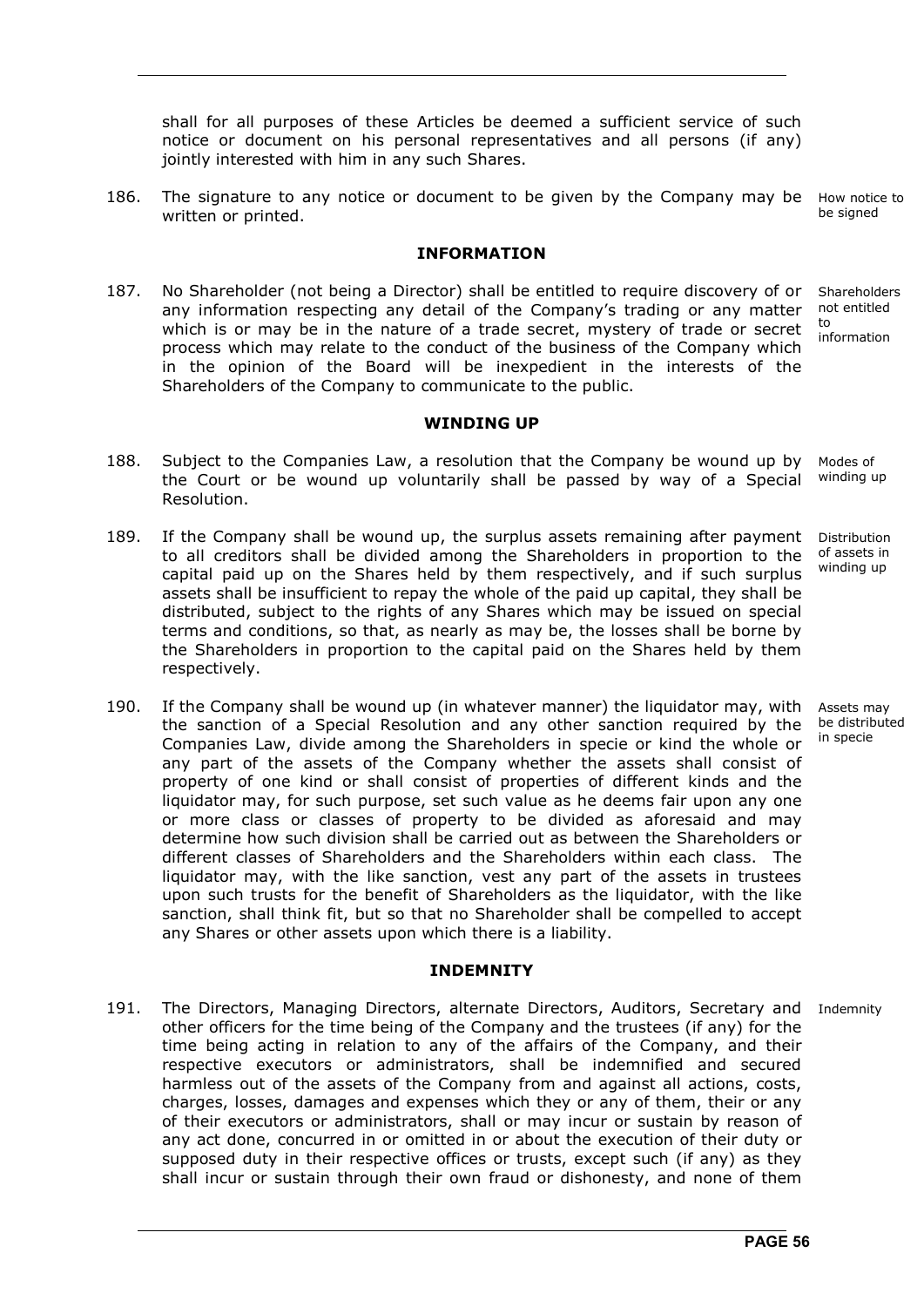shall be answerable for the acts, receipts, neglects or defaults of any other of them, or for joining in any receipt for the sake of conformity, or for any bankers or other persons with whom any moneys or effects of the Company shall be lodged or deposited for safe custody, or for the insufficiency or deficiency of any security upon which any moneys of the Company shall be placed out or invested, or for any other loss, misfortune or damage which may arise in the execution of their respective offices or trusts, or in relation thereto, except as the same shall happen by or through their own fraud, dishonest, or recklessness. The Company may take out and pay the premium and other moneys for the maintenance of insurance, bonds and other instruments for the benefit either of the Company or the Directors (and/or other officers) or any of them to indemnify the Company and/or Directors (and/or other officers) named therein for this purpose against any loss, damage, liability and claim which they may suffer or sustain in connection with any breach by the Directors (and/or other officers) or any of them of their duties to the Company.

#### **UNTRACEABLE SHAREHOLDERS**

- App.3 Para. 13(1) 192. The Company may exercise the power to cease sending cheques for Dividend entitlements or Dividend warrants by post if such cheques or warrants remain uncashed on 2 consecutive occasions or after the first occasion on which such a cheque or warrant is returned undelivered. Company ceases sending dividend warrants etc.
- App.3 193. (a) The Company shall have the power to sell, in such manner as the Board thinks fit, any Shares of a Shareholder who is untraceable, but no such sale shall be made unless: Company may sell shares of untraceable
	- (i) during the period of 12 years prior to the date of the advertisements referred to in sub-paragraph (ii) below (or, if published more than once, the first thereof) at least 3 Dividends or other distributions in respect of the Shares in question have become payable or been made and no Dividend or other distribution in respect of the Shares during that period has been claimed;
	- (ii) the Company has caused an advertisement to be inserted in the Newspapers of its intention to sell such Shares and a period of 3 months has elapsed since the date of such advertisement (or, if published more than once, the first thereof);
	- (iii) the Company has not at any time during the said periods of 12 years and 3 months received any indication of the existence of the holder of such Shares or of a person entitled to such Shares by death, bankruptcy or operation of law; and
	- (iv) the Company has notified the HK Stock Exchange of its intention of such sale.
	- (b) To give effect to any such sale the Board may authorise any person to transfer the said Shares and the instrument of transfer signed or otherwise executed by or on behalf of such person shall be as effective as if it had been executed by the registered holder or the person entitled by transmission to such Shares, and the purchaser shall not be bound to see to the application of the purchase money nor shall his title to the Shares be affected by any irregularity or invalidity in the proceedings relating to the sale. The net proceeds of the sale will belong to the Company and upon receipt by the Company of such proceeds it shall become indebted to the

**PAGE 57** 

shareholders

Para. 13(2)(a) 13(2)(b)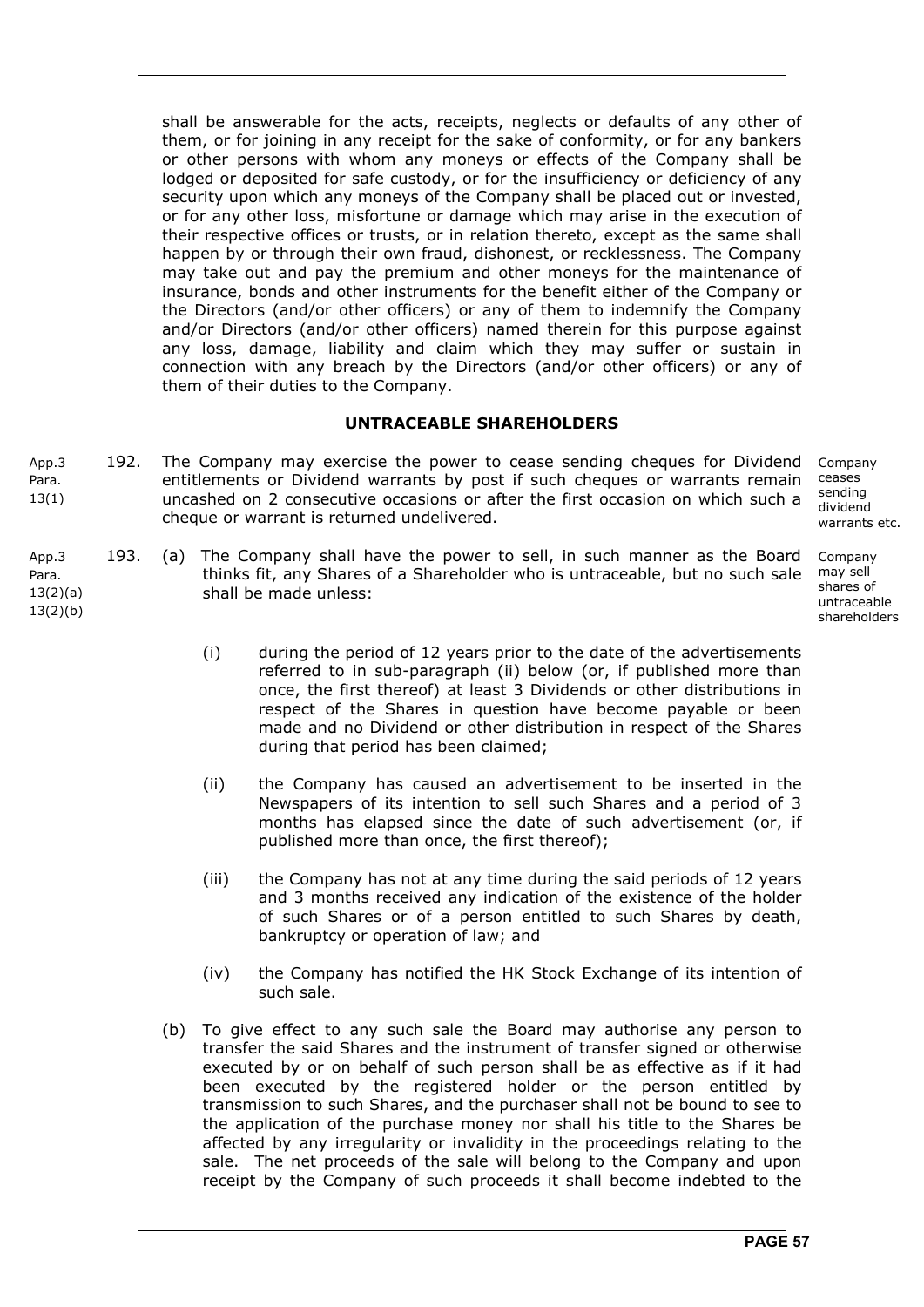former Shareholder for an amount equal to such net proceeds. Notwithstanding any entries made by the Company in any of its books or otherwise howsoever, no trusts shall be created in respect of such debt and no interest shall be payable in respect of it and the Company shall not be required to account for any money earned from the net proceeds which may be employed in the business of the Company or as it thinks fit. Any sale under this Article shall be valid and effective notwithstanding that the Shareholder holding the Shares sold is dead, bankrupt, wound up or otherwise under any legal disability or incapacity.

#### **DESTRUCTION OF DOCUMENTS**

194. The Company may destroy:- Destruction of

documents

- (a) any share certificate which has been cancelled at any time after the expiry of one year from the date of such cancellation;
- (b) any dividend mandate or any variation or cancellation thereof or any notification of change of name or address at any time after the expiry of 2 years from the date on which such mandate, variation, cancellation or notification was recorded by the Company;
- (c) any instrument of transfer of Shares which has been registered at any time after the expiry of 6 years from the date of registration;
- (d) any other document, on the basis of which any entry in the Register is made, at any time after the expiry of 6 years from the date on which an entry in the Register was first made in respect of it;

 and it shall conclusively be presumed in favour of the Company that every Share certificate so destroyed was a valid certificate duly and properly cancelled and that every instrument of transfer so destroyed was a valid and effective instrument duly and properly registered and that every other document destroyed hereunder was a valid and effective document in accordance with the recorded particulars thereof in the books or records of the Company provided always that:

- (i) the foregoing provisions of this Article shall apply only to the destruction of a document in good faith and without express notice to the Company that the preservation of such document was relevant to a claim;
- (ii) nothing contained in this Article shall be construed as imposing upon the Company any liability in respect of the destruction of any such document earlier than as aforesaid or in any case where the conditions of proviso (i) above are not fulfilled; and
- (iii) references in this Article to the destruction of any document include reference to its disposal in any manner.

#### **SUBSCRIPTION RIGHT RESERVE**

- 195. The following provisions shall have effect to the extent that they are not prohibited by and are in compliance with the Companies Law:
- (a) If, so long as any of the rights attaching to any warrants issued by the Subscription Company to subscribe for Shares shall remain exercisable, the Company right reserve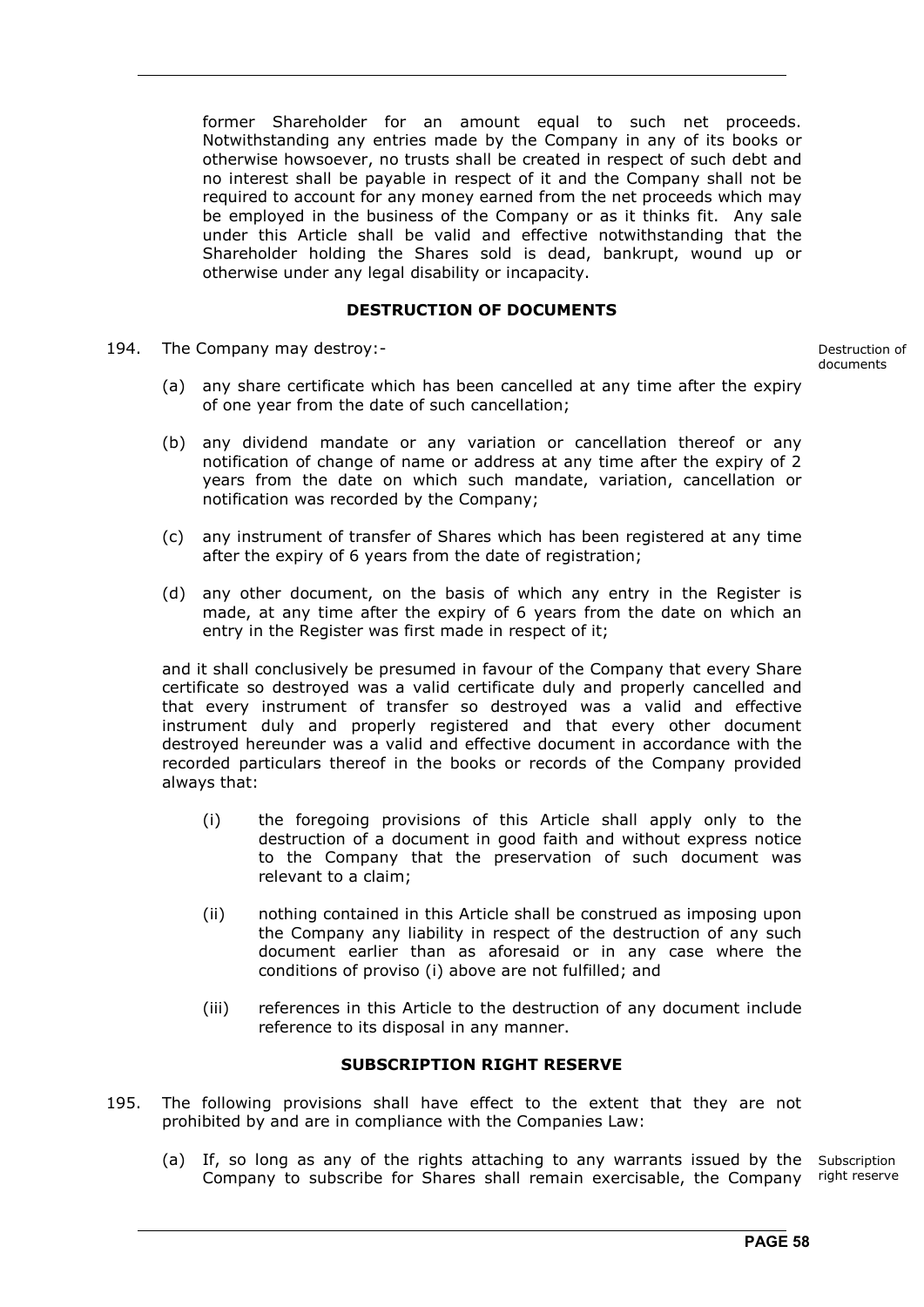does any act or engages in any transaction which, as a result of any adjustments to the subscription price in accordance with the provisions applicable under the terms and conditions of the warrants, would reduce the subscription price to below the par value of a Share, then the following provisions shall apply:

- (i) as from the date of such act or transaction the Company shall establish and thereafter (subject as provided in this Article) maintain in accordance with the provisions of this Article a reserve (the "Subscription Right Reserve") the amount of which shall at no time be less than the sum which for the time being would be required to be capitalised and applied in paying up in full the nominal amount of the additional Shares required to be issued and allotted credited as fully paid pursuant to sub-paragraph (iii) below on the exercise in full of all the subscription rights outstanding and shall apply the Subscription Right Reserve in paying up in full the amount of the shortfall referred to in sub-paragraph (iii) in respect of such additional Shares as and when the same are allotted;
- (ii) the Subscription Right Reserve shall not be used for any purpose other than that specified above unless all other reserves of the Company (other than the share premium account) have been extinguished and will then only be used to make good losses of the Company if and so far as is required by law;
- (iii) upon the exercise of all or any of the subscription rights represented by any warrant, the relevant subscription rights shall be exercisable in respect of a nominal amount of Shares equal to the amount in cash which the holder of such warrant is required to pay on exercise of the subscription rights represented thereby (or, as the case may be, the relevant portion thereof in the event of a partial exercise of the subscription rights) and, in addition, there shall be allotted in respect of such subscription rights to the exercising warrant holder, credited as fully paid, such additional nominal amount of Shares as is equal to the shortfall between:
	- (aa) the said amount in cash which the holder of such warrant is required to pay on exercise of the subscription rights represented thereby (or, as the case may be, the relevant portion thereof in the event of a partial exercise of the subscription rights); and
	- (bb) the nominal amount of Shares in respect of which such subscription rights would have been exercisable having regard to the provisions of the conditions of the warrants, had it been possible for such subscription rights to represent the right to subscribe for Shares at less than par and immediately upon such exercise so much of the sum standing to the credit of the Subscription Right Reserve as is required to pay up in full such additional nominal amount of Shares shall be capitalised and applied in paying up in full such additional nominal amount of Shares which shall forthwith be allotted credited as fully paid to the exercising warrant holder; and
- (iv) if upon the exercise of the subscription rights represented by any warrant the amount standing to the credit of the Subscription Right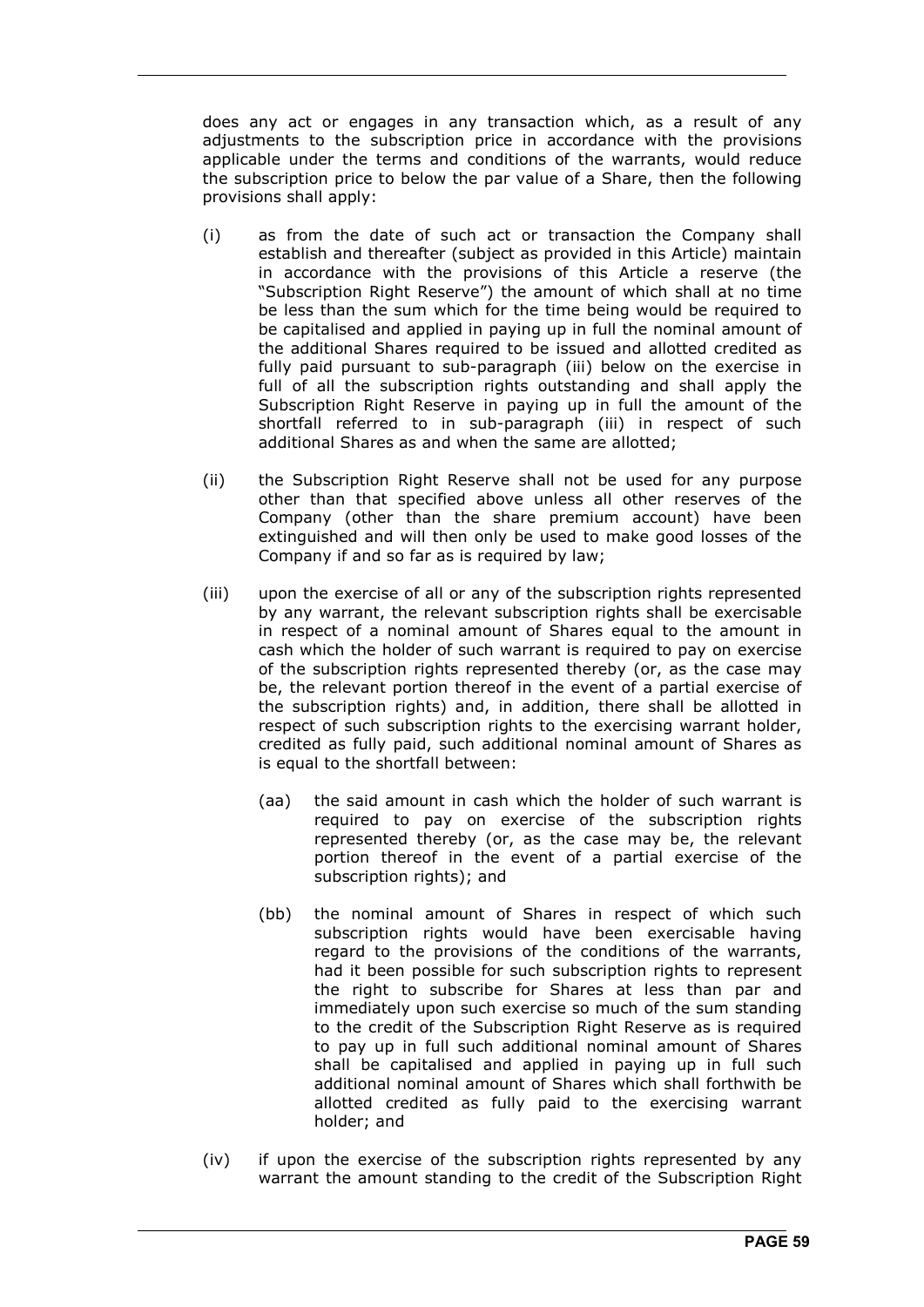Reserve is not sufficient to pay up in full such additional nominal amount of Shares equal to such shortfall as aforesaid to which the exercising warrant holder is entitled, the Board shall apply any profits or reserves then or thereafter becoming available (including, to the extent permitted or not prohibited by law, the share premium account) for such purpose until such additional nominal amount of Shares is paid up and allotted as aforesaid and until then no Dividend or other distribution shall be paid or made on the fully paid Shares then in issue. Pending such payment up and allotment, the exercising warrant holder shall be issued by the Company with a certificate evidencing his right to the allotment of such additional nominal amount of Shares. The rights represented by any such certificate shall be in registered form and shall be transferable in whole or in part in units of one Share in the like manner as the Shares for the time being are transferable, and the Company shall make such arrangements in relation to the maintenance of a register therefor and other matters in relation thereto as the Board may think fit and adequate particulars thereof shall be made known to each relevant exercising warrant holder upon the issue of such certificate.

- (b) Shares allotted pursuant to the provisions of this Article shall rank pari passu in all respects with the other Shares allotted or which ought to be allotted on the relevant exercise of the subscription rights represented by the warrant concerned. Notwithstanding anything contained in paragraph (a) of this Article, no fraction of any Share shall be allotted on exercise of the subscription rights.
- (c) The provisions of this Article as to the establishment and maintenance of the Subscription Right Reserve shall not be altered or added to in any way which would vary or abrogate, or which would have the effect of varying or abrogating, the provisions for the benefit of any warrant holder or class of warrant holders under this Article without the sanction of a Special Resolution of such warrant holder(s) or class of warrant holders.
- (d) A certificate or report by the Auditors as to whether or not the Subscription Right Reserve is required to be established and maintained and if so the amount thereof so required to be established and maintained, as to the purpose for which the Subscription Right Reserve has been used, as to the extent to which it has been used to make good losses of the Company, as to the additional nominal amount of Shares required to be allotted to exercising warrant holders credited as fully paid, and as to any other matter concerning the Subscription Right Reserve shall (in the absence of manifest error) be conclusive and binding upon the Company and all warrant holders and Shareholders.

#### **STOCK**

- 196. The following provisions shall have effect at any time and from time to time provided that they are not prohibited by or inconsistent with the Companies Law:
	- (a) The Company may by Ordinary Resolution convert any fully paid Shares into stock, and may from time to time by like resolution reconvert any stock into fully paid Shares of any denomination.
	- (b) The holders of stock may transfer the same or any part thereof in the same manner, and subject to the same regulations as and subject to which the